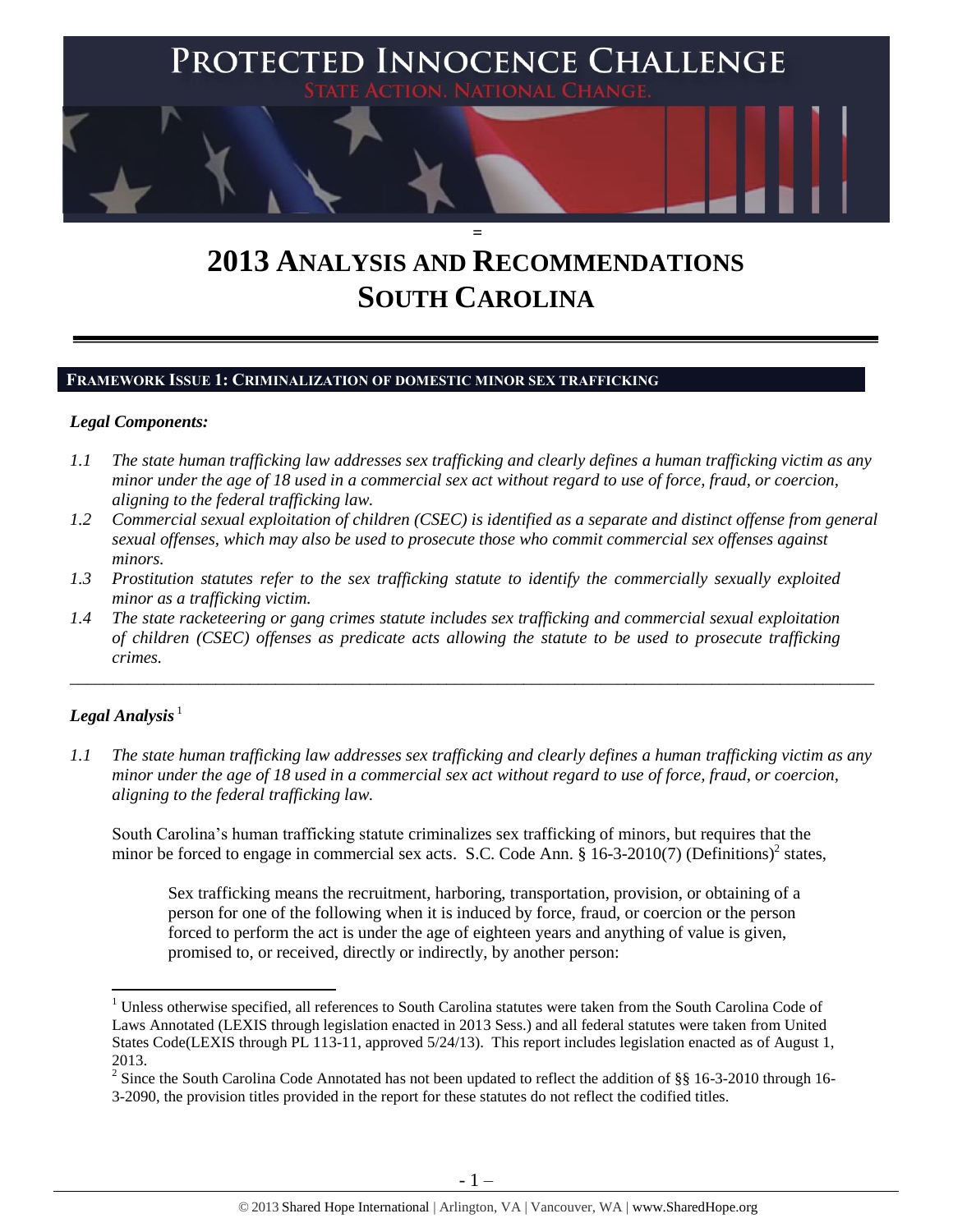(a) criminal sexual conduct pursuant to Section 16-3-651;

(b) criminal sexual conduct in the first degree pursuant to Section 16-3-652;

(c) criminal sexual conduct in the second degree pursuant to Section 16-3-653;

(d) criminal sexual conduct in the third degree pursuant to Section 16-3-654;

(e) criminal sexual conduct with a minor pursuant to Section 16-3-655;

(f) engaging a child for sexual performance pursuant to Section 16-3-810;

(g) performance pursuant to Section 16-3-800;

(h) producing, directing or promoting sexual performance by a child pursuant to Section 16- 3-820;

(i) sexual battery pursuant to Section 16-3-661;

(j) sexual conduct pursuant to Section 16-3-800; or

(k) sexual performance pursuant to Section 16-3-800.

S.C. Code Ann. § 16-3-2020 (Trafficking in persons) states,

 $(A)$  A person<sup>3</sup> who recruits, entices, solicits, isolates, harbors, transports, provides, or obtains, or so attempts, a victim, knowing that the victim will be subjected to sex trafficking . . . through any means or who benefits, financially or by receiving anything of value, from participation in a venture which has engaged in an act described in this subsection, is guilty of trafficking in persons.<sup>4</sup>

(B) A person who recruits, entices, solicits, isolates, harbors, transports, provides, or obtains, or so attempts, a victim, for the purposes of sex trafficking . . . through any means or who benefits, financially or by receiving anything of value, from participation in a venture which has engaged in an act described in subsection (A), is guilty of trafficking in persons.

. . . .

(G)A person who aids, abets, or conspires with another person to violate the criminal provisions of this section must be punished in the same manner as provided for the principal offender and is considered a trafficker.

 $(H)$ A business owner who uses his business<sup>5</sup> in a way that participates in a violation of this article, upon conviction, must be imprisoned for not more than ten years in addition to the penalties provided in this section for each violation.

. . . .

l

(J) In a prosecution of a person who is a victim of trafficking in persons, it is an affirmative defense that he was under duress or coerced into committing the offenses for which he is subject to prosecution, if the offenses were committed as a direct result of, or incidental or related to, trafficking.

(K) Evidence of the following facts or conditions do not constitute a defense in a prosecution for a violation of this article, nor does the evidence preclude a finding of a violation:

(1) the victim's sexual history or history of commercial sexual activity, the specific instances of the victim's sexual conduct, opinion evidence of the victim's sexual conduct, and reputation evidence of the victim's sexual conduct;

(2) the victim's connection by blood or marriage to a defendant in the case or to anyone involved in the victim's trafficking;

(3) the implied or express consent of a victim to acts which violate the provisions of this section do not constitute a defense to violations of this section;

<sup>&</sup>lt;sup>3</sup> "Person" means an individual, corporation, partnership, charitable organization, or another legal entity. S.C. Code Ann. § 16-3-2010(6).

<sup>&</sup>lt;sup>4</sup> "Trafficking in persons" means when a victim is subjected to or a person attempts to subject a victim to sex trafficking; forced labor or services; involuntary servitude; or debt bondage. S.C. Code Ann. § 16-3-2010(9).

<sup>&</sup>lt;sup>5</sup> "Business" means a corporation, partnership, proprietorship, firm, enterprise, franchise, organization, or selfemployed individual. S.C. Code Ann. § 16-3-2010(1).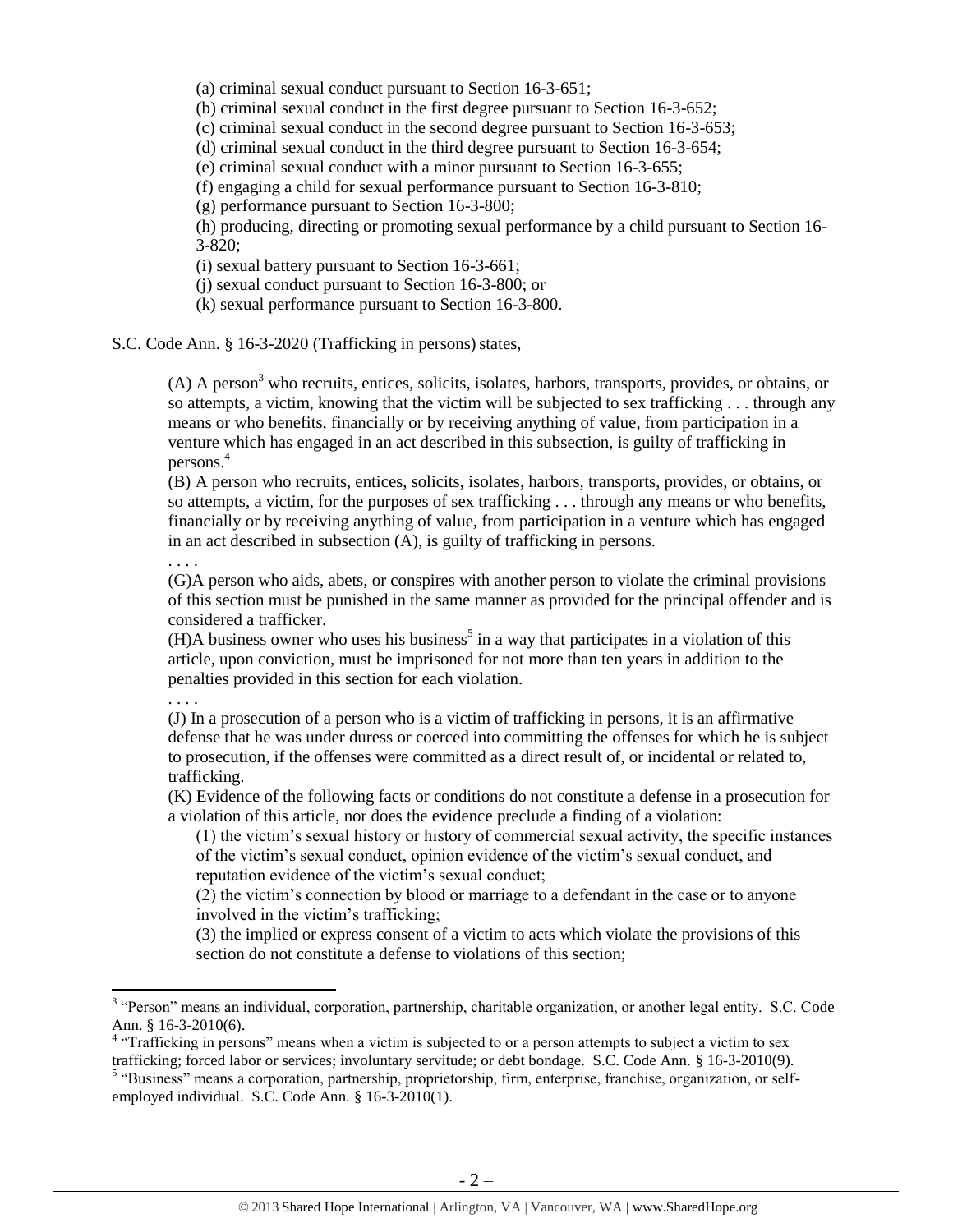(4) age of consent to sex, legal age of marriage, or other discretionary age; and

(5) mistake as to the victim's age, even if the mistake is reasonable.

(L) A person who violates the provisions of this section may be prosecuted by the State Grand Jury pursuant to Section 14-7-1600 when a victim is trafficked in more than one country or a trafficker commits the offense of trafficking in persons in more than one county.A first offense is a felony, punishable by up to 15 years' imprisonment. S.C. Code Ann. § 16-3-2020(C). A second offense is a felony, punishable by up to 20 years' imprisonment. S.C. Code Ann. § 16-3-2020(D). A third or subsequent offense is a felony punishable by up to 45 years' imprisonment. S.C. Code Ann. § 16-3- 2020(E). If the victim of such an offense is under the age of eighteen, "an additional term of fifteen years may be imposed in addition and must be consecutive" to the penalties listed above. S.C. Code Ann. § 16- 3-2020(F).

Pursuant to S.C. Code Ann. § 16-3-2030 (Trafficking in persons—Business entities),

(A) The principal owners of a business, a business entity, including a corporation, partnership, charitable organization,<sup>6</sup> or another legal entity, that knowingly aids or participates in an offense provided in this article is criminally liable for the offense and will be subject to a fine or loss of business license in the State, or both.

(B) If the principal owners of a business entity are convicted of violating a section of this article, the court or Secretary of State, when appropriate, may:

(1) order its dissolution or reorganization;

 $\overline{\phantom{a}}$ 

(2) order the suspension or revocation of any license, permit, or prior approval granted to it by a state or local government agency; or

(3) order the surrender of its charter if its organized under state law or the revocation of its certificate to conduct business in the State if it is not organized under state law.

*1.2 Commercial sexual exploitation of children (CSEC) is identified as a separate and distinct offense from general sexual offenses, which may also be used to prosecute those who commit commercial sex offenses against minors.*

South Carolina has several statutes specifically criminalizing the commercial sexual exploitation of children. The following laws criminalize CSEC in South Carolina:

- 1. S.C. Code Ann. § 16-15-415 (Promoting prostitution of a minor defined). This statute states in subsection (A) that "[a]n individual commits the offense of promoting prostitution of a minor if he knowingly: (1) entices, forces, encourages, or otherwise facilitates a minor to participate in prostitution; or (2) supervises, supports, advises, or promotes the prostitution of or by a minor." S.C. Code Ann. § 16-15-415(A). This crime is a Class C felony. S.C. Code Ann. § 16-1-90(C). A conviction under this section is punishable by imprisonment for 3–20 years without eligibility for parole or suspended sentence for the first 3 years. S.C. Code Ann. §§ 16-15-415(C), 16-1-20(A)(3).
- 2. S.C. Code Ann. § 16-15-425 (Participating in prostitution of a minor defined). Under this statute, "An

"Charitable organization" means a person…(i) determined by the Internal Revenue Service to be a tax exempt organization…(ii) that is or holds itself out to be established for any benevolent, social welfare, scientific, educational, environmental, philanthropic, humane, patriotic, public health, civic, or other eleemosynary purpose, or for the benefit of law enforcement personnel, firefighters, or other persons who protect the public safety; or (iii) that employs a charitable appeal as the basis of solicitation or an appeal that suggests that there is a charitable purpose to a solicitation, or that solicits or obtains contributions solicited from the public for a charitable purpose..

<sup>&</sup>lt;sup>6</sup> S. C. Code Ann. § 16-3-2010(2) defines "charitable organization" by referring to the definition in S.C. Code Ann. § 33-56-20(1), which states,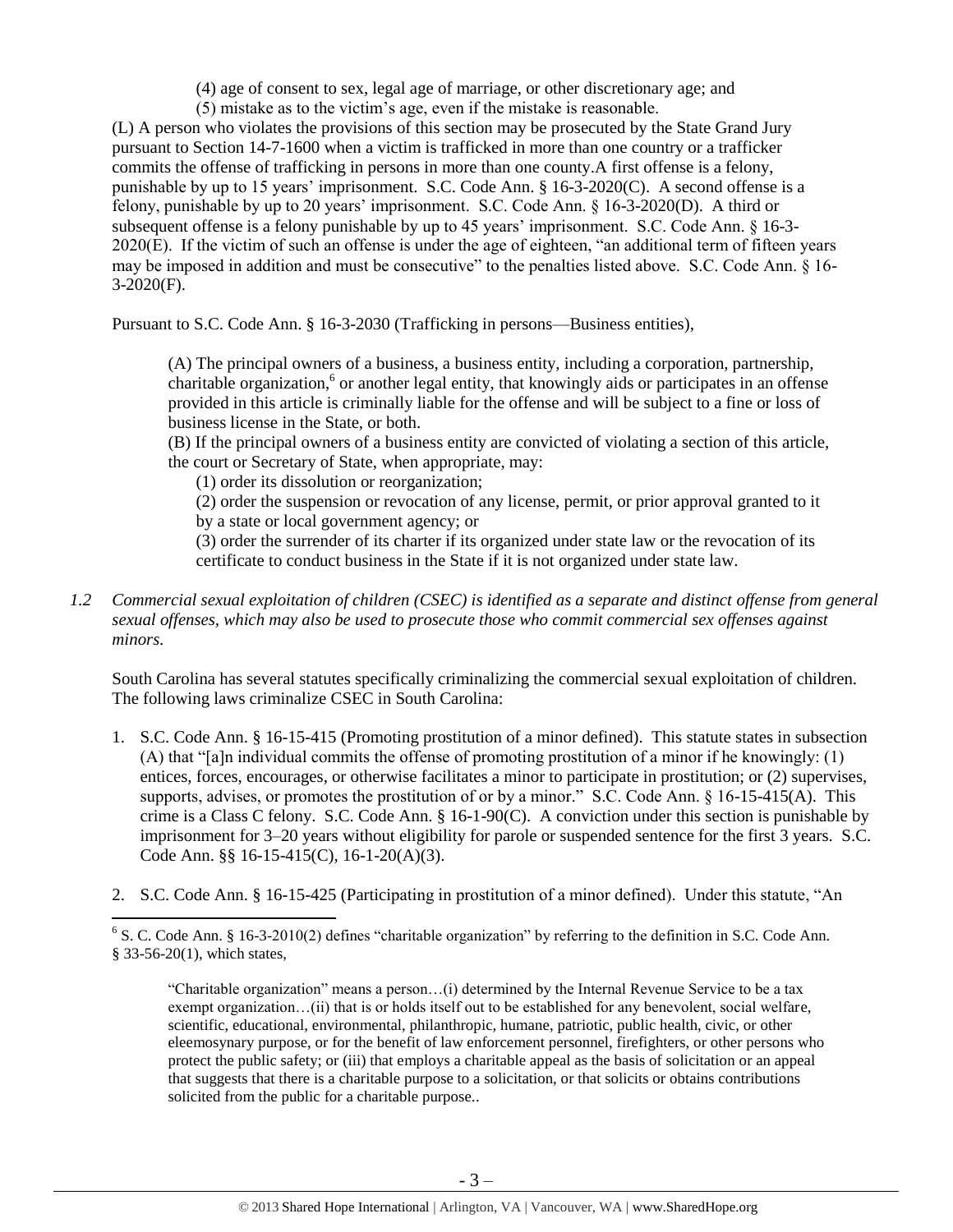individual commits the offense of participating in the prostitution of a minor if he is not a minor and he patronizes a minor prostitute," which includes "(1) soliciting or requesting a minor to participate in prostitution; (2) paying or agreeing to pay a minor, either directly or through the minor's agent, to participate in prostitution; or (3) paying a minor, or the minor's agent, for having participated in prostitution, pursuant to a prior agreement." S.C. Code Ann. § 16-15-425(A). This crime is a Class F felony punishable by imprisonment for 2–5 years and the offender is not eligible for parole or suspended sentence for the first 2 years. S.C. Code Ann. §§ 16-15-425(C), 16-1-90(F), 16-1-20(A)(6).

3. S.C. Code Ann. § 16-15-395(A) (First degree sexual exploitation of a minor defined) states,

(A) An individual commits the offense of first degree sexual exploitation of a minor if, knowing the character or content of the material or performance, he:

(1) uses, employs, induces, coerces, encourages, or facilitates a minor to engage in or assist others to engage in sexual activity for a live performance or for the purpose of producing material that contains a visual representation depicting this activity;

(2) permits a minor under his custody or control to engage in sexual activity for a live performance or for the purpose of producing material that contains a visual representation depicting this activity; (3) transports or finances the transportation of a minor through or across this State with the intent that the minor engage in sexual activity for a live performance or for the purpose of producing material that contains a visual representation depicting this activity; or

(4) records, photographs, films, develops, duplicates, produces, or creates a digital electronic file for sale or pecuniary gain material that contains a visual representation depicting a minor engaged in sexual activity.

This crime is a Class C felony punishable by imprisonment for 3–20 years and the offender is not eligible for parole or suspended sentence for the first 3 years. S.C. Code Ann. §§ 16-15-395(D), 16-1-90(C), 16-1-  $20(A)(3)$ .

- 4. S.C. Code Ann. § 16-3-820 (Producing, directing or promoting sexual performance by child). Under this statute, "It is unlawful for any person to produce, direct, or promote a performance that includes sexual conduct by a child younger than eighteen years of age." These acts constitute third degree criminal sexual conduct, a Class E felony punishable by imprisonment up to 10 years. S.C. Code Ann. §§ 16-3-820(b), 16- 3-654(2), 16-1-90(E), 16-1-20(A)(5).
- 5. S.C. Code Ann. § 16-15-387 (Employment of person under eighteen to appear in public in state of sexually explicit nudity). Pursuant to this statute, "It is unlawful for a person to employ a person under the age of eighteen years to appear in a state of sexually explicit nudity, as defined in Section 16-15-375(6),  $\frac{7}{1}$  in a public place." S.C. Code Ann. § 16-15-387(A). This crime is a class E felony punishable by imprisonment up to 10 years, a fine up to \$5,000, or both. S.C. Code Ann. §§ 16-15-387(B), 16-1-90(E), 16-1-20(A)(5).
- 6. S.C. Code Ann. § 16-15-405(A) (Second degree sexual exploitation of a minor defined) states,

(A) An individual commits the offense of second degree sexual exploitation of a minor if, knowing the character or content of the material, he:

(1) records, photographs, films, develops, duplicates, produces, or creates digital electronic file material that contains a visual representation of a minor engaged in sexual activity; or (2) distributes, transports, exhibits, receives, sells, purchases, exchanges, or solicits material that contains a visual representation of a minor engaged in sexual activity.

<sup>&</sup>lt;sup>7</sup> S.C. Code Ann. § 16-15-375(6) defines "sexually explicit nudity" as "the showing of: (a) uncovered, or less than opaquely covered human genitals, pubic area, or buttocks, or the nipple or any portion of the areola of the human female breast; or (b) covered human male genitals in a discernibly turgid state."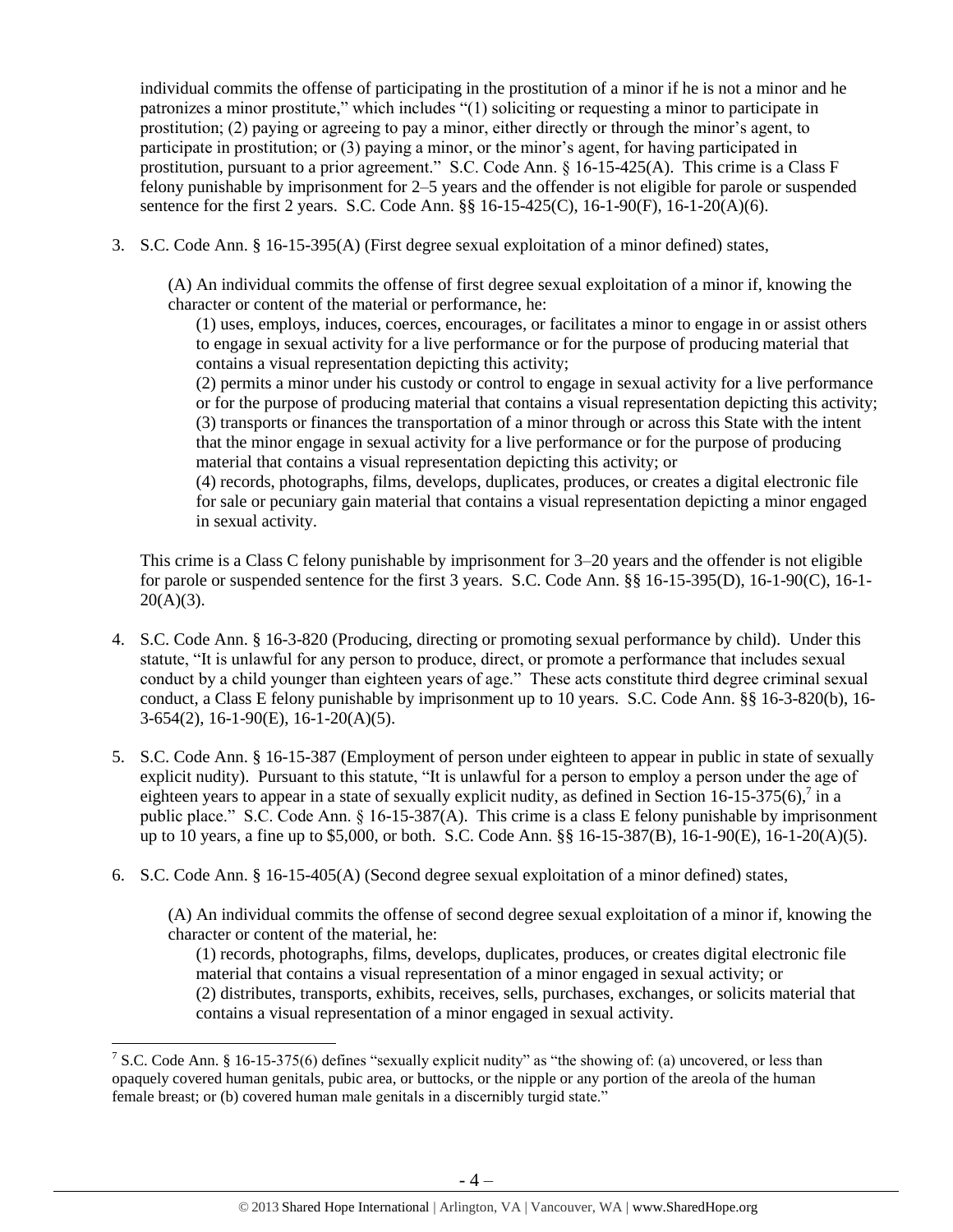This crime is a class E felony punishable by imprisonment for 2–10 years and the offender is not eligible for parole or suspended sentence for the first 2 years. S.C. Code Ann. §§ 16-15-405(D), 16-1-90(E), 16-1-  $20(A)(5)$ .

7. S.C. Code Ann. § 16-3-810 (Engaging child for sexual performance). Under this statute, "It is unlawful for any person to employ, authorize, or induce a child younger than eighteen years of age to engage in a sexual performance." S.C. Code Ann. § 16-3-810(a). This crime qualifies as second degree criminal sexual conduct, a Class C felony, and is punishable by imprisonment up to 20 years. S.C. Code Ann. §§ 16-3- 810(b), 16-3-653(2), 16-1-90(C), 16-1-20(A)(3).

<span id="page-4-0"></span>Other crimes against children that are not specifically targeted at commercial sexual exploitation but may be used in a case of domestic minor sex trafficking include the following:

- 1. S.C. Code Ann. § 16-15-342 (Criminal solicitation of a minor). This statute states in subsection (A), "A person eighteen years of age or older commits the offense of criminal solicitation of a minor if he knowingly contacts or communicates with, or attempts to contact or communicate with, a person who is under the age of eighteen, or a person reasonably believed to be under the age of eighteen, for the purpose of or with the intent of persuading, inducing, enticing, or coercing the person to engage or participate in a sexual activity as defined in Section  $16-15-375(5)^8$ ... or with the intent to perform a sexual activity in the presence of the person under the age of eighteen, or person reasonably believed to be under the age of eighteen." S.C. Code Ann. § 16-15-342(A). This crime is a Class E felony punishable by imprisonment for 10 years, a fine up to \$5,000, or both. S.C. Code Ann. §§ 16-15-342(E), 16-1-90(E), 16-1-20(A)(5).
- 2. Pursuant to S.C. Code Ann. § 16-15-335 (Permitting minor to engage in any act constituting violation of this article prohibited), a crime is committed when a person at least 18 years of age "knowingly hires, employs, uses, or permits a person under the age of eighteen years to do or assist in doing an act or thing constituting an offense pursuant to this article [Obscenity, material harmful to minors, child exploitation, and child prostitution] and involving any material, act, or thing he knows or reasonably should know to be obscene within the meaning of Section 16-15-305." This crime is a Class E felony punishable by imprisonment up to 10 years. S.C. Code Ann. §§16-15-335, 16-1-90(E), 16-1-20(A)(5).
- *1.3 Prostitution statutes refer to the sex trafficking statute to identify the commercially sexually exploited minor as a trafficking victim.*

South Carolina's prostitution statute, S.C. Code Ann. § 16-15-90, does not refer to the trafficking in

(e) excretory functions;

 8 Pursuant to S.C. Code Ann. § 16-15-375,

<sup>(5) &</sup>quot;Sexual activity" includes any of the following acts or simulations thereof:

<sup>(</sup>a) masturbation, whether done alone or with another human or animal;

<sup>(</sup>b) vaginal, anal, or oral intercourse, whether done with another human or an animal; (c) touching, in an act of apparent sexual stimulation or sexual abuse, of the clothed or unclothed genitals, pubic area, or buttocks of another person or the clothed or unclothed breasts of a human female;

<sup>(</sup>d) an act or condition that depicts bestiality, sado-masochistic abuse, meaning flagellation or torture by or upon a person who is nude or clad in undergarments or in a costume which reveals the pubic hair, anus, vulva, genitals, or female breast nipples, or the condition of being fettered, bound, or otherwise physically restrained on the part of the one so clothed;

<sup>(</sup>f) the insertion of any part of a person's body, other than the male sexual organ, or of any object into another person's anus or vagina, except when done as part of a recognized medical procedure.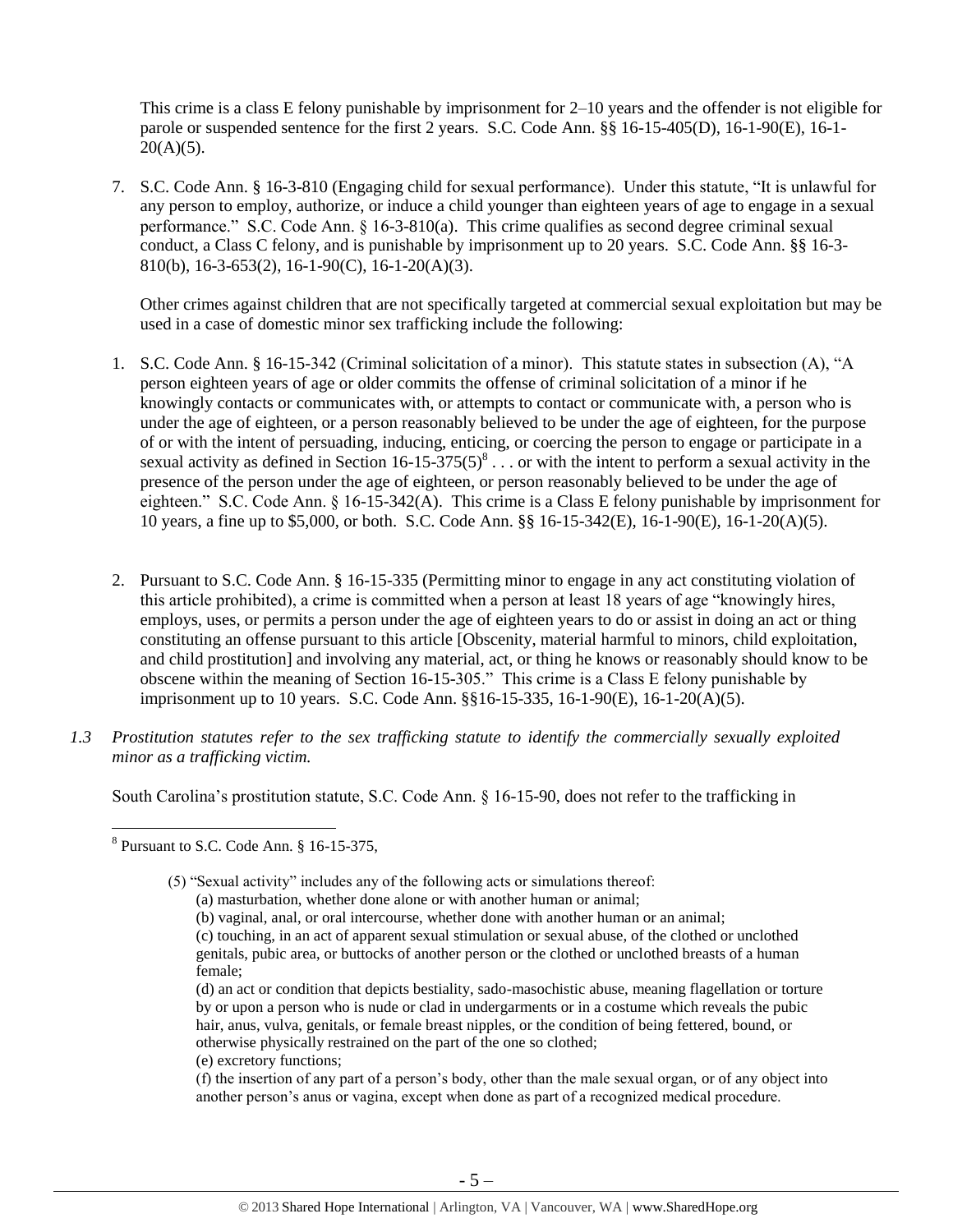persons law when a minor is involved in prostitution.

However, "[i]n a prosecution of a person who is a victim of trafficking in persons, it is an affirmative defense that he was under duress or coerced into committing the offenses for which he is subject to prosecution, if the offenses were committed as a direct result of, or incidental or related to, trafficking." S.C. Code Ann. § 16-3-2020(J).

#### *1.4 The state racketeering or gang crimes statute includes sex trafficking and commercial sexual exploitation of children (CSEC) offenses as predicate acts allowing the statute to be used to prosecute trafficking crimes.*

South Carolina has not enacted a racketeering statute, but patterns of criminal activity committed by groups of five or more associates<sup>9</sup> may be prosecuted under the Criminal Gang Prevention Act. S.C. Code Ann. § 16-8-210 to 340. Under the act prohibited acts includes the use of force or coercion related to participation or continued participation in gang activity,§ 16-8-240, and witness intimidation, § 16-8- 250.

Under S.C. Code Ann. § 16-8-230(4), "pattern of criminal gang activity" is defined as "the commission or attempted commission of, commission as an accessory before or after the fact to, or solicitation or conspiracy to commit, by a criminal gang member, while knowingly and actively participating in criminal gang activity, four or more of the following offenses occurring within a two-year period, provided that at least three of these offenses occurred after July 1, 2007." The offenses listed include "a violent offense as defined in Section 16-1-60 committed as a part of criminal gang activity." S.C. Code Ann. § 16-8- 230(4)(a). S.C. Code Ann. § 16-1-60 states,

<span id="page-5-0"></span>For purposes of definition under South Carolina law, a violent crime includes the offenses of: ... criminal sexual conduct in the first and second degree (Sections 16-3-652 and 16-3-653); criminal sexual conduct with minors, first and second degree (Section 16-3-655); assault with intent to commit criminal sexual conduct, first and second degree (Section 16-3-656) . . . kidnapping (Section 16-3-910); trafficking in persons (Section  $16$ -3-2010)<sup>10</sup> ... . engaging a child for a sexual performance (Section 16-3-810) . . . producing, directing, or promoting sexual performance by a child (Section 16-3-820); lewd act upon a child under sixteen (Section 16-15-140 - repealed); sexual exploitation of a minor first degree (Section 16-15-395); sexual exploitation of a minor second degree (Section 16-15-405); promoting prostitution of a minor (Section 16-15-415); participating in prostitution of a minor (Section 16-15-425) . . . and attempt to commit any of the above offenses (Section 16-1-80). Only those offenses specifically enumerated in this section are considered violent offenses.

Financial penalties are also provided under S.C. Code Ann. § 16-8-260 (Seizure of firearms, ammunition, electronic records, money, etc.; forfeiture actions), which is part of the "Criminal Gang Prevention Act" and states,

(2) Any written or electronic communications, records, money, negotiable instruments, or valuables may be seized by a law enforcement officer or agency when the law enforcement officer or agency reasonably believes that the written or electronic communications, records,

 $\frac{9}{9}$  See S. C. Code Ann. § 16-8-230(2) which states,

<sup>&</sup>quot;Criminal gang" means a formal or informal ongoing organization, association, or group that consists of five or more persons who form for the purpose of committing criminal activity and who knowingly and actively participate in a pattern of criminal gang activity.

<sup>&</sup>lt;sup>10</sup> S.C. Code Ann. § 16-3-930 (Trafficking in persons) was repealed by House Bill 3757 and replaced with S.C. Code Ann. § 16-3-2020. H.B. 3757, 2012 Gen. Assemb., Leg. Sess. (S.C. 2012) (Effective Dec. 18, 2012).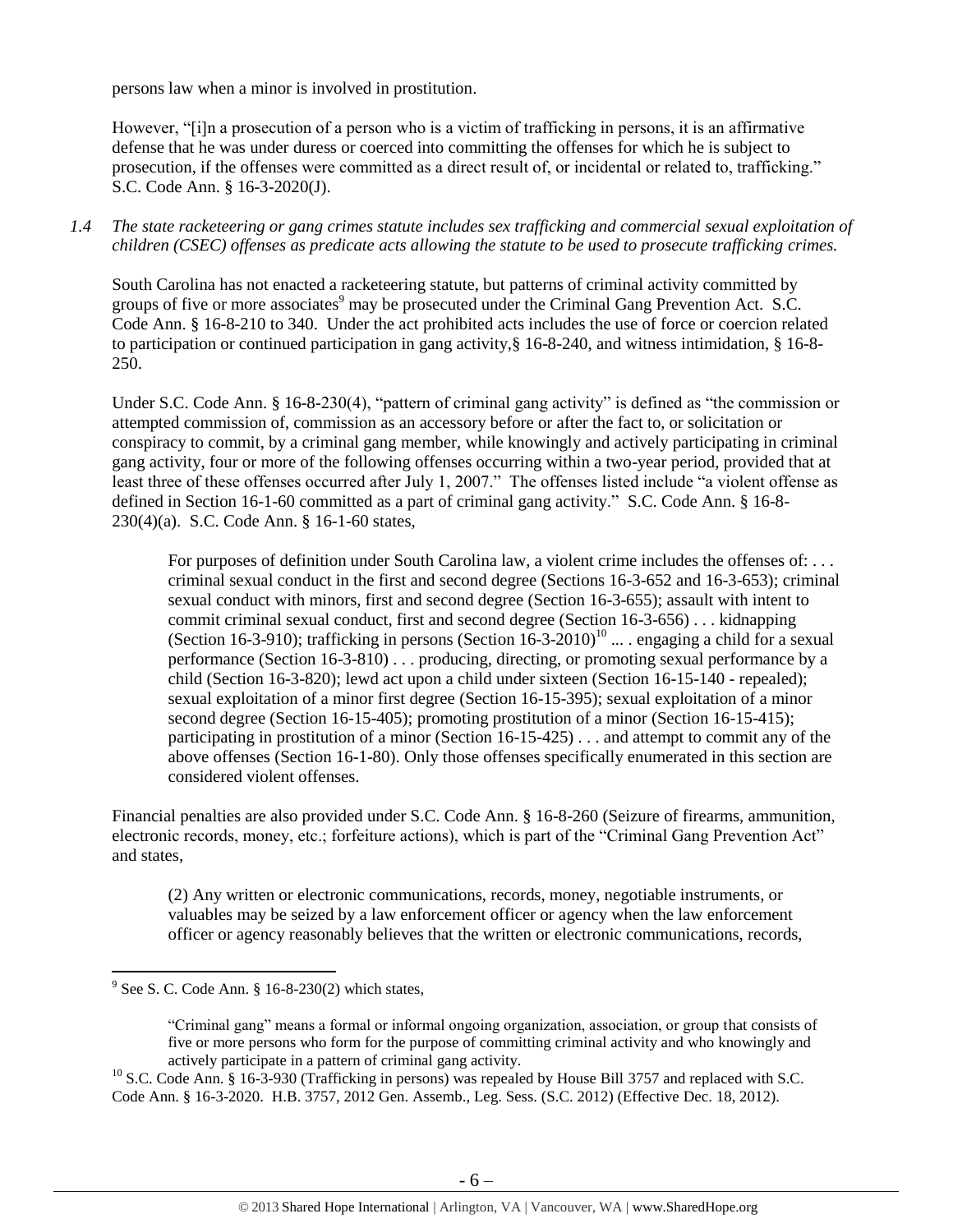money, negotiable instruments, or valuables have been used in a pattern of criminal gang activity or have been used for the purpose of benefiting, promoting, or furthering the interests of a criminal gang. (3) Any contraband, as defined in Section  $16-8-230$ ,<sup>11</sup> or other asset owned or titled in the name of the gang or an individual gang member may be seized by a law enforcement officer or agency when the law enforcement officer or agency reasonably believes that the contraband or asset has been used in a pattern of criminal gang activity or has been used for the purpose of benefiting, promoting, or furthering the interests of a criminal gang.

 $\overline{a}$ 

<sup>&</sup>lt;sup>11</sup> "Contraband" is defined in S.C. Code Ann.  $\S$  16-8-230(1) as "any real or personal property, including money, that is owned by, in the possession of, or subject to the control of a criminal gang member and which is acquired by, derived from, or traceable to criminal gang activity."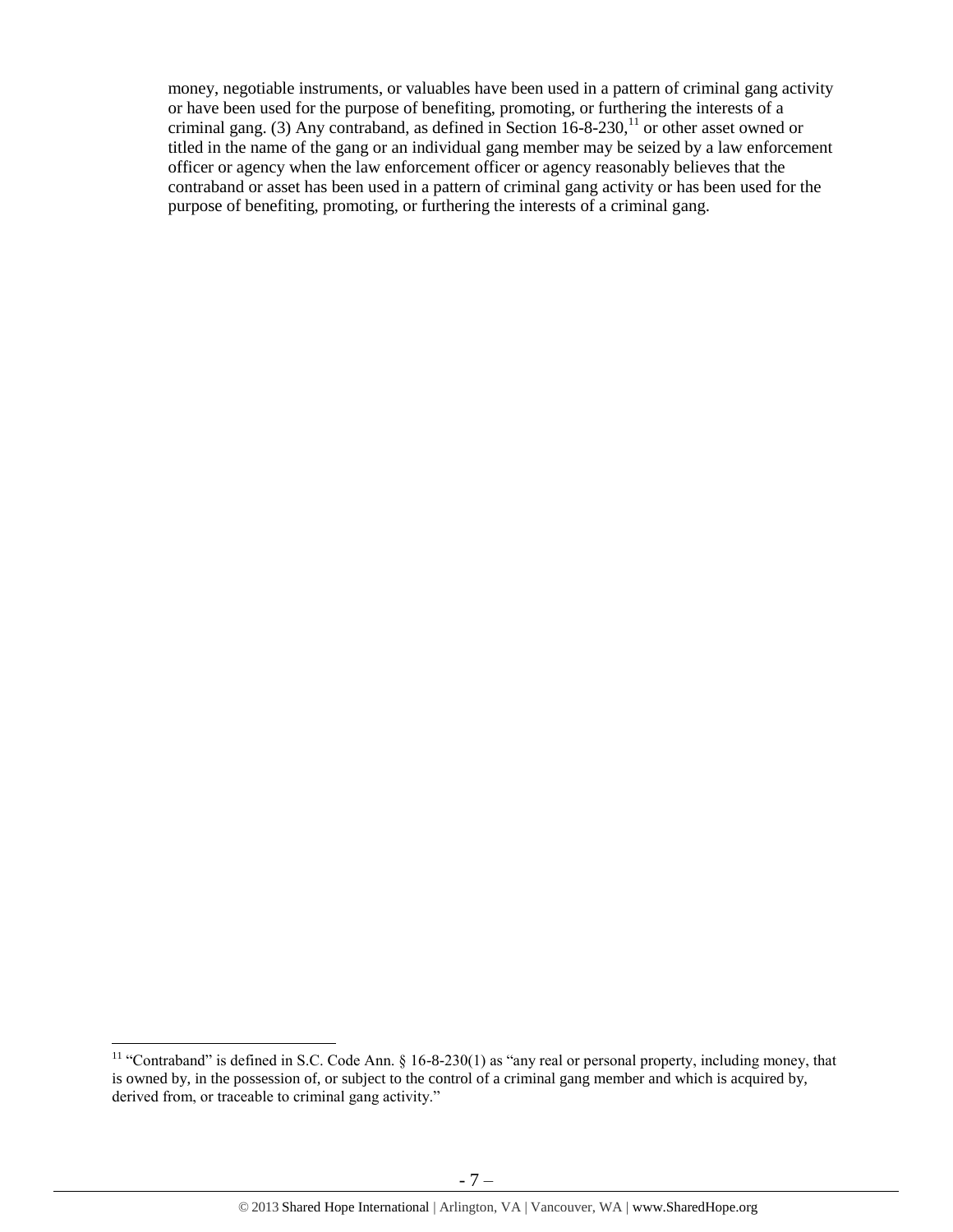## **FRAMEWORK ISSUE 2: CRIMINAL PROVISIONS ADDRESSING DEMAND**

#### *Legal Components:*

- *2.1 The state sex trafficking law can be applied to the buyers of commercial sex acts with a victim of domestic minor sex trafficking.*
- *2.2 Buyers of commercial sex acts with a minor can be prosecuted under commercial sexual exploitation of children (CSEC) laws.*
- *2.3 Solicitation of prostitution laws differentiate between buying sex acts with an adult and buying sex acts with a minor under 18.*
- *2.4 Penalties for buyers of commercial sex acts with minors are as high as federal penalties.*
- *2.5 Using the Internet to lure, entice, or purchase, or attempt to lure, entice, or purchase commercial sex acts with a minor is a separate crime or results in an enhanced penalty for buyers.*
- *2.6 No age mistake defense is permitted for a buyer of commercial sex acts with any minor under 18.*
- *2.7 Base penalties for buying sex acts with a minor under 18 are sufficiently high and not reduced for older minors.*
- *2.8 Financial penalties for buyers of commercial sex acts with minors are sufficiently high to make it difficult for buyers to hide the crime.*
- *2.9 Buying and possessing child pornography carries penalties as high as similar federal offenses.*
- *2.10 Convicted buyers of commercial sex acts with minors and child pornography are required to register as sex offenders*.

\_\_\_\_\_\_\_\_\_\_\_\_\_\_\_\_\_\_\_\_\_\_\_\_\_\_\_\_\_\_\_\_\_\_\_\_\_\_\_\_\_\_\_\_\_\_\_\_\_\_\_\_\_\_\_\_\_\_\_\_\_\_\_\_\_\_\_\_\_\_\_\_\_\_\_\_\_\_\_\_\_\_\_\_\_\_\_\_\_\_\_\_\_\_

### *Legal Analysis:*

 $\overline{\phantom{a}}$ 

*The state sex trafficking law can be applied to the buyers of commercial sex acts with a victim of domestic minor sex trafficking.*

While S.C. Code § 16-3-2020 (Trafficking in persons) can apply to buyers of sex with minors through the term "obtains," following federal precedent,<sup>12</sup> the buyer must either know that the minor was forced to engage in sexual conduct or must use force to cause the minor to engage in sexual conduct. S.C. Code Ann. § 16-3-2020(A), (B) states, "[a] person who recruits, entices, solicits, isolates, harbors, transports, provides, or obtains, or so attempts, a victim, knowing that the victim will be subjected to sex trafficking…[or] for the purposes of sex trafficking…is guilty of trafficking in persons." Additionally, sex trafficking is defined under S.C. Code Ann. § 16-3-2010(7) (Definitions) as,

[T]he recruitment, harboring, transportation, provision, or obtaining of a person for one of the following when it is induced by force, fraud, or coercion or the person forced to perform the act is under the age of eighteen years and anything of value is given, promised to, or received, directly or indirectly, by another person:

- (a) criminal sexual conduct pursuant to Section 16-3-651;
- (b) criminal sexual conduct in the first degree pursuant to Section 16-3-652;
- (c) criminal sexual conduct in the second degree pursuant to Section 16-3-653;

 $12$  *See* United States v. Jungers, 702 F.3d 1066 ( $8<sup>th</sup>$  Cir. 2013). In this case, the Eighth Circuit specifically addressed whether the federal sex trafficking law, 18 U.S.C. § 1591 (Sex trafficking of children or by force, fraud, or coercion) applies to buyers when it reversed a District of South Dakota ruling that Congress did not intend the string of verbs constituting criminal conduct under 18 U.S.C. § 1591(a)(1) ("recruits, entices, harbors, transports, provides, obtains, or maintains") to reach the conduct of buyers. United States v. Jungers, 834 F. Supp. 2d 930, 931 (D.S.D. 2011). Holding that the conduct of buyers who obtain a child for commercial sex can violate 18 U.S.C. § 1591(a)(1), the Eighth Circuit illustrated through hypothetical buyer scenarios that, under certain circumstances, most of the terms in the string of verbs constituting criminal conduct under 18 U.S.C. § 1591(a)(1) could apply to buyers. While other terms may apply to buyers' conduct under state law as well, the analysis here focuses on the term "obtains" which is most likely to apply in the majority of buyer cases.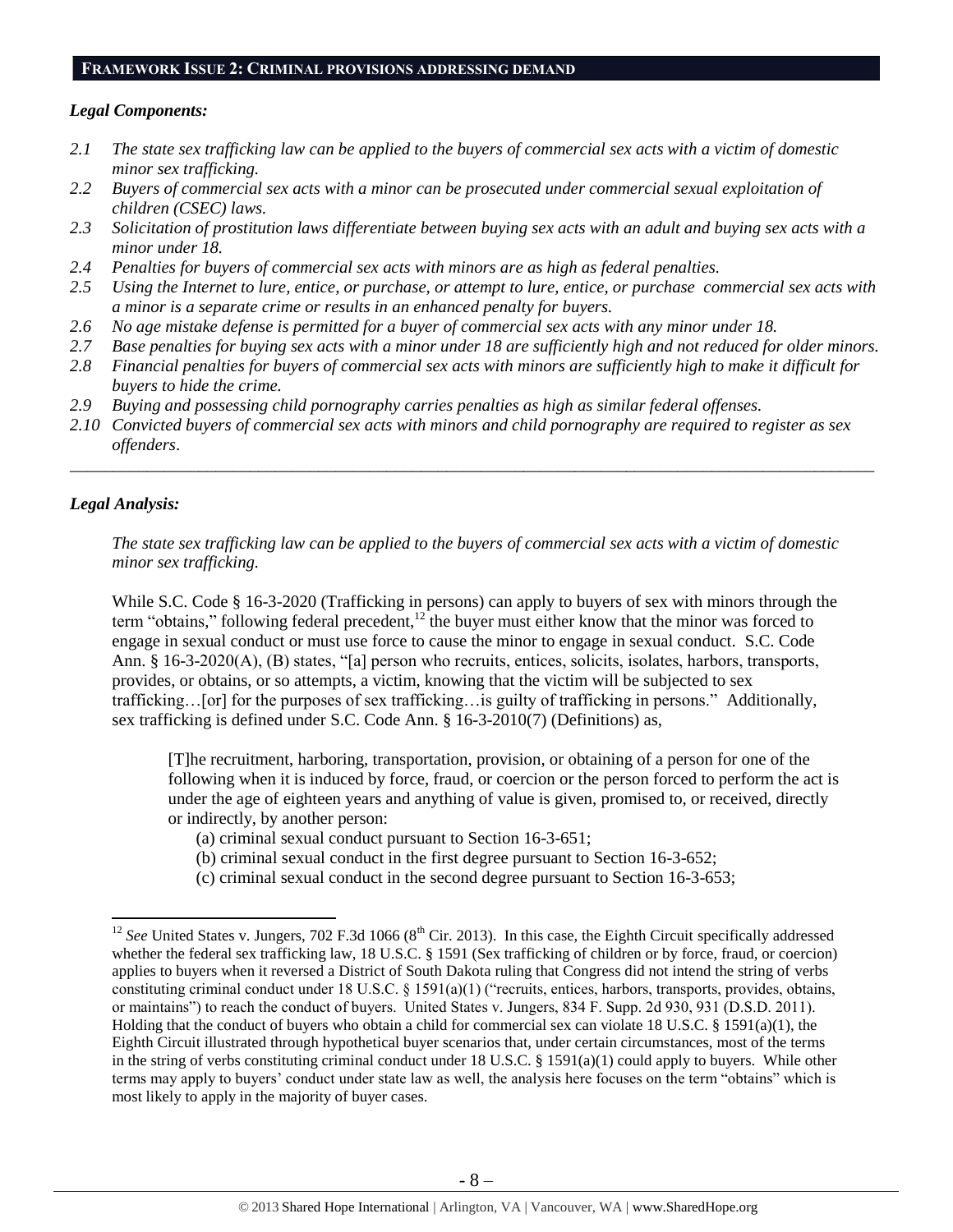- (d) criminal sexual conduct in the third degree pursuant to Section 16-3-654;
- (e) criminal sexual conduct with a minor pursuant to Section 16-3-655;
- (f) engaging a child for sexual performance pursuant to Section 16-3-810;
- (g) performance pursuant to Section 16-3-800;

(h) producing, directing or promoting sexual performance by a child pursuant to Section 16- 3-820;

- (i) sexual battery pursuant to Section 16-3-661;
- (j) sexual conduct pursuant to Section 16-3-800; or
- (k) sexual performance pursuant to Section 16-3-800.
- 2.1.1 Recommendation: Amend S.C. Code Ann. § 16-3-2020 to remove the requirement that the buyer must either know that the minor was forced to engage in sexual conduct or must use force to cause the minor to engage in sexual conduct.

#### *2.2 Buyers of commercial sex acts with a minor can be prosecuted under commercial sexual exploitation of children (CSEC) laws.*

S.C. Code Ann. § 16-15-425 (Participating in prostitution of a minor defined) specifically targets those who buy sex with minors under 18. The statute states that "[a]n individual commits the offense of participating in the prostitution of a minor if he is not a minor and he patronizes a minor prostitute." S.C. Code Ann. § 16-15-425(A). The statute defines "patronizing a minor prostitute" as "(1) soliciting or requesting a minor to participate in prostitution; (2) paying or agreeing to pay a minor, either directly or through the minor's agent, to participate in prostitution; or (3) paying a minor, or the minor's agent, for having participated in prostitution, pursuant to a prior agreement." S.C. Code Ann. § 16-15-425(A). A minor is defined as a person under 18. S.C. Code Ann. § 16-15-375(3).

*2.3 Solicitation of prostitution laws differentiate between buying sex acts with an adult and buying sex acts with a minor under 18.*

South Carolina's solicitation laws differentiate between buying sex with an adult and buying sex with a minor, with the crimes appearing in different code title sections. S.C. Code Ann. § 16-15-425 (Participating in prostitution of a minor defined) appears in Chapter 15, Article 3 (Obscenity, material harmful to minors, child exploitation, and child prostitution), whereas S.C. Code Ann. § 16-15-90 (Prostitution) falls within Chapter 15, Article 1, (Miscellaneous offenses). Buying sex with a minor is punishable as a Class F felony by imprisonment for 2–5 years, with the convicted offender ineligible for parole or a suspended sentence in the first two years. S.C. Code Ann. §§ 16-15-425(C), 16-1-90(F), 16-1-  $20(A)(6)$ . In contrast the punishment for engaging in prostitution with an adult is punishable by a fine not to exceed \$200 or imprisonment up to 30 days for the first offense. S.C. Code Ann. § 16-15-110(1). For third and subsequent offenses, the crime is punishable by a fine not to exceed \$3,000, imprisonment for a minimum of one year, or both. S.C. Code Ann. § 16-15-110(3).

*2.4 Penalties for buyers of commercial sex with minors are as high as those for federal trafficking offenders of domestic minor sex trafficking.*

A conviction for buying sex with a minor under S.C. Code Ann. § 16-15-425 (Participating in prostitution of a minor defined) is punishable by imprisonment for 2–5 years without eligibility for parole for 2 years. A buyer convicted under S.C. Code § 16-3-2020(A) or (B) (Trafficking in persons) would face up to 15 years for a first conviction, up to 30 years for a second conviction and up to 45 years for a third or subsequent conviction, and may be sentenced to serve an additional 15 years consecutively if the victim is under the age of 18. S.C. Code §§ 16-3-2020(C)–(F).

In comparison, if the victim is under the age of 14, a conviction under the TVPA for child sex trafficking is punishable by 15 years to life imprisonment and a fine not to exceed \$250,000. 18 U.S.C. §§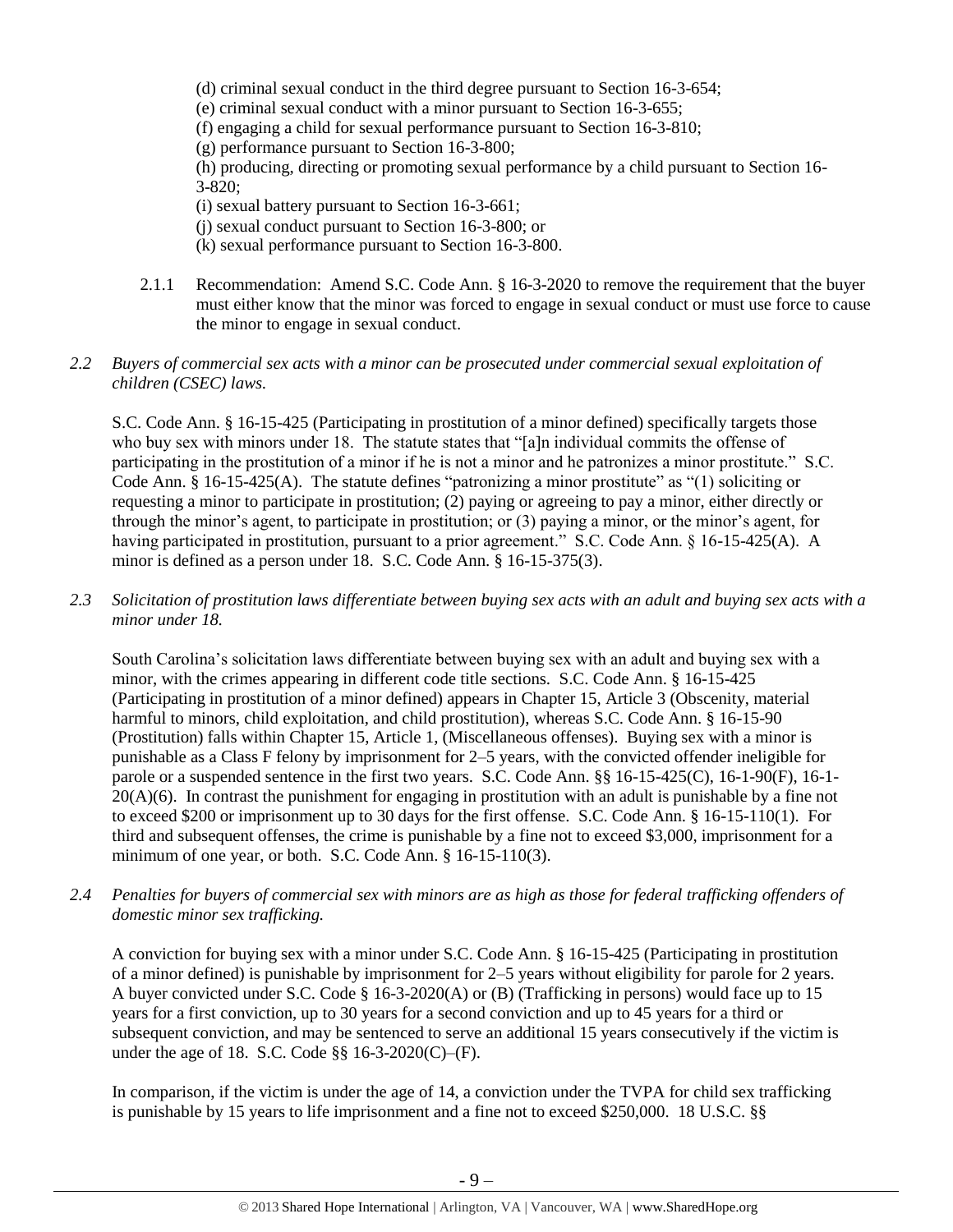<span id="page-9-0"></span> $1591(b)(1)$ ,  $3559(a)(1)$ ,  $3571(b)(3)$ . If the victim is between the ages of  $14-17$ , a conviction is punishable by 10 years to life imprisonment and a fine not to exceed \$250,000. 18 U.S.C. §§ 1591(b)(2), 3559(a)(1), 3571(b)(3). A conviction is punishable by mandatory life imprisonment, however, if the buyer has a prior conviction for a federal sex offense<sup>13</sup> against a minor. 18 U.S.C. § 3559(e)(1). To the extent buyers can be prosecuted under other federal CSEC laws,  $^{14}$  a conviction is punishable by penalties ranging from a fine not to exceed \$250,000 to life imprisonment and a fine not to exceed \$250,000.<sup>15</sup>

*2.5 Using the Internet to lure, entice, or purchase, or attempt to lure, entice, or purchase commercial sex acts with a minor is a separate crime or results in an enhanced penalty for buyers.*

No specific statute or sentencing enhancement exists for using the Internet to purchase sex with a minor. The criminal solicitation statute, S.C. Code Ann. § 16-15-342(A), may apply to Internet solicitation as it states in part that "[a] person eighteen years of age or older commits the offense of criminal solicitation of a minor if he knowingly contacts or communicates with, or attempts to contact or communicate with, a person who is under the age of eighteen, or a person reasonably believed to be under the age of eighteen, for the purpose of or with the intent of persuading, inducing, enticing, or coercing the person to engage or participate in a sexual activity as defined in Section 16-15-375(5) . . . or with the intent to perform a sexual activity in the presence of the person under the age of eighteen, or person reasonably believed to be under the age of eighteen." A conviction under this section is punishable as a Class E felony by imprisonment up to 10 years, a fine up to \$5,000, or both. S.C. Code Ann. §§ 16-15-342(E), 16-1-90(E),  $16-1-20(A)(5)$ .

- 2.5.1 Recommendation: Amend S.C. Code Ann. § 16-15-342 (Criminal solicitation of a minor) to specifically criminalize, with an enhanced penalty, the use of the Internet to lure, entice, or recruit a minor for purposes of commercial sexual exploitation.
- *2.6 No age mistake defense is permitted for a buyer of commercial sex acts with any minor under 18.*

S.C. Code Ann. § 16-15-425(B) (Participating in prostitution of a minor defined) precludes a mistake of age defense by stating, "Mistake of age is not a defense to a prosecution under this section."

Likewise, S.C. Code Ann. § 16-15-405(C) (Second degree sexual exploitation of a minor defined) specifically states that "[m]istake of age is not a defense to a prosecution under this section."

 $\overline{\phantom{a}}$ <sup>13</sup> Pursuant to 18 U.S.C. § 3559(e)(2), "federal sex offense" is defined as

an offense under section 1591 [18 USCS § 1591] (relating to sex trafficking of children), 2241 [18 USCS § 2241] (relating to aggravated sexual abuse), 2242 [18 USCS § 2242] (relating to sexual abuse),  $2244(a)(1)$  [18 USCS §  $2244(a)(1)$ ] (relating to abusive sexual contact),  $2245$  [18 USCS § 2245] (relating to sexual abuse resulting in death), 2251 [18 USCS § 2251] (relating to sexual exploitation of children), 2251A [18 USCS § 2251A] (relating to selling or buying of children), 2422(b) [18 USCS § 2422(b)] (relating to coercion and enticement of a minor into prostitution), or  $2423(a)$  [18 USCS § 2423(a)] (relating to transportation of minors).

<sup>&</sup>lt;sup>14</sup> 18 U.S.C. §§ 2251A(b) (Selling or buying of children),  $2251(a)$  (Sexual exploitation of children), 2423(a) (Transportation of a minor with intent for minor to engage in criminal sexual activity), 2422(a) (Coercion and enticement), 2252(a)(2), (a)(4) (Certain activities relating to material involving the sexual exploitation of minors). <sup>15</sup> 18 U.S.C. §§ 2251A(b) (conviction punishable by imprisonment for 30 years to life and a fine), 2251(e) (conviction punishable by imprisonment for 15–30 years and a fine), 2423(a) (conviction punishable by imprisonment for 10 years to life and a fine), 2422(a) (conviction punishable by a fine, imprisonment up to 20 years,

or both),  $2252(a)(2)$ , (4) (stating that a conviction under subsection (a)(2) is punishable by imprisonment for  $5-20$ years and a fine, while a conviction under subsection (a)(4) is punishable by imprisonment up to 10 years, a fine, or both); *see also* 18 U.S.C §§ 3559(a)(1) (classifying all of the above listed offenses as felonies), 3571(b)(3) (providing a fine up to \$250,000 for any felony conviction).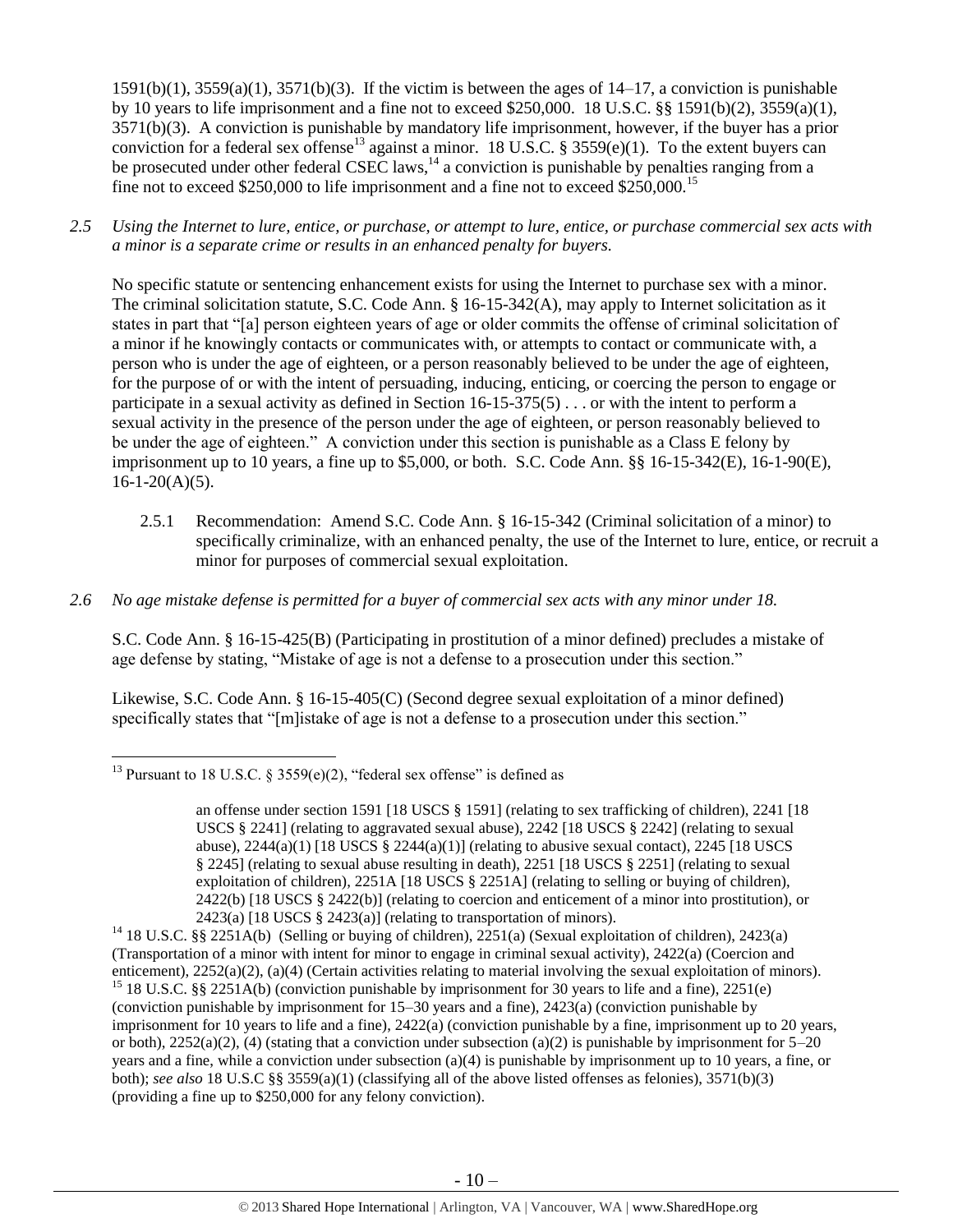Pursuant to S.C. Code Ann. § 16-3-830 (Reasonable belief as to majority of child as affirmative defense), "It is an affirmative defense to a prosecution under this article [Sexual performance by children] that the defendant, in good faith, reasonably believed that the person who engaged in the sexual conduct was eighteen years of age or older."

Pursuant to S.C. Code Ann. § 16-3-2020(K)(5) (Trafficking in persons), a buyer charged with trafficking under S.C. Code Ann. § 16-3-2020 would be barred from asserting a defense concerning "mistake as to the victim's age, even if the mistake is reasonable."

#### *2.7 Base penalties for buying sex acts with a minor under 18 are sufficiently high and not reduced for older minors.*

S.C. Code Ann. § 16-15-425 (Participating in prostitution of a minor defined) provides the same penalty for buying sex with any minor, which is defined as any person under 18 years. S.C. Code Ann. § 16-15- 375(3). A conviction is punishable by imprisonment for 2–5 years, without the possibility of parole or suspended sentence for the first 2 years. S.C. Code Ann. §§ 16-15-425(C), 16-1-90(F), 16-1-20(A)(6).

S.C. Code Ann. § 16-15-342 (Criminal solicitation of a minor), which includes communicating with a person under 18 to "engage or participate in a sexual activity as defined in Section  $16{\text -}15{\text -}375(5)^{16}$ ... or with the intent to perform a sexual activity in the presence of the person under the age of eighteen," also carries the same penalty for offenders against all minors under 18. A violation is punishable by imprisonment for 10 years, a fine not to exceed \$5,000, or both. S.C. Code Ann. §§ 16-15-342(A), (E), 16-1-90(E), 16-1-20(A)(5).

However, if convicted under S.C. Code § 16-3-2020(C), (D), (E), (F) (Trafficking in persons) for an offense against a minor under 18, a buyer faces up to 15 years for a first conviction, up to 30 years for a second conviction and up to -45 years for a third or subsequent offense, and an additional 15 years to be served consecutively if the victim is under the age of 18.

*2.8 Financial penalties for buyers of commercial sex acts with minors are sufficiently high to make it difficult for buyers to hide the crime.*

A buyer convicted under S.C. Code Ann. § 16-3-2020 (Trafficking in persons) may face severe financial penalties including mandatory restitution and asset forfeiture.<sup>17</sup> A victim of trafficking is entitled to all of the benefits, rights, and compensation granted pursuant to Section 16-3-1110. S.C. Code Ann. §§ 16-3- 2020(I), 16-3-2070. A convicted buyer would have to pay mandatory restitution to the victim or the victim's family. S.C. Code Ann. § 16-3-2040. Under S.C. Code Ann. § 16-3-1110(12)(a), "Restitution" means payment for all injuries, specific losses, and expenses sustained by a crime victim resulting from an offender's criminal conduct. It includes, but is not limited to: (i) medical and psychological counseling expenses; (ii) specific damages and economic losses; (iii) funeral expenses and related costs; (iv) vehicle impoundment fees;  $(v)$  child care costs; and  $(vi)$  transportation related to a victim's participation in the criminal justice process. A trafficker may also be ordered to pay restitution to a victim's spouse, issue, descendants, or estate if "the victim of trafficking dies as a result of being trafficked." S.C. Code Ann. § 16-3-2040(B).

Any property related to or profited by the crime could be subject to civil forfeiture at the discretion of the court. S.C. Code Ann. § 16-3-2090 (Forfeiture). Under S.C. Code Ann. § 16-3-2090(A)(1), the following items are subject to forfeiture:

 $\overline{a}$ 

<sup>16</sup> *See supra* note [8.](#page-4-0)

<sup>&</sup>lt;sup>17</sup> See infra Section 3.4 for a comprehensive description of the financial penalties resulting from a violation of S.C. Code Ann. § 16-3-2020.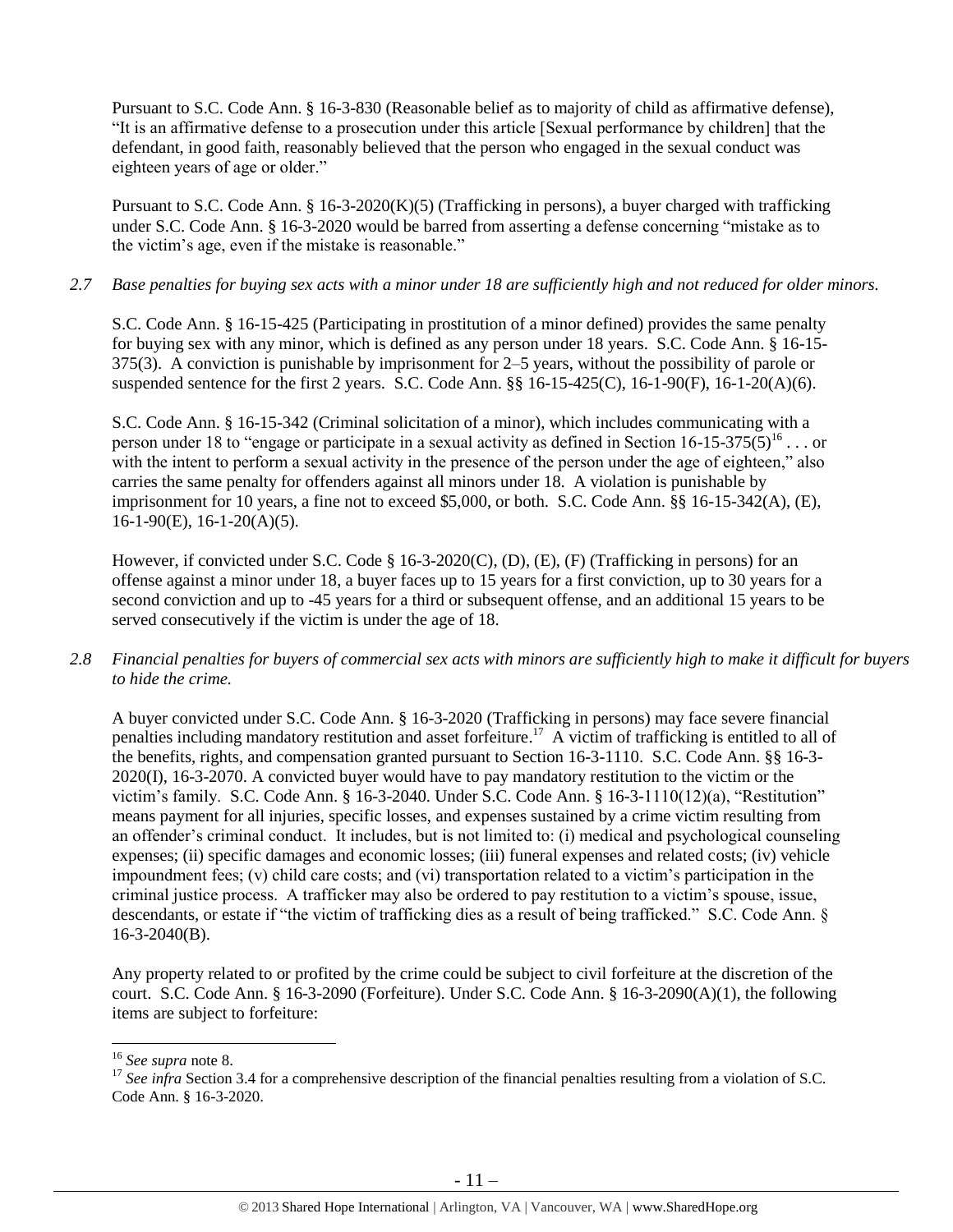- (a) all monies used, or intended for use, in violation of Section 16-3-2020;
- (b) all property constituting the proceeds obtained directly or indirectly, for a violation of Section 16- 3-2020;
- (c) all property derived from the proceeds obtained, directly or indirectly, from any sale or exchange for pecuniary gain from a violation of Section 16-3-2020;
- (d) all property used or intended for use, in any manner or part, to commit or facilitate the commission of a violation for pecuniary gain of Section 16-3-2020;
- (e) all books, records, and research products and materials, including formulas, microfilm, tapes, and data which are used, or which have been positioned for use, in violation of Section 16-3-2020;
- (f) all conveyances including, but not limited to, trailers, aircraft, motor vehicles, and watergoing vessels, which are used or intended for use unlawfully to conceal or transport or facilitate a violation of Section 16-3-2020. No motor vehicle may be forfeited to the State under this item unless it is used, intended for use, or in any manner facilitates a violation of Section 16-3-2020;
- (g) all property including, but not limited to, monies, negotiable instruments, securities, or other things of value furnished or intended to be furnished by any person in exchange for any kind of services under Section 16-3-2020, and all proceeds including, but not limited to, monies, and real and personal property traceable to any exchange under Section 16-3-2020; and
- (h) overseas assets of persons convicted of trafficking in persons also are subject to forfeiture to the extent they can be retrieved by the government.
- …

Seizure is permitted by process, or without process under S.C. Code Ann. § 16-3-2090(A)(2) which provides:

- (a) seizure is incident to an arrest or a search under a search warrant or an inspection under an administrative inspection warrant;
- (b) property subject to seizure has been the subject of a prior judgment in favor of the State in a criminal injunction or forfeiture proceeding based upon under Section 16-3-2020;
- (c) (c) the investigating agency has probable cause to believe that the property is directly or indirectly dangerous to health of safety; or

(d) the investigating agency has probable cause to believe that the property was used or is intended to be used in violation of Section 16-3-2020.

Otherwise, most crimes that buyers of commercial sex can be charged with, including the CSEC offense under S.C. Code Ann. § 16-15-425 (Participating in prostitution of a minor defined), do not have financial penalties. However, the non-commercial offense under S.C. Code Ann. § 16-15-342(E) (Criminal solicitation of a minor), includes soliciting a minor for sexual purposes and subjects a buyer to a possible fine not to exceed \$5,000.

In addition, buyers are subject to discretionary criminal asset forfeiture. The asset forfeiture law within Chapter 15, Article 3 (Obscenity, material harmful to minors, child exploitation, and child prostitution) allows for forfeiture for some crimes a buyer may commit. S.C. Code Ann. § 16-15-445(A) (Seizure and forfeiture of equipment used in committing violation) states,

All equipment used directly by a person in committing a violation of Sections 16-15-305 [Disseminating, procuring or promoting obscenity unlawful], 16-15-342 [Criminal solicitation of a minor], 16-15-395 [First degree sexual exploitation of a minor defined], 16-15-405 [Second degree sexual exploitation of a minor defined], or 16-15-410 [Third degree sexual exploitation of a minor defined], including necessary software, may be seized by the law enforcement agency making the arrest and ordered forfeited by the court in which the conviction was obtained.

Seizure of the property may be executed at the time of arrest by the arresting agency. S.C. Code Ann. §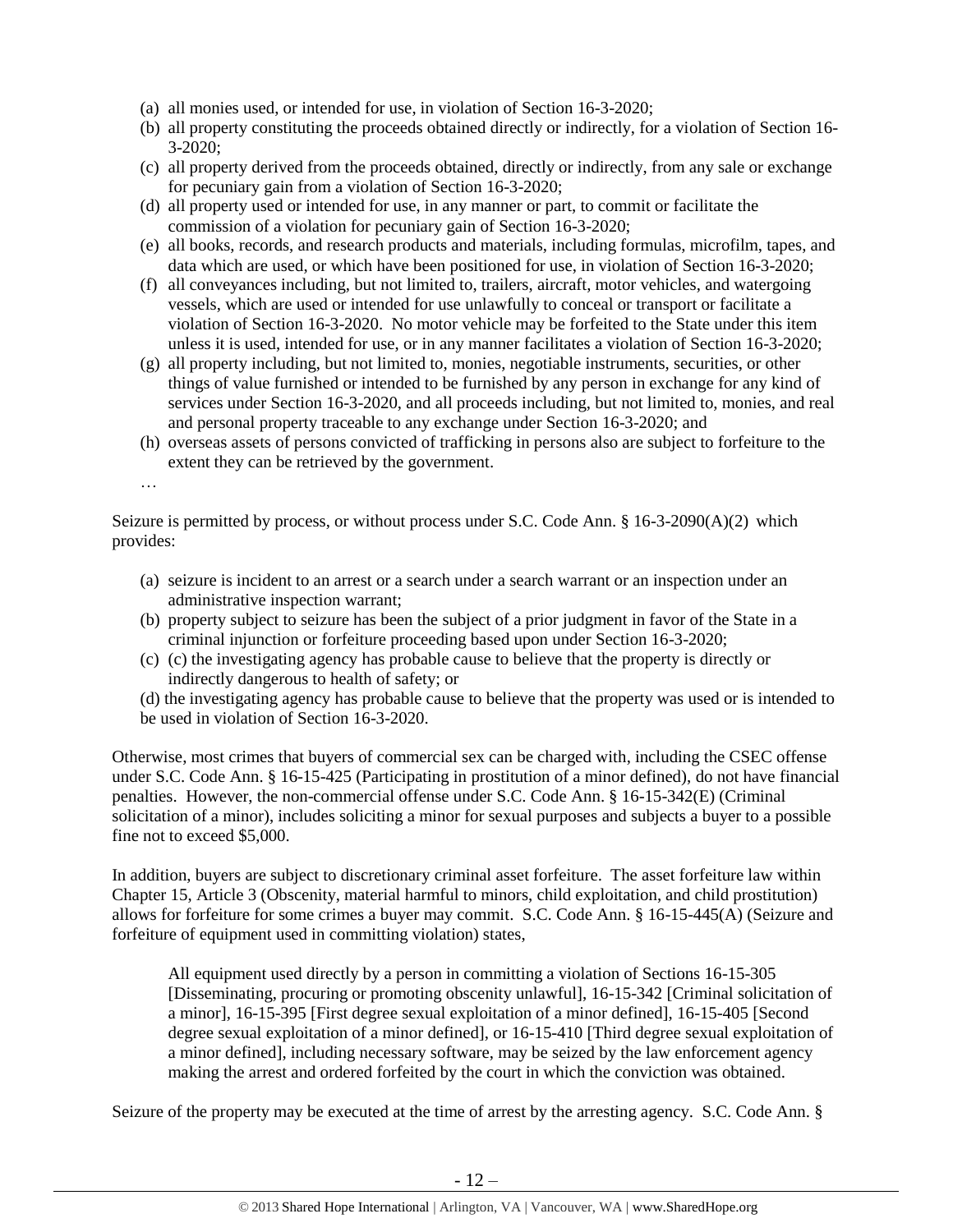16-15-445(A). Disposition of forfeited property is governed by S.C. Code Ann. § 16-15-445(C), which states in part,

[P]roperty forfeited pursuant to court order must be destroyed by the arresting law enforcement agency, unless that law enforcement agency can show good cause for retaining the property. Ownership of property so retained vests in the arresting law enforcement agency which may use the property in the performance of its duties, destroy it, or sell it at public auction. Retained property may be sold at public auction . . . After payment of the expenses of the auction, one-half of the net proceeds may be retained by the arresting law enforcement agency, and one-half must be remitted to the State Treasurer for deposit to the credit of the Victim's Compensation Fund.

Pursuant to S.C. Code Ann. § 16-3-2090(B)(7),

 $\overline{a}$ 

(7) Disposition of forfeited property under this section must be accomplished as follows: (a) Property forfeited under this subsection shall first be applied to payment to the victim. The return of the victim to his home country or other absence of the victim from the jurisdiction shall not prevent the victim from receiving compensation.

(b) The victim and the South Carolina Victims' Compensation Fund shall each receive onefourth, and law enforcement shall receive one-half of the value of the forfeited property. (c) If no victim is named, or reasonable attempts to locate a named victim for forfeiture and forfeiture fails, then all funds shall revert to the South Carolina Victims' Compensation Fund and law enforcement to be divided equally.

(d) If federal law enforcement becomes involved in the investigation, they shall equitably split the share local law enforcement receives under this section, if they request or pursue any of the forfeiture. The equitable split must be pursuant to 21 U.S.C. Section  $881(e)(1)(A)$  and (e)(3), 18 U.S.C. Section 981(e)(2), and 19 U.S.C. Section 1616a.

- 2.8.1 Recommendation: Amend S.C. Code Ann. § 16-15-342(E) (Criminal solicitation of a minor) to raise the fine and make it mandatory in cases of commercial sexual exploitation of a child.
- *2.9 Buying and possessing child pornography carries penalties as high as similar federal offenses.*

A buyer of child pornography can be charged under S.C. Code Ann. § 16-15-405 (Second degree sexual exploitation of a minor defined), which states in part, "(A) An individual commits the offense of second degree sexual exploitation of a minor if, knowing the character or content of the material, he:  $\dots$  (2) distributes, transports, exhibits, receives, sells, purchases, exchanges, or solicits material that contains a visual representation of a minor engaged in sexual activity." S.C. Code Ann. § 16-15-405(A)(2). A violation of this statute is punishable by imprisonment for 2–10 years and the offender will not be eligible for parole or a suspended sentence for the first 2 years of the sentence. S.C. Code Ann. § 16-15-405(D).

Additionally, a buyer could be charged with S.C. Code Ann. § 16-15-410 (Third degree sexual exploitation of a minor defined), which states in subsection (A), "An individual commits the offense of third degree sexual exploitation of a minor if, knowing the character or content of the material, he possesses material that contains a visual representation of a minor engaging in sexual activity." A violation of this statute is punishable by imprisonment up to 10 years. S.C. Code Ann. § 16-15-410(C).

In comparison, a federal conviction for possession of child pornography<sup>18</sup> is generally punishable by

<sup>&</sup>lt;sup>18</sup> 18 U.S.C. §§ 2252(a)(2), (a)(4) (Certain activities relating to material involving the sexual exploitation of minors),  $2252A(a)(2)$ –(3) (Certain activities relating to material constituting or containing child pornography), 1466A(a), (b) (Obscene visual representations of the sexual abuse of children).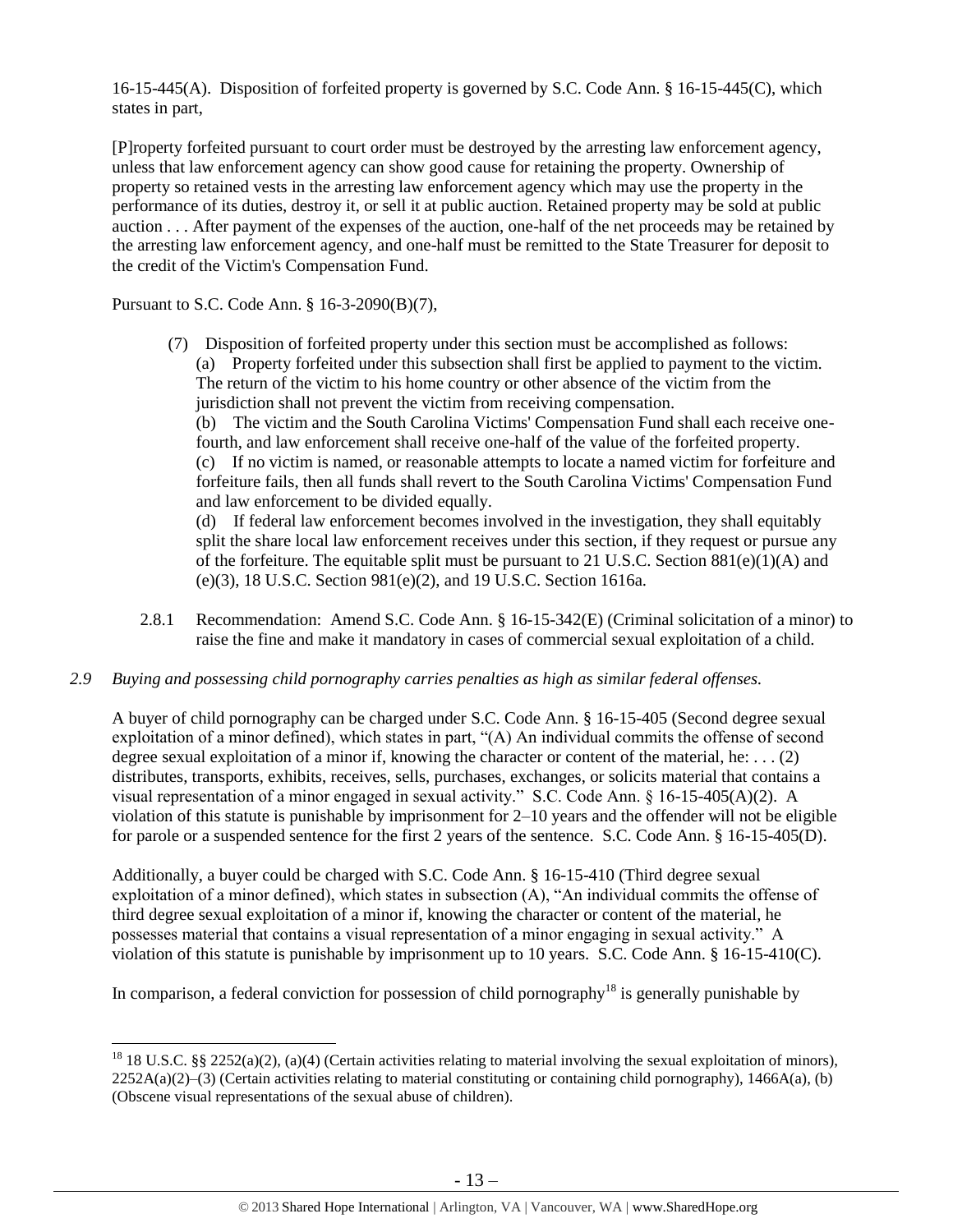imprisonment for 5–20 years and a fine not to exceed \$250,000.<sup>19</sup> Subsequent convictions, however, are punishable by imprisonment up to 40 years and a fine not to exceed \$250,000.<sup>20</sup>

*2.10 Convicted buyers of commercial sex acts with minors and child pornography are required to register as sex offenders*.

In South Carolina, a buyer must register when convicted of various offenses related to domestic minor sex trafficking. S.C. Code Ann. § 23-3-430 (Sex offender registry). Specifically, registration is required for, among other things, a violation of S.C. Code Ann. § 16-3-930 (Trafficking in persons—Repealed) and any offense falling within Title 16, Chapter 15, Article 3 (Obscenity, material harmful to minors, child exploitation, and child prostitution) when a minor is involved, which includes S.C. Code Ann. § 16-15- 425 (Participating in prostitution of a minor) and § 16-15-342 (Criminal solicitation of a minor). S.C. Code Ann.§ 23-3-430(A),  $(C)(13)$ ,  $(17)$ . However, with the recent enactment of the new trafficking in persons law under § 16-3-2020, a technical error appears to have occurred and S.C. Code Ann. § 23-3- 430 (Sex offender registry) was not updated to reflect the repeal of § 16-3-930 and enactment of § 16-3- 2020.

 $\overline{\phantom{a}}$ 

<sup>&</sup>lt;sup>19</sup> 18 U.S.C. §§ 2252(b) (stating that a conviction under subsection (a)(2) is punishable by imprisonment for 5–20 years and a fine, while a conviction under subsection (a)(4) is punishable by imprisonment up to 10 years, a fine, or both),  $2252A(b)(1)$  (a conviction is punishable by imprisonment for 5–20 years and a fine),  $1466A(a)$ , (b) (stating that a conviction under subsection (a) is "subject to the penalties provided in section  $2252A(b)(1)$ ," imprisonment for 5–20 years and a fine, while a conviction under subsection (b) is "subject to the penalties provided in section 2252A(b)(2)," imprisonment up to 10 years, a fine, or both); *see also* 18 U.S.C. §§ 3559(a)(1) (classifying all of the above listed offenses as felonies), 3571(b)(3) (providing a fine up to \$250,000 for any felony conviction). <sup>20</sup> 18 U.S.C. §§ 2252(b) (stating if a person has a prior conviction under subsection (a)(2), or a list of other statutes, a conviction is punishable by a fine and imprisonment for 15–40 years, but if a person has a prior conviction under subsection (a)(4), or a list of other statutes, a conviction is punishable by a fine and imprisonment for  $10-20$  years),  $2252A(b)(1)$  (stating if a person has a prior conviction under subsection (a)(2), (a)(3), or a list of other statutes, a conviction is punishable by a fine and imprisonment for  $15-40$  years),  $1466A(a)$ , (b) (stating that the penalty scheme for section 2252A(b) applies); *see also* 18 U.S.C. §§ 3559(a)(1) (classifying all of the above listed offenses as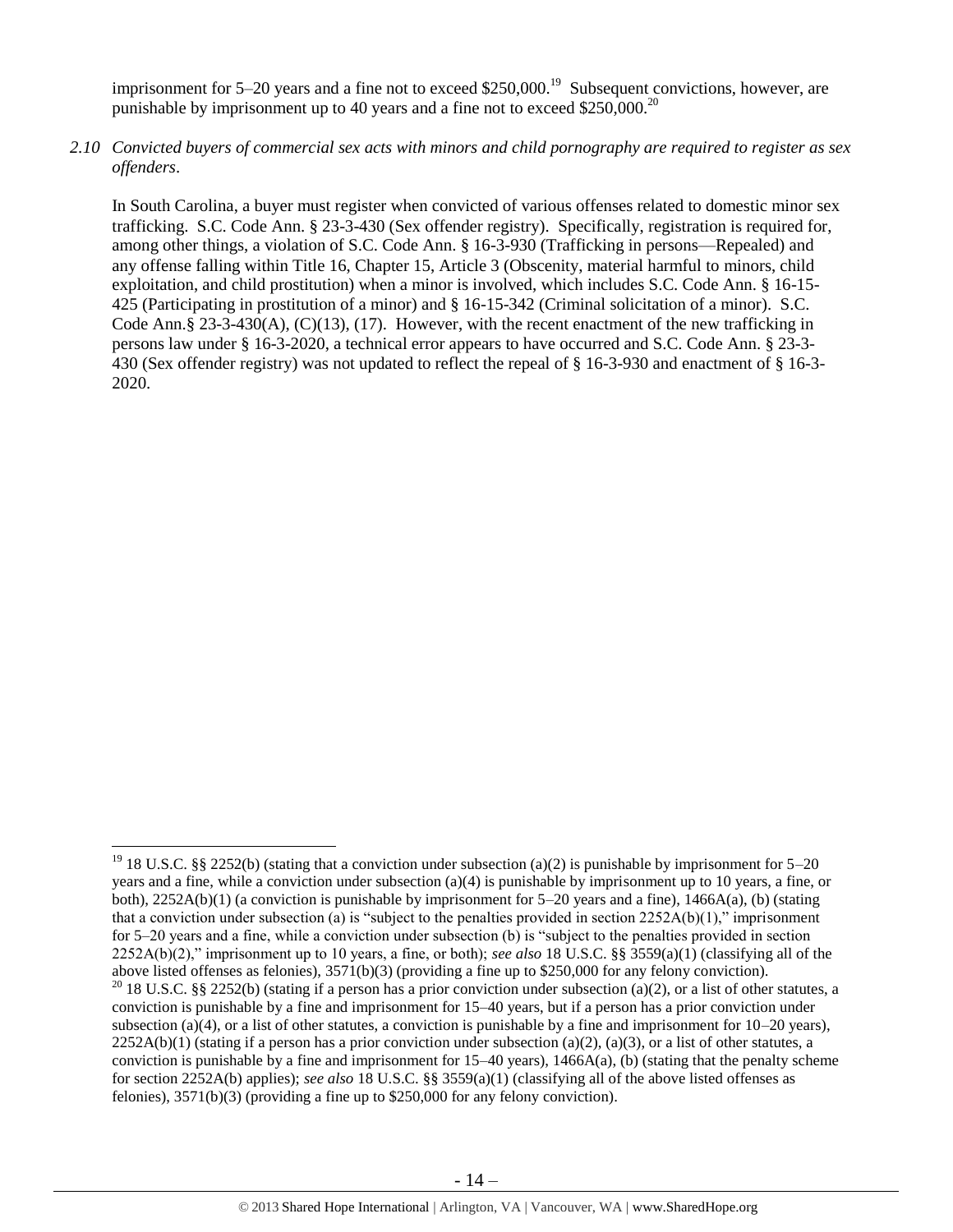#### **FRAMEWORK ISSUE 3: CRIMINAL PROVISIONS FOR TRAFFICKERS**

## *Legal Components:*

- *3.1 Penalties for trafficking a child for sexual exploitation are as high as federal penalties.*
- *3.2 Creating and distributing child pornography carries penalties as high as similar federal offenses.*
- *3.3 Using the Internet to lure, entice, recruit, or sell commercial sex acts with a minor is a separate crime or results in an enhanced penalty for traffickers.*
- *3.4 Financial penalties for traffickers, including asset forfeiture, are sufficiently high.*
- *3.5 Convicted traffickers are required to register as sex offenders.*
- *3.6 Laws relating to termination of parental rights for certain offenses include sex trafficking or commercial sexual exploitation of children (CSEC) offenses in order to remove the children of traffickers from their control and potential exploitation.*

*\_\_\_\_\_\_\_\_\_\_\_\_\_\_\_\_\_\_\_\_\_\_\_\_\_\_\_\_\_\_\_\_\_\_\_\_\_\_\_\_\_\_\_\_\_\_\_\_\_\_\_\_\_\_\_\_\_\_\_\_\_\_\_\_\_\_\_\_\_\_\_\_\_\_\_\_\_\_\_\_\_\_\_\_\_\_\_\_\_\_\_\_\_\_*

## *Legal Analysis:*

*3.1 Penalties for trafficking a child for sexual exploitation are as high as federal penalties.* 

S.C. Code Ann. § 16-3-2020(A), (B) (Trafficking in persons) states that "[a] person who recruits, entices, solicits, isolates, harbors, transports, provides, or obtains, or so attempts, a victim, knowing that the victim will be subjected to sex trafficking . . . [or] for the purposes of sex trafficking . . . through any means . . . is guilty of trafficking in persons." A first offense is a felony, punishable by up to 15 years' imprisonment. S.C. Code Ann. § 16-3-2020(C). A second offense is a felony, punishable by up to 20 years' imprisonment. S.C. Code Ann. § 16-3-2020(D). A third or subsequent offense is a felony punishable by up to 45 years' imprisonment. S.C. Code Ann. § 16-3-2020(E). If the victim of such an offense is under the age of eighteen, "an additional term of fifteen years may be imposed in addition and must be consecutive" to the penalties listed above. S.C. Code Ann. § 16-3-2020(F).

Under S.C. Code Ann. § 16-15-415 (Promoting prostitution of a minor defined), "(A) An individual commits the offense of promoting prostitution of a minor if he knowingly: (1) entices, forces, encourages, or otherwise facilitates a minor to participate in prostitution; or (2) supervises, supports, advises, or promotes the prostitution of or by a minor." A conviction under this statute is a Class C felony punishable by imprisonment for 3–20 years. S.C. Code Ann. §§ 16-15-415(A), (C), 16-1-90(C), 16-1- 20(A)(3). The trafficker is not eligible for parole or suspended sentence during the first 3 years. S.C. Code Ann. § 16-15-415(C).

S.C. Code Ann. § 16-15-395(A) (First degree sexual exploitation of a minor defined), which includes when a person "uses, employs, induces, coerces, encourages, or facilitates a minor to engage in or assist others to engage in sexual activity for a live performance or for the purpose of producing material that contains a visual representation depicting this activity," is a Class C felony punishable by imprisonment for 3–20 years. S.C. Code Ann. §§ 16-15-395(A), (D), 16-1-90(C), 16-1-20(A)(3). The trafficker would not be eligible for parole or suspended sentence in the first 3 years. S.C. Code Ann. § 16-15-395(D).

S.C. Code Ann. § 16-3-810 (Engaging child for sexual performance), a Class C felony, criminalizes, among other things, employing or inducing a child less than 18 "to engage in a sexual performance." S.C. Code Ann. §§ 16-3-810(a), 16-1-90(C). A violation of this section is punishable by imprisonment for a maximum of 20 years. S.C. Code Ann. §§ 16-3-810(b), 16-3-653(2), 16-1-90(C), 16-1-20(A)(3).

Lastly, a trafficker can be found guilty of the Class E felony under S.C. Code Ann. § 16-15-342 (Criminal solicitation of a minor), "if he knowingly contacts or communicates with, or attempts to contact or communicate with, a person who is under the age of eighteen, or a person reasonably believed to be under the age of eighteen, for the purpose of or with the intent of persuading, inducing, enticing, or coercing the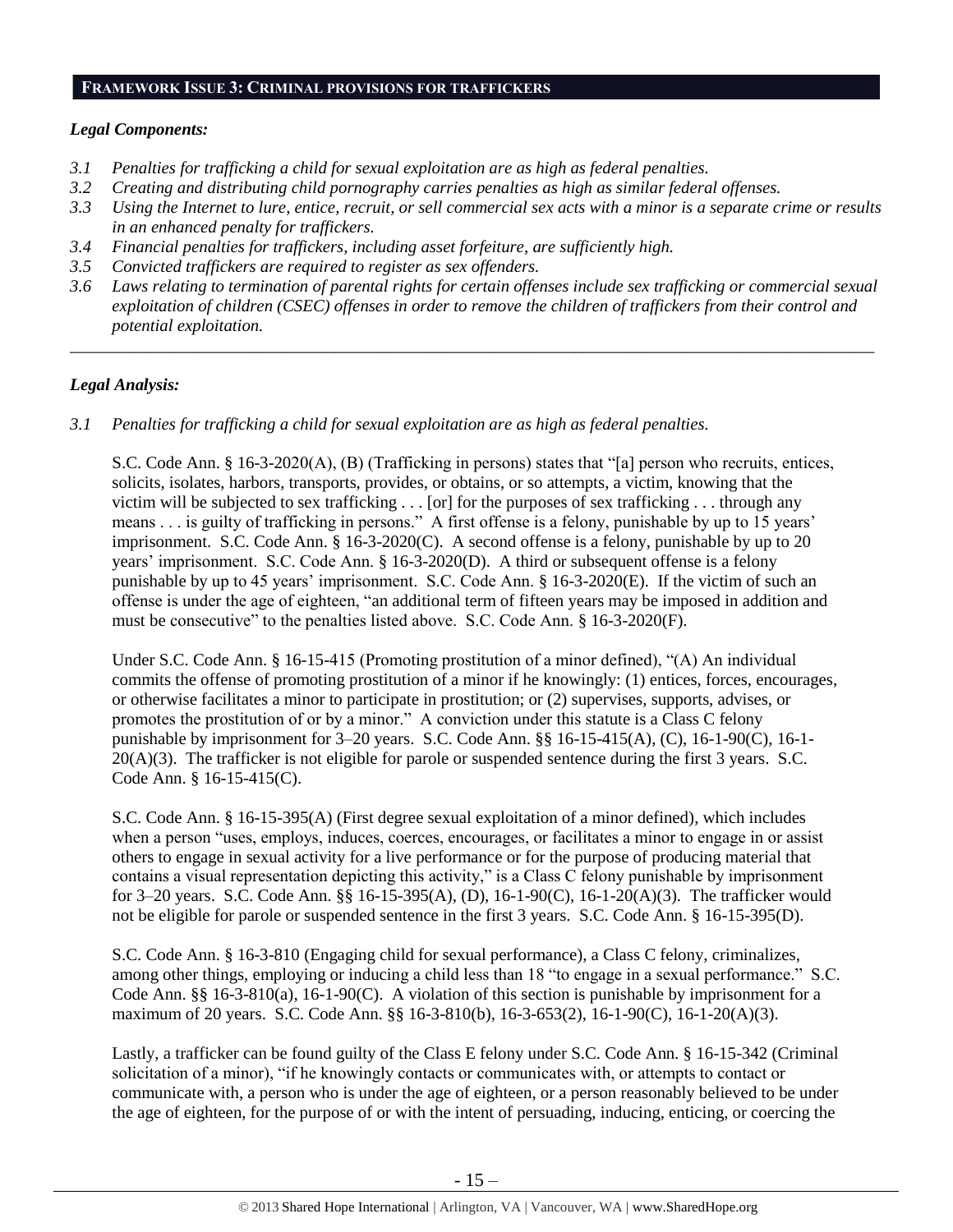person to engage or participate in a sexual activity as defined in Section  $16{\text -}15{\text -}375(5)$ ... or with the intent to perform a sexual activity in the presence of the person under the age of eighteen, or person reasonably believed to be under the age of eighteen." A violation of this section is a Class E felony punishable by imprisonment up to 10 years, a fine not to exceed \$5,000, or both. S.C. Code Ann. §§ 16- 15-342(A), (E), 16-1-90(E), 16-1-20(A)(5).

In comparison, if the victim is under the age of 14, a conviction under the Trafficking Victims Protection Act (TVPA) for child sex trafficking is punishable by 15 years to life imprisonment and a fine not to exceed \$250,000. 18 U.S.C. §§ 1591(b)(1),  $3559(a)(1)$ ,  $3571(b)(3)$ . If the victim is between the ages of 14–17, a conviction is punishable by 10 years to life imprisonment and a fine not to exceed \$250,000. 18 U.S.C. §§ 1591(b)(2),  $3559(a)(1)$ ,  $3571(b)(3)$ . A conviction is punishable by mandatory life imprisonment, however, if the trafficker has a prior conviction for a federal sex offense<sup>21</sup> against a minor.

#### *3.2 Creating and distributing child pornography carries penalties as high as similar federal offenses*.

Under S.C. Code Ann. § 16-3-810 (Engaging child for sexual performance), a person who "employ[s], authorize[s], or induce[s] a child younger than eighteen years of age to engage in a sexual performance" is guilty of second degree criminal sexual conduct, which is punishable by imprisonment up to 20 years. S.C. Code Ann. §§ 16-3-810, 16-3-653(2).

Similarly, under S.C. Code Ann. § 16-15-405 (Second degree sexual exploitation of a minor defined), a person who, among other things, "knowing the character or content of the material, . . . (1) records, photographs, films, develops, duplicates, produces, or creates digital electronic file material that contains a visual representation of a minor engaged in sexual activity" will face between 2 and 10 years imprisonment. S.C. Code Ann. § 16-15-405(A)(1), (D). The offender will not be eligible for parole or suspended sentence for the first 2 years. S.C. Code Ann. § 16-15-405(D).

In comparison, if the victim is under the age of 14, a conviction under the TVPA for child sex trafficking is punishable by 15 years to life imprisonment and a fine not to exceed \$250,000. 18 U.S.C. §§  $1591(b)(1)$ ,  $3559(a)(1)$ ,  $3571(b)(3)$ . If the victim is between the ages of  $14-17$ , a conviction is punishable by 10 years to life imprisonment and a fine not to exceed \$250,000. 18 U.S.C. §§ 1591(b)(2), 3559(a)(1), 3571(b)(3). A conviction is punishable by mandatory life imprisonment, however, if the trafficker has a prior conviction for a federal sex offense<sup>22</sup> against a minor. Additionally, a federal conviction for distribution of child pornography<sup>23</sup> is generally punishable by imprisonment for 5–20 years and a fine not to exceed \$250,000.<sup>24</sup> Subsequent convictions, however, are punishable by imprisonment up to 40 years and a fine not to exceed \$250,000.<sup>25</sup>

 $\overline{\phantom{a}}$ 

<sup>21</sup> *See supra* note [13](#page-9-0) for the definition of "federal sex offense."

<sup>&</sup>lt;sup>22</sup> *See supra* note [13](#page-9-0) for the definition of "federal sex offense."

<sup>&</sup>lt;sup>23</sup> 18 U.S.C. §§ 2252(a)(1), (a)(2), (a)(3) (Certain activities relating to material involving the sexual exploitation of minors),  $2252A(a)(2)$ , (a)(3) (Certain activities relating to material constituting or containing child pornography), 1466A(a) (Obscene visual representations of the sexual abuse of children).

<sup>&</sup>lt;sup>24</sup> 18 U.S.C. §§ 2252(b) (stating that a conviction under subsection (a)(1), (a)(2), or (a)(3) is punishable by imprisonment for  $5-20$  years and a fine),  $2252A(b)(1)$  (a conviction is punishable by imprisonment for  $5-20$  years and a fine), 1466A(a), (b) (stating that a conviction under subsection (a) is "subject to the penalties provided in section 2252A(b)(1)," imprisonment for 5–20 years and a fine, while a conviction under subsection (b) is "subject to the penalties provided in section 2252A(b)(2)," imprisonment up to 10 years, a fine, or both); *see also* 18 U.S.C. §§ 3559(a)(1) (classifying all of the above listed offenses as felonies),  $3571(b)(3)$  (providing a fine up to \$250,000 for any felony conviction).

<sup>&</sup>lt;sup>25</sup> 18 U.S.C. §§ 2252(b) (stating if a person has a prior conviction under subsection (a)(1), (a)(2), or (a)(3) or a list of other statutes, a conviction is punishable by a fine and imprisonment for 15–40 years), 2252A(b)(1) (stating if a person has a prior conviction under subsection (a)(2), (a)(3), or a list of other statutes, a conviction is punishable by a fine and imprisonment for 15–40 years),  $1466A(a)$ , (b) (stating that the penalty scheme for section 2252A(b)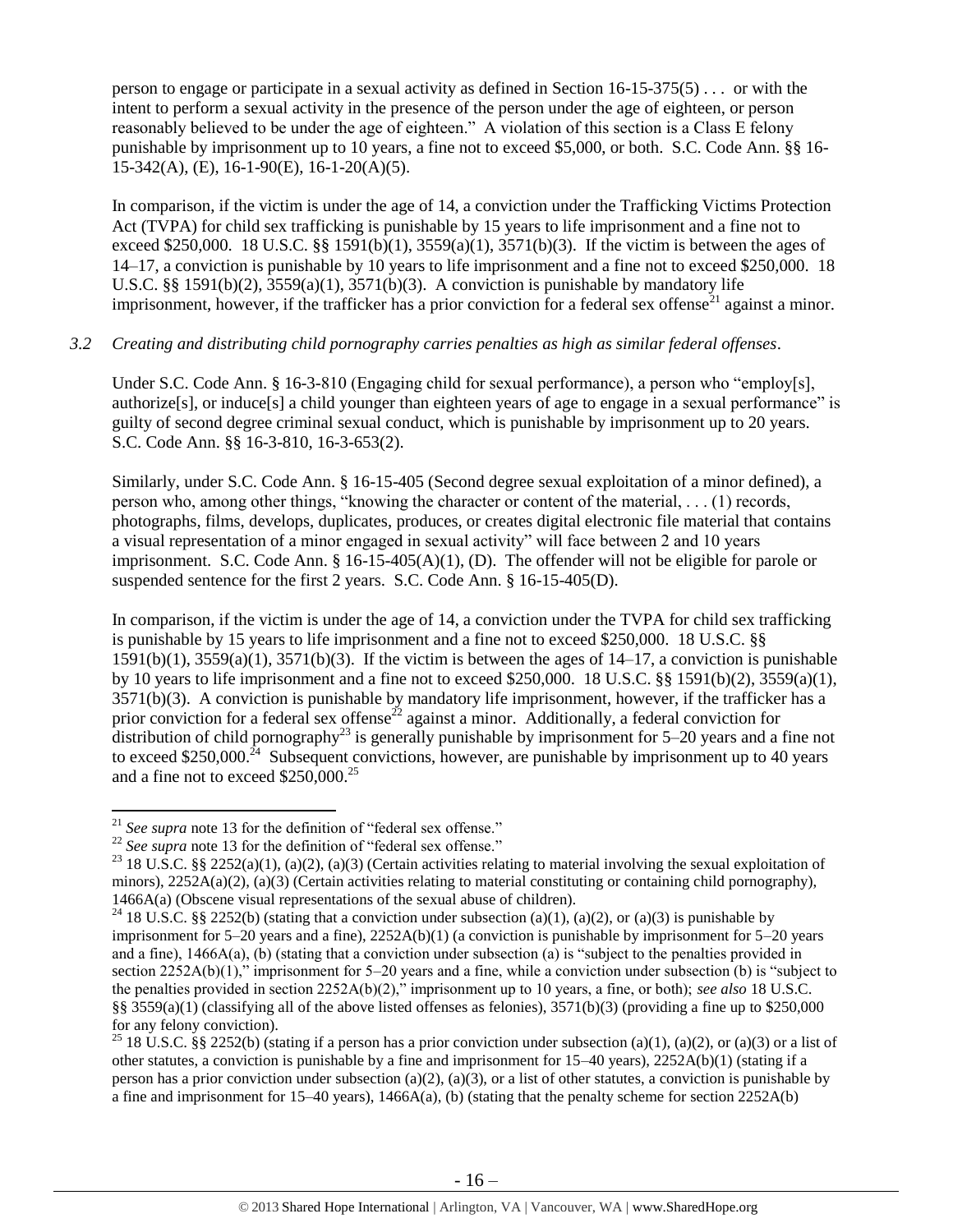*3.3 Using the Internet to lure, entice, recruit, or sell commercial sex acts with a minor is a separate crime or results in an enhanced penalty for traffickers.* 

S.C. Code Ann. § 16-15-342(A) (Criminal solicitation of a minor) states, "A person eighteen years of age or older commits the offense of criminal solicitation of a minor if he knowingly contacts or communicates with, or attempts to contact or communicate with, a person who is under the age of eighteen, or a person reasonably believed to be under the age of eighteen, for the purpose of or with the intent of persuading, inducing, enticing, or coercing the person to engage or participate in a sexual activity as defined in Section 16-15-375(5)... or with the intent to perform a sexual activity in the presence of the person under the age of eighteen, or person reasonably believed to be under the age of eighteen." While use of the Internet is not specifically mentioned, it could be one of the forms of communication used. A violation of this statute is a Class E felony punishable by imprisonment for 10 years, a fine up to \$5,000, or both. S.C. Code Ann. §§ 16-15-342(E), 16-1-90(E), 16-1-20(A)(5).

3.3.1. Recommendation: Amend S.C. Code Ann. § 16-15-342 (Criminal solicitation of a minor) to specifically criminalize, with an enhanced penalty, the use of the Internet to lure, to entice, or to recruit a minor for purposes of commercial sexual exploitation.

#### *3.4 Financial penalties for traffickers, including asset forfeiture, are sufficiently high*.

A trafficker convicted of trafficking under S.C. Code Ann. § 16-3-2020 faces mandatory restitution orders and asset forfeiture. Pursuant to S.C. Code Ann. § 16-3-2020(I) (Trafficking in persons), "the victim of trafficking in persons [is entitled] to all benefits, rights, and compensation granted pursuant to Section 16- 3-1110." Under S.C. Code Ann. § 16-3-1110(12)(a), "Restitution" means payment for all injuries, specific losses, and expenses sustained by a crime victim resulting from an offender's criminal conduct. It includes, but is not limited to: (i) medical and psychological counseling expenses; (ii) specific damages and economic losses; (iii) funeral expenses and related costs; (iv) vehicle impoundment fees; (v) child care costs; and (vi) transportation related to a victim's participation in the criminal justice process. A trafficker may also be ordered to pay restitution to a victim's spouse, issue, descendants, or estate if "the victim of trafficking dies as a result of being trafficked." S.C. Code Ann. § 16-3-2040(B).

Additionally, under S.C. Code Ann.  $\S$  16-3-2090(A)(1), the following items are subject to discretionary civil forfeiture:

(a) all monies used, or intended for use, in violation of Section 16-3-2020;

 $\overline{\phantom{a}}$ 

- (b) all property constituting the proceeds obtained directly or indirectly, for a violation of Section 16- 3-2020;
- (c) all property derived from the proceeds obtained, directly or indirectly, from any sale or exchange for pecuniary gain from a violation of Section 16-3-2020;
- (d) all property used or intended for use, in any manner or part, to commit or facilitate the commission of a violation for pecuniary gain of Section 16-3-2020;
- (e) all books, records, and research products and materials, including formulas, microfilm, tapes, and data which are used, or which have been positioned for use, in violation of Section 16-3-2020;
- (f) all conveyances including, but not limited to, trailers, aircraft, motor vehicles, and watergoing vessels, which are used or intended for use unlawfully to conceal or transport or facilitate a violation of Section 16-3-2020. No motor vehicle may be forfeited to the State under this item unless it is used, intended for use, or in any manner facilitates a violation of Section 16-3-2020;
- (g) all property including, but not limited to, monies, negotiable instruments, securities, or other things of value furnished or intended to be furnished by any person in exchange for any kind of

applies); *see also* 18 U.S.C. §§ 3559(a)(1) (classifying all of the above listed offenses as felonies), 3571(b)(3) (providing a fine up to \$250,000 for any felony conviction).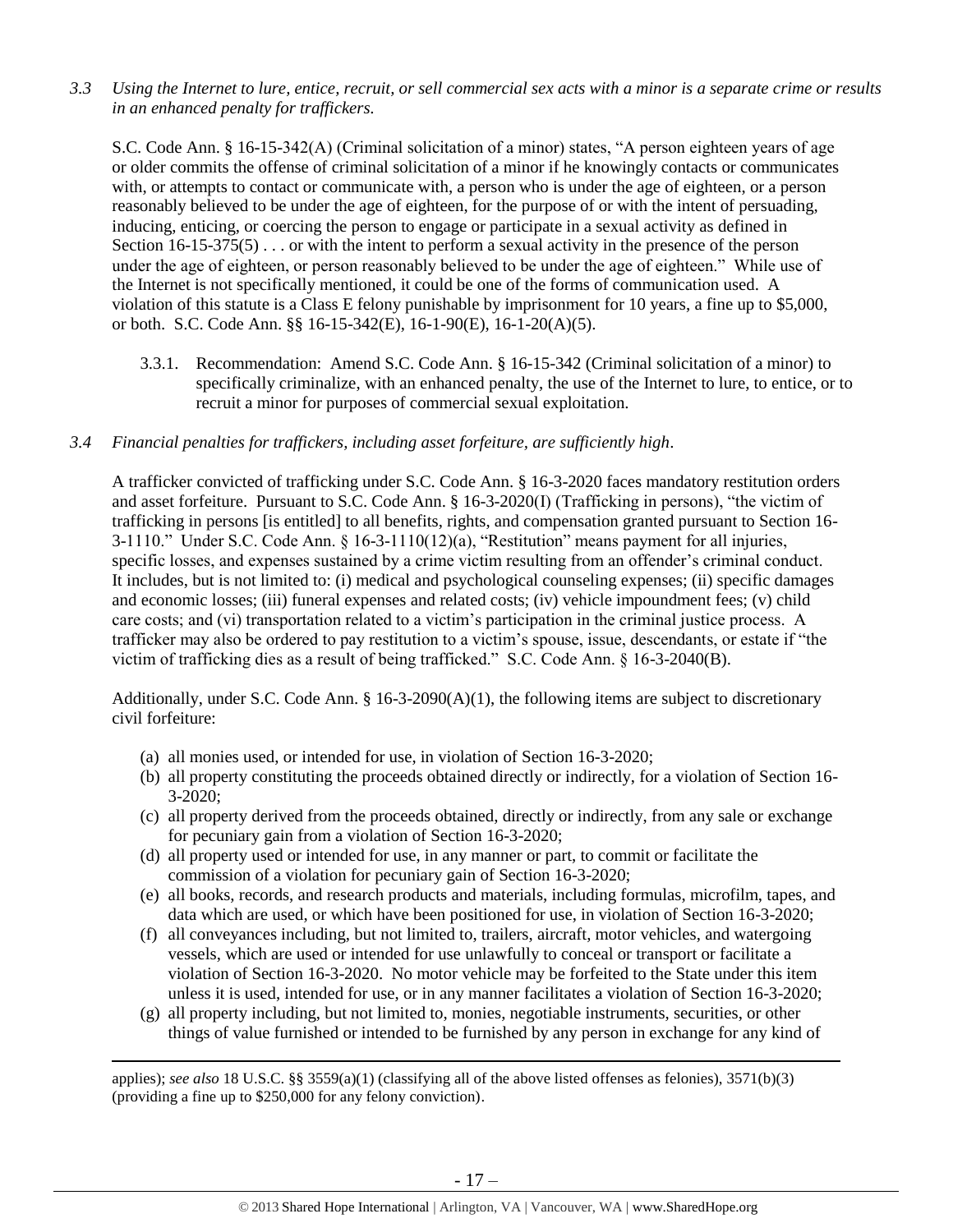services under Section 16-3-2020, and all proceeds including, but not limited to, monies, and real and personal property traceable to any exchange under Section 16-3-2020; and

(h) overseas assets of persons convicted of trafficking in persons also are subject to forfeiture to the extent they can be retrieved by the government.

. . . .

 $\overline{\phantom{a}}$ 

"The Attorney General or his designee or the circuit solicitor or his designee has the burden of proof to establish by a preponderance of the evidence that the property is subject to forfeiture. If the judge finds a forfeiture, he shall then determine the lienholder's interest<sup>26</sup> as provided in this article." S.C. Code Ann. §  $16-3-2090(B)(2)$ .

Property may be seized upon process or without process under S.C. Code Ann. § 16-3-2090(A)(2) which provides:

- (a) seizure is incident to an arrest or a search under a search warrant or an inspection under an administrative inspection warrant;
- (b) property subject to seizure has been the subject of a prior judgment in favor of the State in a criminal injunction or forfeiture proceeding based upon under Section 16-3-2020;
- (c) the investigating agency has probable cause to believe that the property is directly or indirectly dangerous to health of safety; or
- (d) the investigating agency has probable cause to believe that the property was used or is intended to be used in violation of Section 16-3-2020.

Although no fines apply if convicted under CSEC laws, a conviction under S.C. Code Ann. § 16-15- 342(A) (Criminal solicitation of a minor) may include as part of the sentence a fine up to \$5,000. S.C. Code Ann. § 16-15-342 (E). Similarly, a person convicted under S.C. Code Ann. § 16-15-387 (Employment of person under eighteen to appear in public state of sexually explicit nudity) could receive a fine not to exceed \$5,000. S.C. Code Ann. § 16-15-387(B).

In addition, the discretionary criminal asset forfeiture law within Chapter 15, Article 3 (Obscenity, material harmful to minors, child exploitation, and child prostitution) allows for forfeiture for some crimes a trafficker may commit. S.C. Code Ann. § 16-15-445(A) (Seizure and forfeiture of equipment used in committing violation) states,

All equipment used directly by a person in committing a violation of Sections 16-15-305 [Disseminating, procuring or promoting obscenity unlawful], 16-15-342 [Criminal solicitation of a minor], 16-15-395 [First degree sexual exploitation of a minor defined], 16-15-405 [Second degree sexual exploitation of a minor defined], or 16-15-410 [Third degree sexual exploitation of a minor defined], including necessary software, may be seized by the law enforcement agency making the arrest and ordered forfeited by the court in which the conviction was obtained.

- 3.4.1. Recommendation: Amend South Carolina's CSEC laws to include mandatory fines.
- 3.4.2. Recommendation: Amend S.C. Code Ann. §16-15-445(A) (Seizure and forfeiture of equipment used in committing violation) to include a violation of South Carolina's CSEC laws as grounds under which traffickers' assets could be seized and forfeited.

 $^{26}$  An innocent owner, manager, or owner of a licensed rental agency or any common carrier or carrier of goods for hire may apply to the court of common pleas for the return of any item seized. Notice of hearing or rule to show cause accompanied by copy of the application must be directed to all persons and agencies entitled to notice. If the judge denies the application, the hearing may proceed as a forfeiture hearing. S.C. Code Ann. § 16-3-2090(C)(1).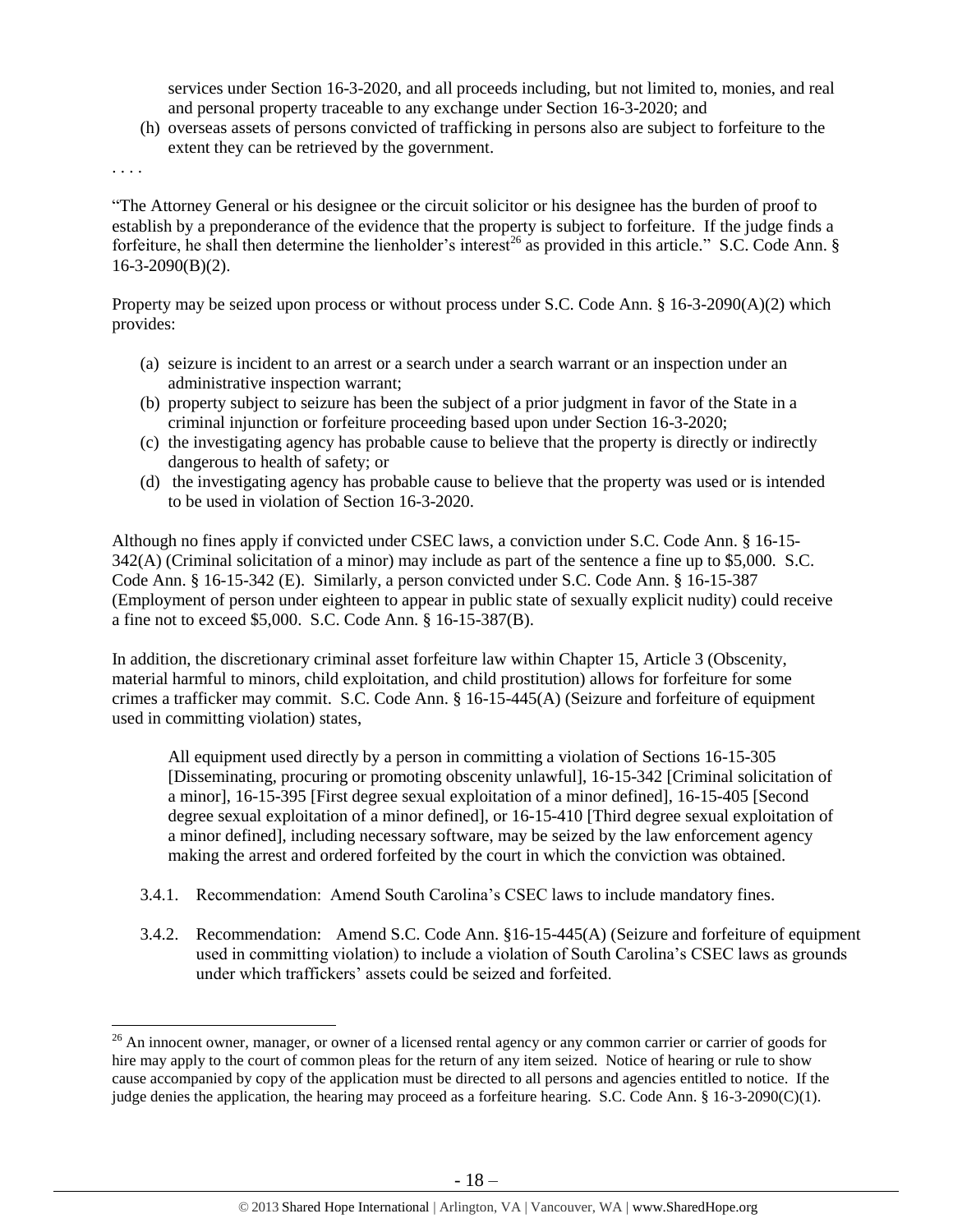#### *3.5 Convicted traffickers are required to register as sex offenders.*

In South Carolina, a trafficker must register when convicted of various offenses related to domestic minor sex trafficking. S.C. Code Ann. § 23-3-430. Specifically, registration is required for, among other things, a violation of S.C. Code Ann. § 16-3-930 (Trafficking in persons—Repealed)<sup>27</sup> and any offense falling within Title 16, Chapter 15, Article 3 (Obscenity, material harmful to minors, child exploitation, and child prostitution) when a minor is involved. S.C. Code Ann. § 23-3-430(A), (C)(13), (17). However, with the recent enactment of a new trafficking in persons law under § 16-3-2020, a technical error appears to have occurred and S.C. Code Ann. § 23-3-430 (Sex offender registry) was not updated to reflect the repeal of § 16-3-930 and enactment of § 16-3-2020.

*3.6 Laws relating to termination of parental rights for certain offenses include sex trafficking or commercial sexual exploitation of children (CSEC) offenses in order to remove the children of traffickers from their control and potential exploitation.* 

Human trafficking and other CSEC convictions may be grounds for termination of parental rights in South Carolina. Pursuant to S.C. Code Ann. § 63-7-2570(9), a parent can lose rights if the court finds termination to be "in the best interest of the child" and if the court also makes one or more findings, including that "[t]he physical abuse of a child resulted in the death or admission to the hospital for inpatient care of that child and the abuse is the act for which the parent has been convicted of or pled guilty or nolo contendere to committing, aiding, abetting, conspiring to commit, or soliciting an offense against the person as provided for in Title 16, Chapter 3, criminal domestic violence as defined in Section 16-25- 20, criminal domestic violence of a high and aggravated nature as defined in Section 16-25-65, or the common law offense of assault and battery of a high and aggravated nature." Offenses within Title 16, Chapter 3 include S.C. Code Ann. § 16-3-2020 (Trafficking in persons), § 16-3-810 (Engaging a child for sexual performance), and § 16-3-820 (Producing, directing or promoting sexual performance by child). Therefore, in cases where the trafficker's actions resulted in hospitalization of the minor victim, parental rights can be terminated, but if the minor victim was not hospitalized, the statute does not provide for the termination of parental rights. S.C. Code Ann. § 63-7-2570(9).

## **FRAMEWORK ISSUE 4: CRIMINAL PROVISIONS FOR FACILITATORS**

*Legal Components:* 

 $\overline{\phantom{a}}$ <sup>27</sup> *See supra* note [10.](#page-5-0)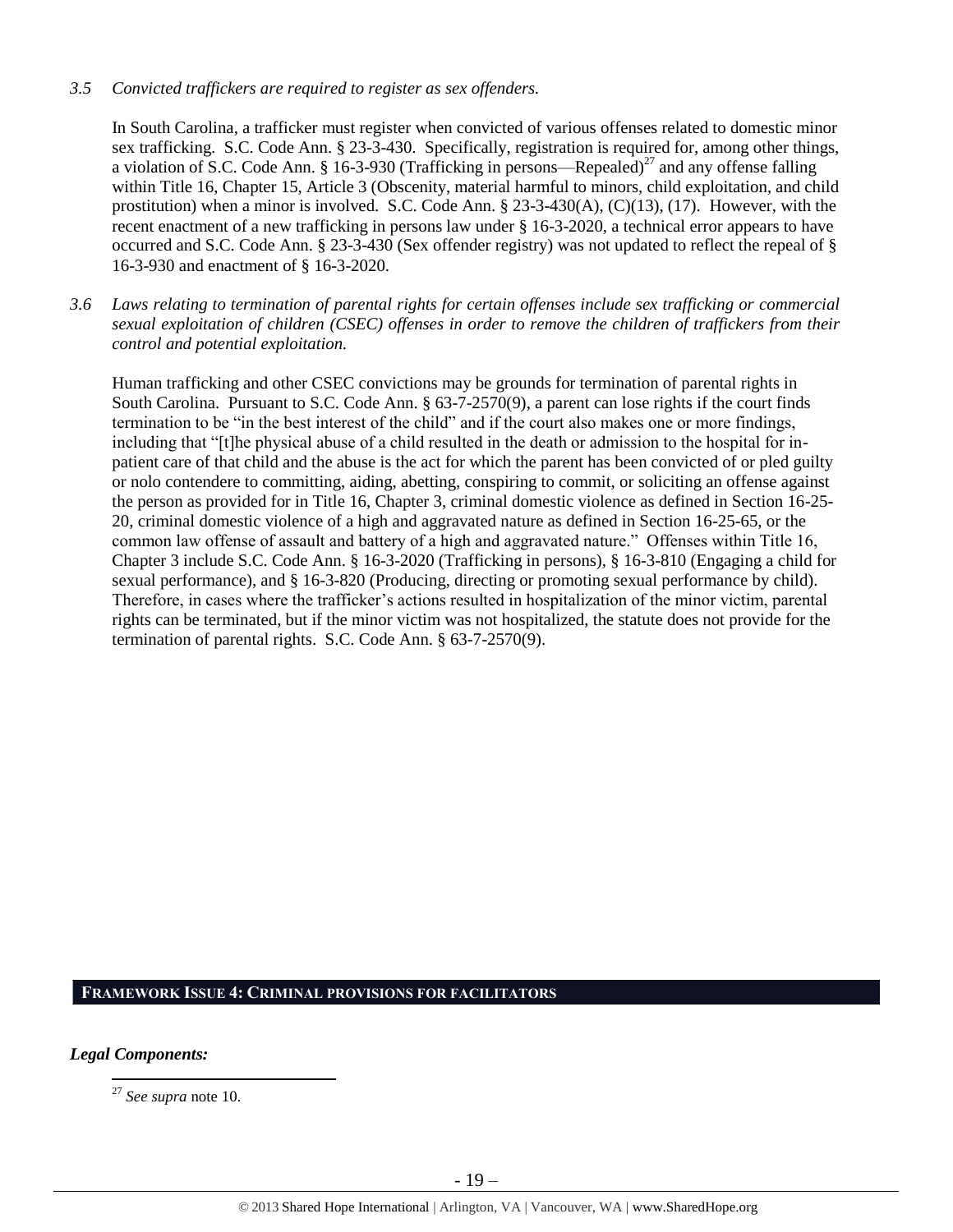- *4.1 The acts of assisting, enabling, or financially benefitting from child sex trafficking are included as criminal offenses in the state sex trafficking statute.*
- *4.2 Financial penalties, including asset forfeiture laws, are in place for those who benefit financially from or aid and assist in committing domestic minor sex trafficking.*

*\_\_\_\_\_\_\_\_\_\_\_\_\_\_\_\_\_\_\_\_\_\_\_\_\_\_\_\_\_\_\_\_\_\_\_\_\_\_\_\_\_\_\_\_\_\_\_\_\_\_\_\_\_\_\_\_\_\_\_\_\_\_\_\_\_\_\_\_\_\_\_\_\_\_\_\_\_\_\_\_\_\_\_\_\_\_\_\_\_\_\_\_\_\_*

- *4.3 Promoting and selling child sex tourism is illegal.*
- *4.4 Promoting and selling child pornography is illegal.*

## *Legal Analysis:*

*4.1 The acts of assisting, enabling, or financially benefitting from child sex trafficking are included as criminal offenses in the state sex trafficking statute*.

S.C. Code Ann. § 16-3-2020(A), (B) (Trafficking in persons) makes it a crime to facilitate sex trafficking of minors, stating,

(A) A person who recruits, entices, solicits, isolates, harbors, transports, provides, or obtains, or so attempts, a victim, knowing that the victim will be subjected to sex trafficking . . . through any means or who benefits, financially or by receiving anything of value, from participation in a venture which has engaged in an act described in this subsection, is guilty of trafficking in persons. (B) A person who recruits, entices, solicits, isolates, harbors, transports, provides, or obtains, or so attempts, a victim, for the purposes of sex trafficking . . . through any means or who benefits, financially or by receiving anything of value, from participation in a venture which has engaged in an act described in subsection (A), is guilty of trafficking in persons.

A first offense is punishable by no more than fifteen years imprisonment. S.C. Code Ann. § 16-3- 2020(C). A second offense is punishable by no more than twenty years imprisonment. S.C. Code Ann. § 16-3-2020(D). A third or subsequent offense is punishable by no more than forty-five years imprisonment. S.C. Code Ann. § 16-3-2020(E). If the victim of such an offense is under the age of eighteen, fifteen years may be added consecutively to the penalties listed above. S.C. Code Ann. § 16-3- 2020(F).

Furthermore, "[a] person who aids, abets, or conspires with another person to violate the criminal provisions of this section must be punished in the same manner as provided for the principal offender and is considered a trafficker." S.C. Code Ann. § 16-3-2020(G). Business owners who use their businesses to participate in a violation of this article are subject to imprisonment by no more than ten years in addition to the other penalties prescribed in this article. S.C. Code Ann. § 16-3-2020(H). S.C. Code Ann. § 16-3-2030(A) (Trafficking in persons—Business entities) states, "principal owners of a business, a business entity, including a corporation, partnership, charitable organization, or another legal entity, that knowingly aids or participates in an offense provided in this article is criminally liable for the offense and will be subject to a fine or loss of business license in the State, or both."

Under S.C. Code Ann. §  $16-15-415(A)(1)$  (Promoting prostitution of a minor defined), "(A) An individual commits the offense of promoting prostitution of a minor if he knowingly: (1) entices, forces, encourages, or otherwise facilitates a minor to participate in prostitution." This offense is a Class C felony punishable by imprisonment for 3–20 years and the offender is not eligible for parole or suspended sentence for the first 3 years. S.C. Code Ann. §§ 16-15-415(C), 16-1-90(C), 16-1-20(A)(3).

Under S.C. Code Ann. § 16-15-395(A) (First degree sexual exploitation of a minor defined),

(A) An individual commits the offense of first degree sexual exploitation of a minor if, knowing the character or content of the material or performance, he:

(1) uses, employs, induces, coerces, encourages, or facilitates a minor to engage in or assist others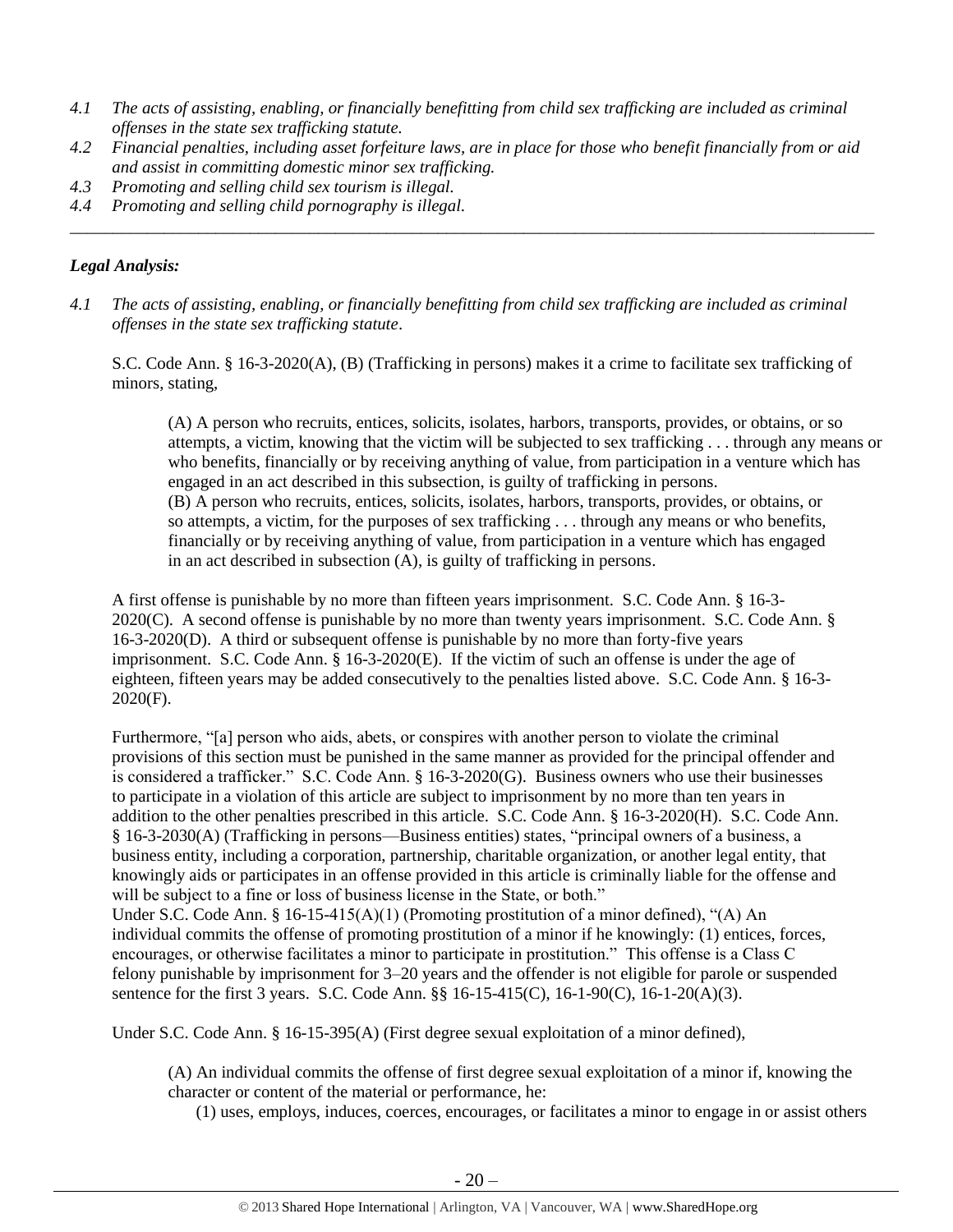to engage in sexual activity for a live performance or for the purpose of producing material that contains a visual representation depicting this activity;

. . . (3) transports or finances the transportation of a minor through or across this State with the intent that the minor engage in sexual activity for a live performance or for the purpose of producing material that contains a visual representation depicting this activity; or

(4) records, photographs, films, develops, duplicates, produces, or creates a digital electronic file for sale or pecuniary gain material that contains a visual representation depicting a minor engaged in sexual activity.

This crime is a Class C felony punishable by imprisonment for 3–20 years, and the offender is not eligible for parole or suspended sentence for the first 3 years. S.C. Code Ann. § 16-15-395(D), 16-1-90(C), 16-1-  $20(A)(3)$ .

Although not specifically directed to domestic minor sex trafficking victims, S.C. Code Ann. § 58-23- 1320 (Use of taxi for prostitution or lewd act or transporting person to place for such purpose) states, "It shall be unlawful for the driver of any such taxi to permit any person to occupy or use such taxi for the purpose of prostitution or for any other lewd or indecent act, knowing or having reasonable cause to know that it is being used or is to be used for any such purpose, or to direct, take or transport or offer or agree to take or transport any person to any building or place knowing or having reasonable cause to know that the purpose of such directing, taking or transporting is prostitution or any other lewd or indecent act." A violation of this provision is a misdemeanor punishable by a fine up to \$100 or imprisonment up to 30 days. S.C. Code Ann. § 58-23-1410.

*4.2 Financial penalties, including asset forfeiture laws, are in place for those who benefit financially from or aid and assist in committing domestic minor sex trafficking.*

If a facilitator is convicted under S.C. Code Ann. § 16-3-2020(I) (Trafficking in persons), the facilitator is subject to mandatory orders of restitution and asset forfeiture. "[T]he victim of trafficking in persons [is entitled] to all benefits, rights, and compensation granted pursuant to Section 16-3-1110." S.C. Code Ann. §§ 16-3-2020(I), 16-3-2070. A convicted buyer would have to pay mandatory restitution to the victim or the victim's family. S.C. Code Ann. § 16-3-2040. Under S.C. Code Ann. § 16-3-1110(12)(a), "Restitution" means payment for all injuries, specific losses, and expenses sustained by a crime victim resulting from an offender's criminal conduct. It includes, but is not limited to: (i) medical and psychological counseling expenses; (ii) specific damages and economic losses; (iii) funeral expenses and related costs; (iv) vehicle impoundment fees; (v) child care costs; and (vi) transportation related to a victim's participation in the criminal justice process. A trafficker may also be ordered to pay restitution to a victim's spouse, issue, descendants, or estate if "the victim of trafficking dies as a result of being trafficked." S.C. Code Ann. § 16-3-2040(B).

A violation may also result in a forfeiture of the following items under S.C. Code Ann. § 16-3-  $2090(A)(1)$ :

- (a) all monies used, or intended for use, in violation of Section 16-3-2020;
- (b) all property constituting the proceeds obtained directly or indirectly, for a violation of Section 16- 3-2020;
- (c) all property derived from the proceeds obtained, directly or indirectly, from any sale or exchange for pecuniary gain from a violation of Section 16-3-2020;
- (d) all property used or intended for use, in any manner or part, to commit or facilitate the commission of a violation for pecuniary gain of Section 16-3-2020;
- (e) all books, records, and research products and materials, including formulas, microfilm, tapes, and data which are used, or which have been positioned for use, in violation of Section 16-3-2020;
- (f) all conveyances including, but not limited to, trailers, aircraft, motor vehicles, and watergoing vessels, which are used or intended for use unlawfully to conceal or transport or facilitate a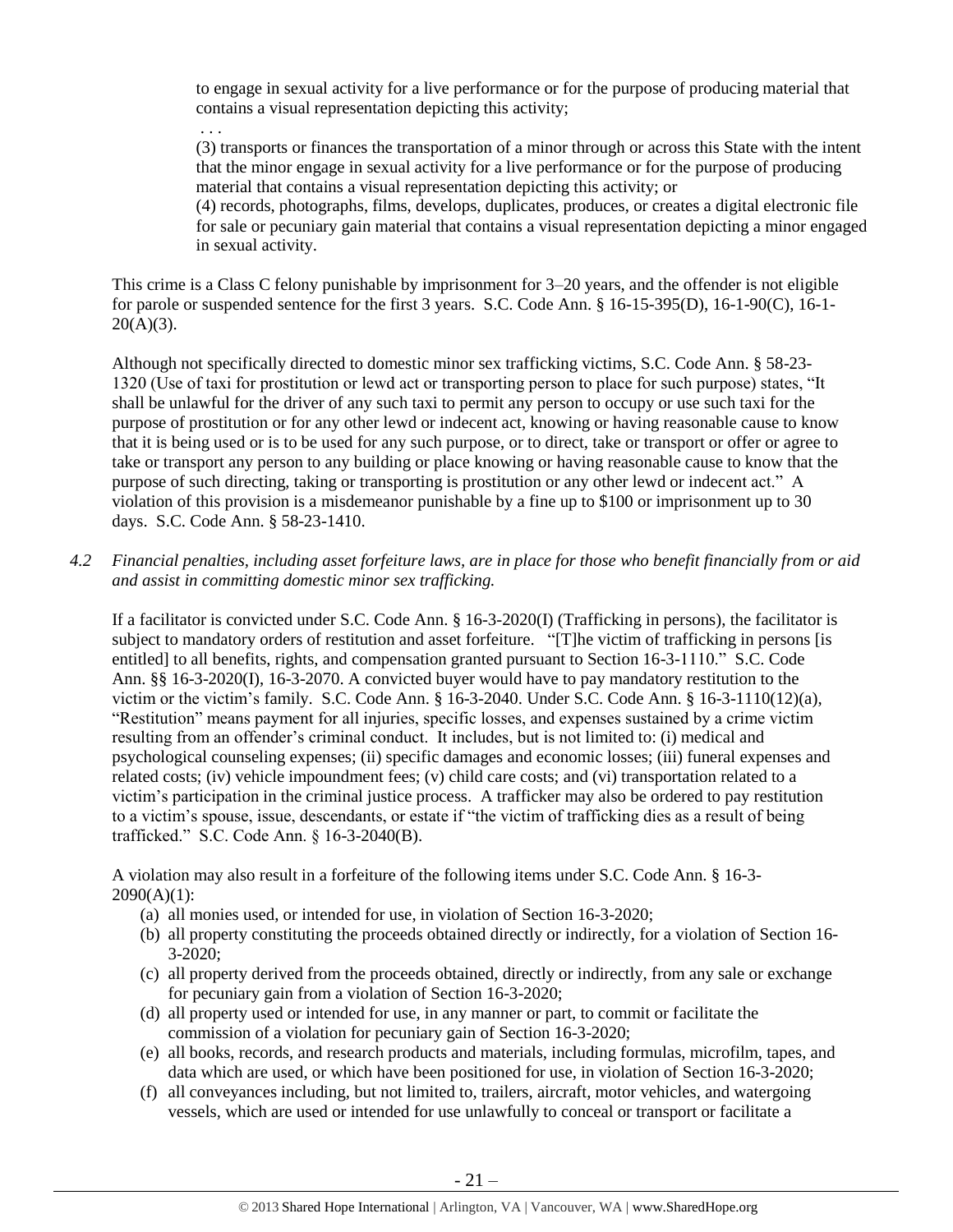violation of Section 16-3-2020. No motor vehicle may be forfeited to the State under this item unless it is used, intended for use, or in any manner facilitates a violation of Section 16-3-2020;

- (g) all property including, but not limited to, monies, negotiable instruments, securities, or other things of value furnished or intended to be furnished by any person in exchange for any kind of services under Section 16-3-2020, and all proceeds including, but not limited to, monies, and real and personal property traceable to any exchange under Section 16-3-2020; and
- (h) overseas assets of persons convicted of trafficking in persons also are subject to forfeiture to the extent they can be retrieved by the government.

…

Property is subject to seizure upon process or without process under S.C. Code Ann. § 16-3-2090(A)(2) which provides:

- (a) seizure is incident to an arrest or a search under a search warrant or an inspection under an administrative inspection warrant;
- (b) property subject to seizure has been the subject of a prior judgment in favor of the State in a criminal injunction or forfeiture proceeding based upon under Section 16-3-2020;
- (c) the investigating agency has probable cause to believe that the property is directly or indirectly
- dangerous to health of safety; or
- (d) the investigating agency has probable cause to believe that the property was used or is intended to
- be used in violation of Section 16-3-2020.

Businesses who are in violation of S.C. Code Ann. § 16-3-2020 (Trafficking in persons) would also have to surrender their charters and face a revocation of their certificates to conduct business in the state. S.C. Code Ann. § 16-3-2030(B)(3).

The criminal asset forfeiture law within Title 16, Chapter 15, Article 3 (Obscenity, material harmful to minors, child exploitation, and child prostitution) is more limited and only allows for forfeiture in some crimes a facilitator may commit. S.C. Code Ann. § 16-15-445(A) (Seizure and forfeiture of equipment used in committing violation) states,

All equipment used directly by a person in committing a violation of Sections 16-15-305 [Disseminating, procuring or promoting obscenity unlawful], 16-15-342 [Criminal solicitation of a minor], 16-15-395 [First degree sexual exploitation of a minor defined], 16-15-405 [Second degree sexual exploitation of a minor defined], or 16-15-410 [Third degree sexual exploitation of a minor defined], including necessary software, may be seized by the law enforcement agency making the arrest and ordered forfeited by the court in which the conviction was obtained.

- 4.2.1 Recommendation: Amend S.C. Code Ann. §16-15-445(A) (Seizure and forfeiture of equipment used in committing violation) to require facilitators who violate any of South Carolina's CSEC laws to forfeit property used in or acquired through the commission of the crime.
- *4.3 Promoting and selling child sex tourism is illegal*.

There is no South Carolina law that addresses sex tourism.

4.3.1 Recommendation: Enact a law that prohibits selling or offering to sell travel services that include or facilitate travel for the purpose of engaging in commercial sexual exploitation of a minor or prostitution of a minor, if the travel is occurring in South Carolina.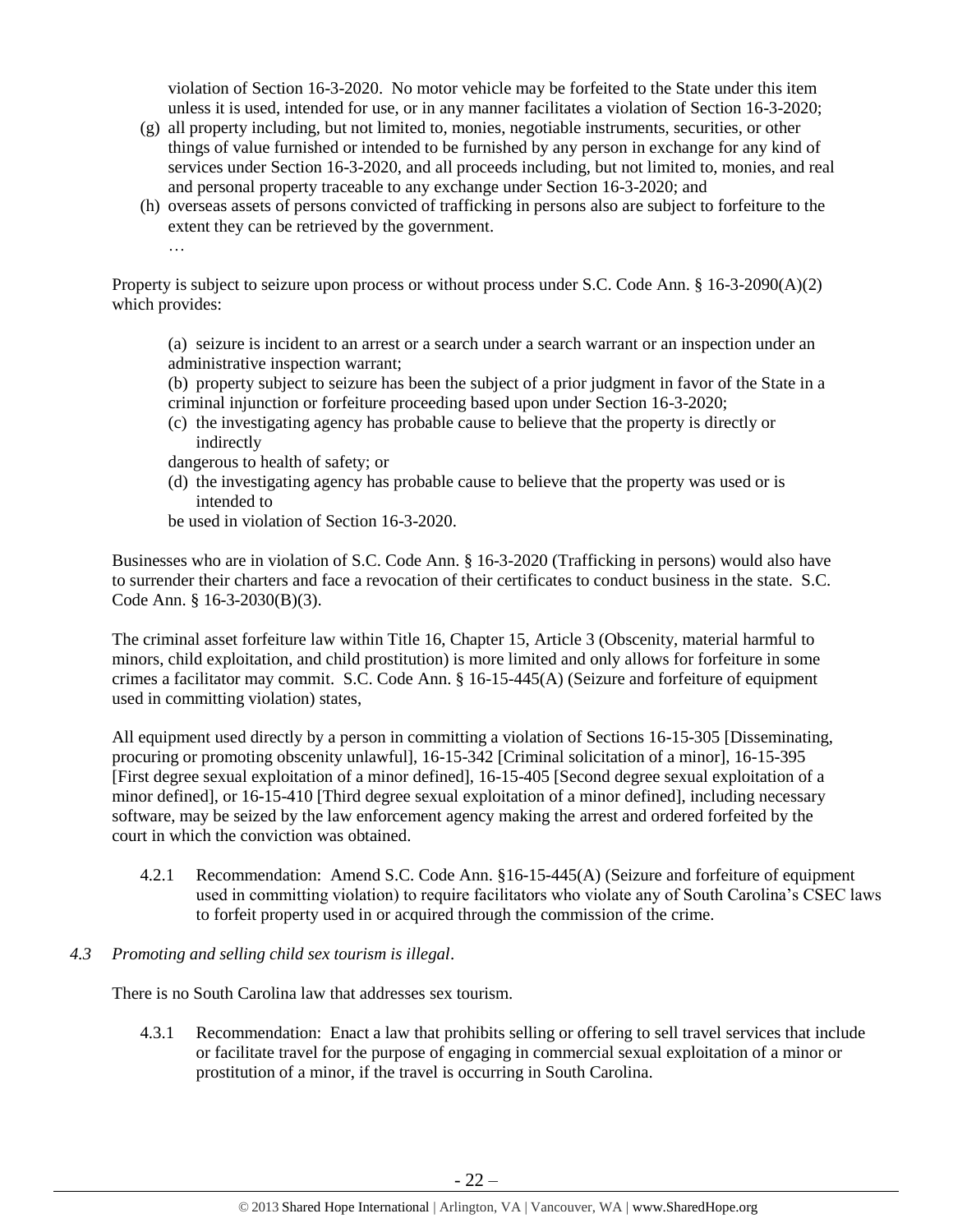#### *4.4 Promoting and selling child pornography is illegal*.

Under S.C. Code Ann. § 16-3-820(a) (Producing, directing or promoting sexual performance by child), "It is unlawful for any person to produce, direct, or promote a performance that includes sexual conduct by a child younger than eighteen years of age." "Promote" is defined as "to procure, manufacture, issue, sell, give, provide, lend, mail, deliver, transfer, transmit, publish, distribute, circulate, disseminate, present, exhibit, or advertise or to offer or agree to do any of the above." S.C. Code Ann. § 16-3-800(4).

Additionally, S.C. Code Ann. § 16-15-405(A)(2) (Second degree sexual exploitation of a minor defined) criminalizes the facilitating actions of a person who, "knowing the character or content of the material, . . . distributes, transports, exhibits, receives, sells, purchases, exchanges, or solicits material that contains a visual representation of a minor engaged in sexual activity."

Under S.C. Code Ann. § 16-15-395(A) (First degree sexual exploitation of a minor defined),

(A) An individual commits the offense of first degree sexual exploitation of a minor if, knowing the character or content of the material or performance, he:

(1) uses, employs, induces, coerces, encourages, or facilitates a minor to engage in or assist others to engage in sexual activity for a live performance or for the purpose of producing material that contains a visual representation depicting this activity; . . .

(3) transports or finances the transportation of a minor through or across this State with the intent that the minor engage in sexual activity for a live performance or for the purpose of producing material that contains a visual representation depicting this activity; or

(4) records, photographs, films, develops, duplicates, produces, or creates a digital electronic file for sale or pecuniary gain material that contains a visual representation depicting a minor engaged in sexual activity.

This crime is a Class C felony punishable by imprisonment for 3–20 years, and the offender is not eligible for parole or suspended sentence for the first 3 years. S.C. Code Ann. §§ 16-15-395(D), 16-1-90(C), 16-  $1-20(A)(3)$ .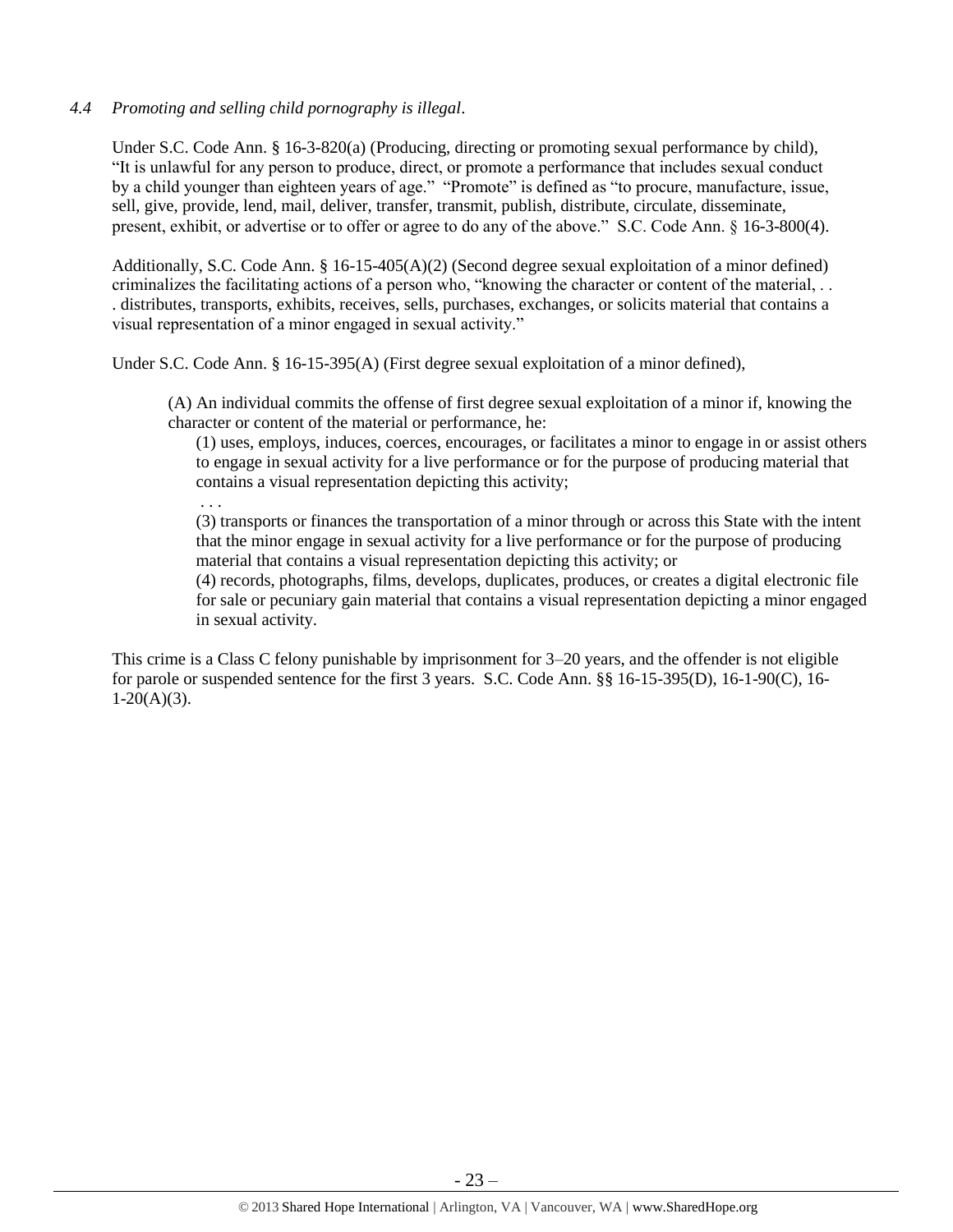#### **FRAMEWORK ISSUE 5: PROTECTIVE PROVISIONS FOR THE CHILD VICTIMS**

#### *Legal Components:*

- *5.1 Statutorily-mandated victim services define "victim" to specifically include victims of domestic minor sex trafficking or commercial sexual exploitation of children (CSEC) to ensure prompt identification and access to victims' rights and services.*
- *5.2 The state sex trafficking statute expressly prohibits a defendant from raising consent of the minor to the commercial sex acts as a defense.*
- *5.3 Prostitution laws apply only to adults, making minors under 18 specifically immune from this offense.*
- *5.4 Child victims of sex trafficking or commercial sexual exploitation are provided with a child protection response, including specialized shelter and services, and are not detained in juvenile detention facilities.*
- *5.5 Commercial sexual exploitation is identified as a type of abuse and neglect within child protection statutes.*
- *5.6 The definition of "caregiver" (or similar term) in the child welfare statutes is broad enough to include a trafficker who has custody or control of a child in order to bring a trafficked child into protection of child protective services.*
- *5.7 Crime victims' compensation is specifically available to a child victim of sex trafficking or commercial sexual exploitation of children (CSEC) without regard to ineligibility factors.*
- *5.8 Victim-friendly procedures and protections are provided in the trial process for minors under 18.*
- *5.9 Expungement or sealing of juvenile delinquency records resulting from arrests or adjudications for prostitution-related offenses committed as a result of, or in the course of, the commercial sexual exploitation of a minor is available within a reasonable time after turning 18.*
- *5.10 Victim restitution and civil remedies for victims of domestic minor sex trafficking or commercial sexual exploitation of children (CSEC) are authorized by law.*
- *5.11 Statutes of limitations for civil and criminal actions for child sex trafficking or commercial sexual exploitation of children (CSEC) offenses are eliminated or lengthened sufficiently to allow prosecutors and victims a realistic opportunity to pursue criminal action and legal remedies.*

*\_\_\_\_\_\_\_\_\_\_\_\_\_\_\_\_\_\_\_\_\_\_\_\_\_\_\_\_\_\_\_\_\_\_\_\_\_\_\_\_\_\_\_\_\_\_\_\_\_\_\_\_\_\_\_\_\_\_\_\_\_\_\_\_\_\_\_\_\_\_\_\_\_\_\_\_\_\_\_\_\_\_\_\_\_\_\_\_\_\_\_\_\_\_*

## *Legal Analysis:*

 $\overline{a}$ 

*5.1 Statutorily-mandated victim services define "victim" to specifically include victims of domestic minor sex trafficking or commercial sexual exploitation of children (CSEC) to ensure prompt identification and access to victims' rights and services.* 

Under S.C. Code Ann. § 16-3-2020(I) (Trafficking in Persons), a victim of trafficking is entitled "to all the benefits, rights, and compensation granted pursuant to Section 16-3-1110 [Definitions]." Additionally, pursuant to S.C. Code Ann. § 16-3-2070(A) (Compensation for victims of trafficking; identity of victim and victim's family confidential), victims of trafficking are "considered victims for purposes of the Victims' Bill of Rights<sup>28</sup> and are entitled to all appropriate forms of compensation available pursuant to the State Crime Victim's Compensation Fund…"

Otherwise, if not identified as a victim of trafficking for purposes of the Victim's Compensation Fund, a "victim" is defined in relevant part as "a person who suffers direct or threatened physical, emotional, or financial harm as the result of an act by someone else, which is a crime." S.C. Code Ann. § 16-3-1110(8) (Definitions). A "crime" is defined in S.C. Code Ann. § 16-3-1110(6) as "an act which is defined as a crime by state, federal, or common law, including terrorism as defined in Section 2331 of Title 18, United

 $28$  The South Carolina Constitution defines "victim," for the purpose of the Victims' Bill of Rights, as, in relevant part, "a person who suffers direct or threatened physical, psychological, or financial harm as the result of the commission or attempted commission of a crime against him." S.C. Const. Ann. Art. I, § 24(2).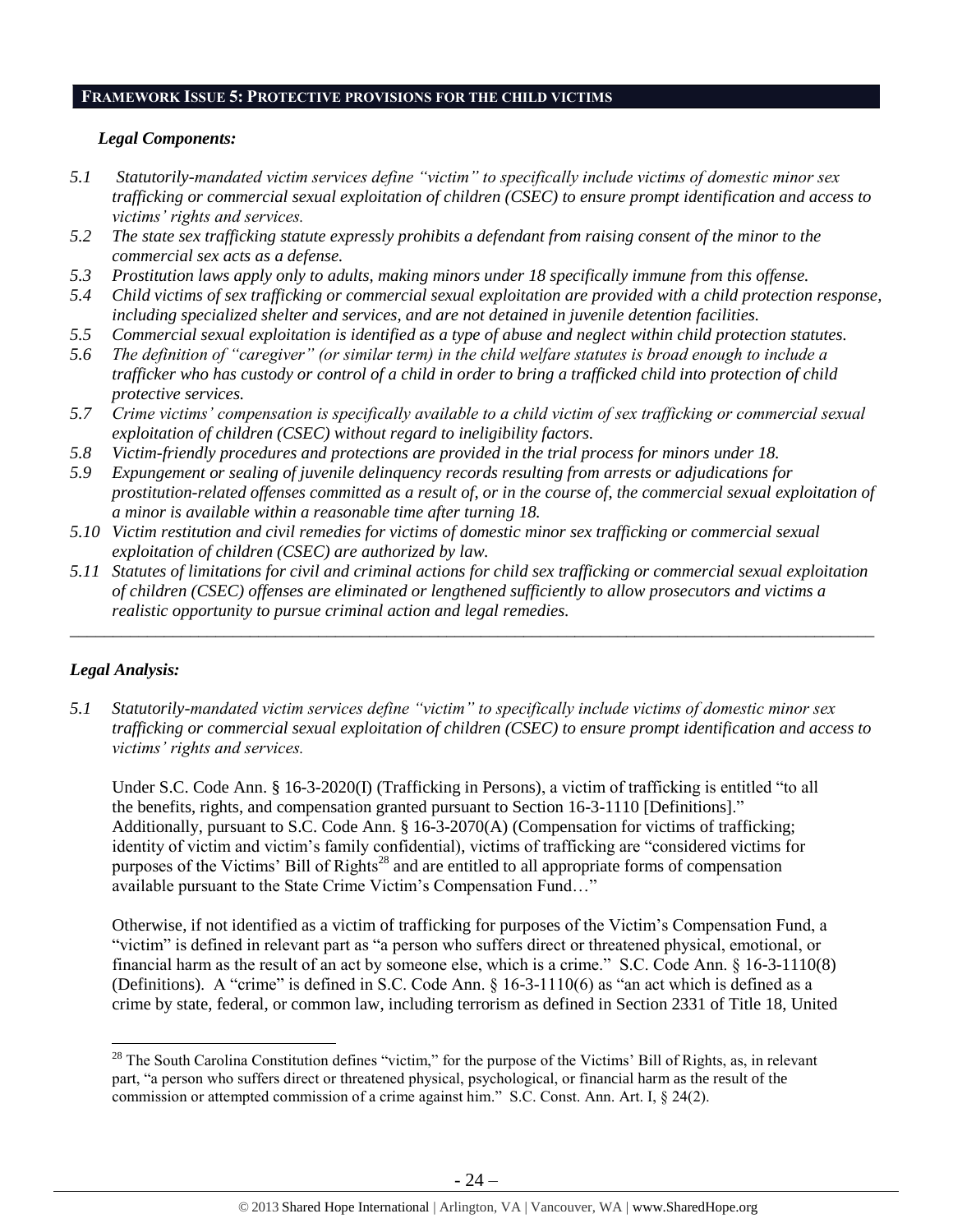States Code," with the exception of certain vehicular crimes. However, not included in the definition of a victim for purposes of Article 15 (Victim and Witness Service) is a person "who is the subject of an investigation for, who is charged with, or who has been convicted of or pled guilty or nolo contendere to the offense in question" or "who was imprisoned or engaged in an illegal act at the time of the offense." S.C. Code Ann. § 16-3-1510(1).

- 5.1.1 Recommendation: Amend the definition of "victim" in § S.C. Code Ann. § 16-3-1110(8) (Definitions) to expressly include victims of CSEC offenses under S.C. Code Ann. § 16-15-415 (Promoting prostitution of a minor defined), § 16-15-425 (Participating in prostitution of a minor defined), § 16-15-395(A) (First degree sexual exploitation of a minor defined), § 16-3-820 (Producing, directing or promoting sexual performance by child), § 16-15-387 (Employment of person under eighteen to appear in public in state of sexually explicit nudity), § 16-15-405(A) (Second degree sexual exploitation of a minor defined), and § 16-3-810 (Engaging child for sexual performance).
- *5.2 The state sex trafficking statute expressly prohibits a defendant from raising consent of the minor to the commercial sex acts as a defense.*

Criminal solicitation of a minor under S.C. Code Ann. § 16-15-342 is the only CSEC statute that explicitly addresses consent as a defense. Pursuant to S.C. Code Ann. § 16-15-342,

(B) Consent is a defense to a prosecution pursuant to this section if the person under the age of eighteen, or the person reasonably believed to be under the age of eighteen, is at least sixteen years old.

(C) Consent is not a defense to a prosecution pursuant to this section if the person under the age of eighteen, or the person reasonably believed to be under the age of eighteen, is under the age of sixteen.

Under S.C. Code Ann. § 16-3-2020(K), persons being prosecuted under the state's human trafficking law, S.C. Code § 16-3-2020 (Trafficking in persons), may not bring the following defenses:

(2) the victim's connection by blood or marriage to a defendant in the case or to anyone involved in the victim's trafficking;

(3) the implied or express consent of a victim to acts which violate the provisions of this section do not constitute a defense to violations of this section;(4) age of consent to sex, legal age of marriage, or other discretionary age.

## *5.3 Prostitution laws apply only to adults, making minors under 18 specifically immune from this offense.*

Prostitution laws do not expressly apply only to adults. Pursuant to S.C. Code Ann. § 16-15-90(1) (Prostitution; lewdness, assignation, and prostitution generally), it is a crime to "[e]ngage in prostitution," and pursuant to S.C. Code Ann. § 16-15-100(4) (Prostitution; further unlawful acts), it is unlawful to "[r]eceive or give or agree to receive or give any money or thing of value for procuring or attempting to procure any female to become a prostitute or an inmate in a house of prostitution." The statutes do not refer to age and could apply to both minors and adults.

- 5.3.1 Recommendation: Amend S.C. Code Ann. § 16-15-90 (Prostitution; lewdness, assignation, and prostitution generally) and § 16-15-100 (Prostitution; further unlawful acts) to specify that minors who are prostituted are not guilty of prostitution but rather are victims of a crime.
- *5.4 Child victims of sex trafficking or commercial sexual exploitation are provided with a child protection response, including specialized shelter and services, and are not detained in juvenile detention facilities.*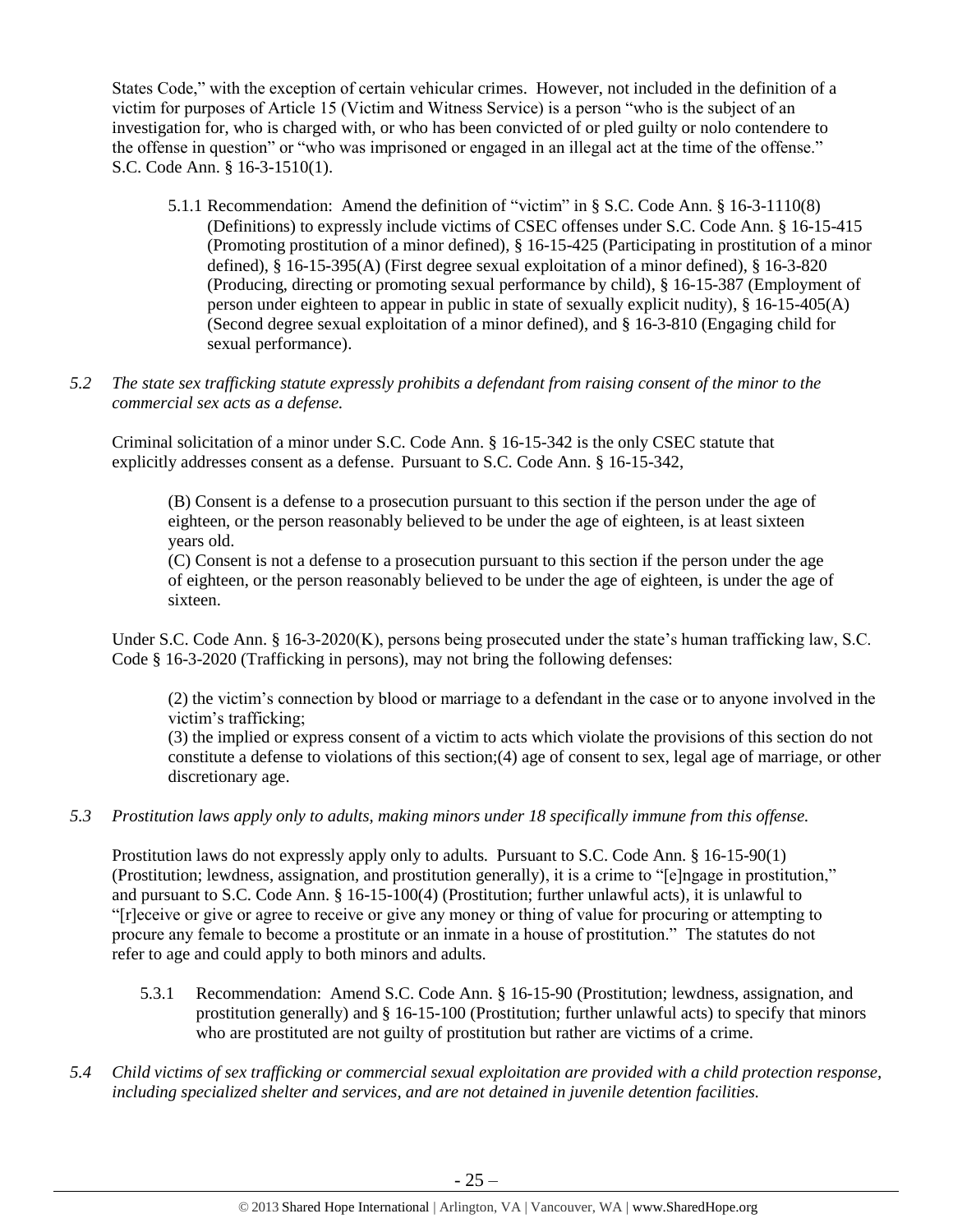### **Child Identified as Abused/Neglected**

Pursuant to S.C. Code Ann. § 63-7-20(4)(b), a sexually exploited child is likely to be identified as abused or neglected. If a child is identified as abused or neglected S.C. Code Ann.  $\S$  63-7-20(4)(b)<sup>29</sup>, the definition of person responsible for a child's welfare under S.C. Code Ann. § 63-7-20(16) is not sufficiently broad to involve Child Protective Services in investigations where the child is in the custody or control of a non-family trafficker.

South Carolina Children's Code policy states in part, "This policy shall be interpreted in conjunction with all relevant laws and regulations and shall apply to all children who have need of services including, but not limited to, those mentally, socially, emotionally, physically, developmentally, culturally, educationally or economically disadvantaged or handicapped, those dependent, neglected, abused or exploited and those who by their circumstance or action violate the laws of this State and are found to be in need of treatment or rehabilitation." S.C. Code Ann. § 63-1-20(B).

Certain professional persons, in their professional capacities, are required to report to "to the county department of social services or to a law enforcement agency in the county where the child resides or is found" pursuant to S.C. Code Ann. § 63-7-310 if they "ha<sup>[</sup>ve] received information which gives [them] reason to believe that a child has been or may be abused or neglected." S.C. Code Ann. § 63-7-310(A), (D). Under S.C. Code Ann.  $§$  63-7-310(B),

If a person required to report pursuant to subsection (A) has received information in the person's professional capacity which gives the person reason to believe that a child's physical or mental health or welfare has been or may be adversely affected by acts or omissions that would be child abuse or neglect if committed by a parent, guardian, or other person responsible for the child's welfare, but the reporter believes that the act or omission was committed by a person other than the parent, guardian, or other person responsible for the child's welfare, the reporter must make a report to the appropriate law enforcement agency.

Law enforcement is then responsible for notifying the county department of social services of these reports. S.C. Code Ann. § 63-7-320.

#### I. Initial Custody

l

An abused child could be taken into emergency protective custody under S.C. Code Ann. § 63-7-620 (Emergency protective custody), which states in part,

(A) A law enforcement officer may take emergency protective custody of a child without the consent of the child's parents, guardians, or others exercising temporary or permanent control over the child if: (1) the officer has probable cause to believe that by reason of abuse or neglect the child's life, health, or physical safety is in substantial and imminent danger if the child is not taken into emergency protective custody, and there is not time to apply for a court order pursuant to Section  $63-7-1660...$ . . . .

Under S.C. Code Ann. § 63-7-620(B)(2), a child taken into emergency protective custody, as long as

<sup>&</sup>lt;sup>29</sup> According to S.C. Code Ann. § 63-7-20 (Definitions), "child abuse or neglect" or "harm" occurs, in part, when a "parent, guardian, or other person responsible for the child's welfare: . . . . (b) commits or allows to be committed against the child a sexual offense as defined by the laws of this State or engages in acts or omissions that present a substantial risk that a sexual offense as defined in the laws of this State would be committed against the child."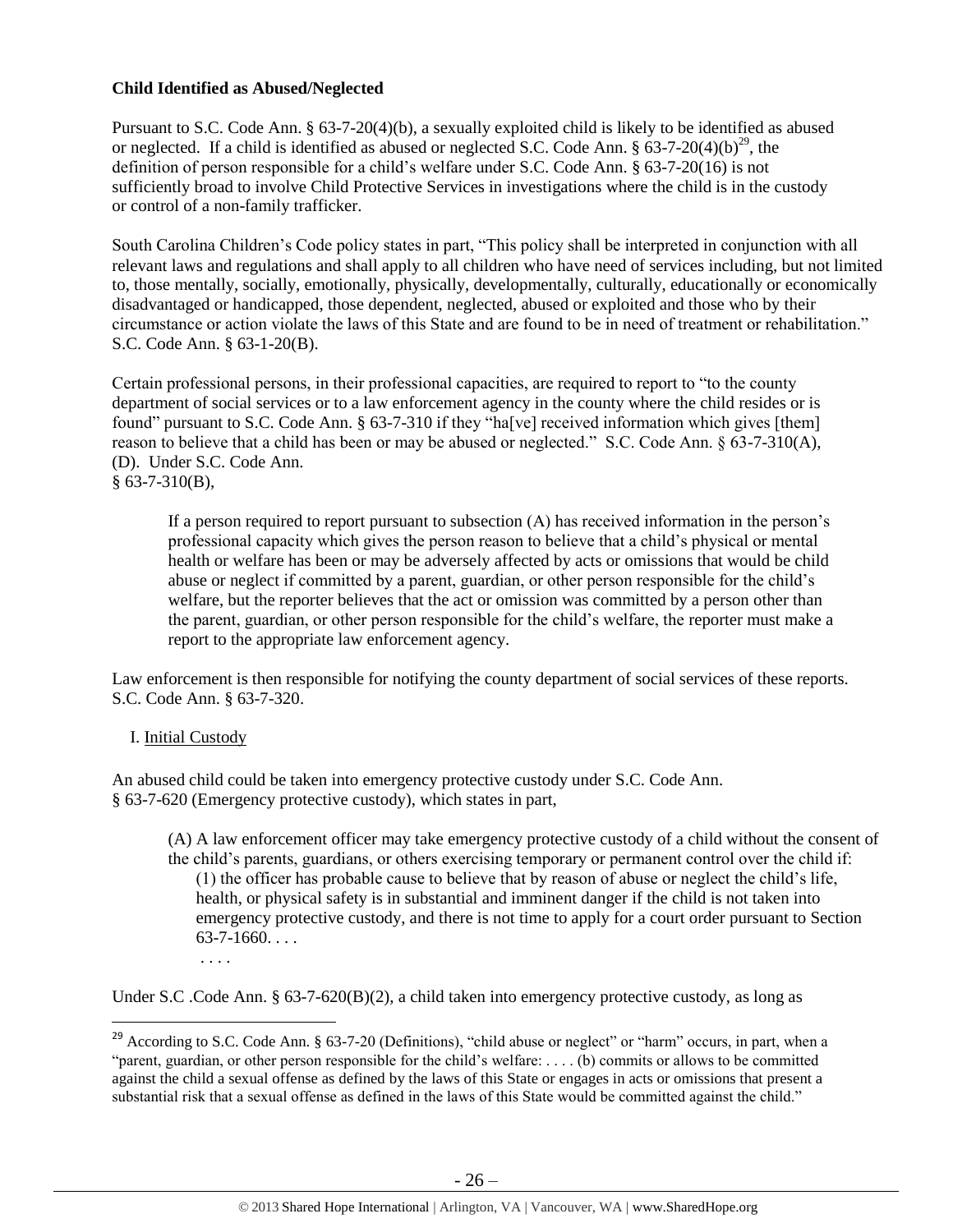emergency medical care is not necessary, is to be placed in, within a reasonable amount of time, a licensed foster home or shelter and may not be placed in a jail or any other criminal detention center.

#### II. Process Following Initial Custody

After taking custody of the child, a law enforcement officer must notify "the parent, guardian, or other person exercising temporary or permanent control over the child as early as reasonably possible of the location of the child unless there are compelling reasons for believing that disclosure of this information would be contrary to the best interests of the child." S.C. Code Ann. § 63-7-630.

### III. Placement Process pending Adjudication/Investigation

After a child is taken into custody via an emergency order, the Department of Social Services ("the department") must conduct a preliminary investigation to determine if grounds exist "assuming legal custody of the child exist and whether reasonable means exist for avoiding removal of the child from the home of the parent or guardian or for placement of the child with a relative and means for minimizing the emotional impact on the child of separation from the child's home and family." S.C. Code Ann. § 63-7- 640.

If the preliminary investigation shows "probable cause to believe that by reason of abuse or neglect the child's life, health, or physical safety is in imminent and substantial danger," then "the department may assume legal custody of the child."<sup>30</sup> S.C. Code Ann. § 63-7-660. If the department determines that the child should be returned to the parent, guardian, or custodian, then "the department shall consult with the law enforcement officer who took emergency protective custody unless the department and the law enforcement agency have agreed to an alternative procedure." S.C. Code Ann. § 63-7-670. If, after consulting with the law enforcement officer, "the officer objects to the return of the child, the department must assume legal custody of the child until a probable cause hearing can be held." S.C. Code Ann. § 63- 7-670.

Additionally, the department must take legal custody of the child until a probable cause hearing "[i]f a law enforcement officer clearly states to the department at the time the officer delivers physical control of the child to the department that the child is not to be returned to the home or placed with a relative before a probable cause hearing regardless of the outcome of a preliminary investigation" and the department shall, at least, "conduct a preliminary investigation as provided in Section 63-7-640 within seventy-two hours after the child was taken into emergency protective custody and shall make recommendations concerning return of the child to the home or placement with a relative or other person to the family court at the probable cause hearing or take other appropriate action as provided in this chapter." S.C. Code Ann. § 63-7-700(A).

## **Child Identified as Delinquent**

#### I. Initial Custody

 $\overline{\phantom{a}}$ 

If a minor is found committing a violation of the criminal code, such as a prostitution-related offense, law enforcement may take the minor into temporary custody pursuant to S.C. Code Ann. § 63-19-810. Specifically,

 $30$  Under S.C. Code Ann. § 63-7-660, "The department may exercise the authority to assume legal custody only after a law enforcement officer has taken emergency protective custody of the child or the family court has granted emergency protective custody by ex parte order, and the department has conducted a preliminary investigation pursuant to Section 63-7-640."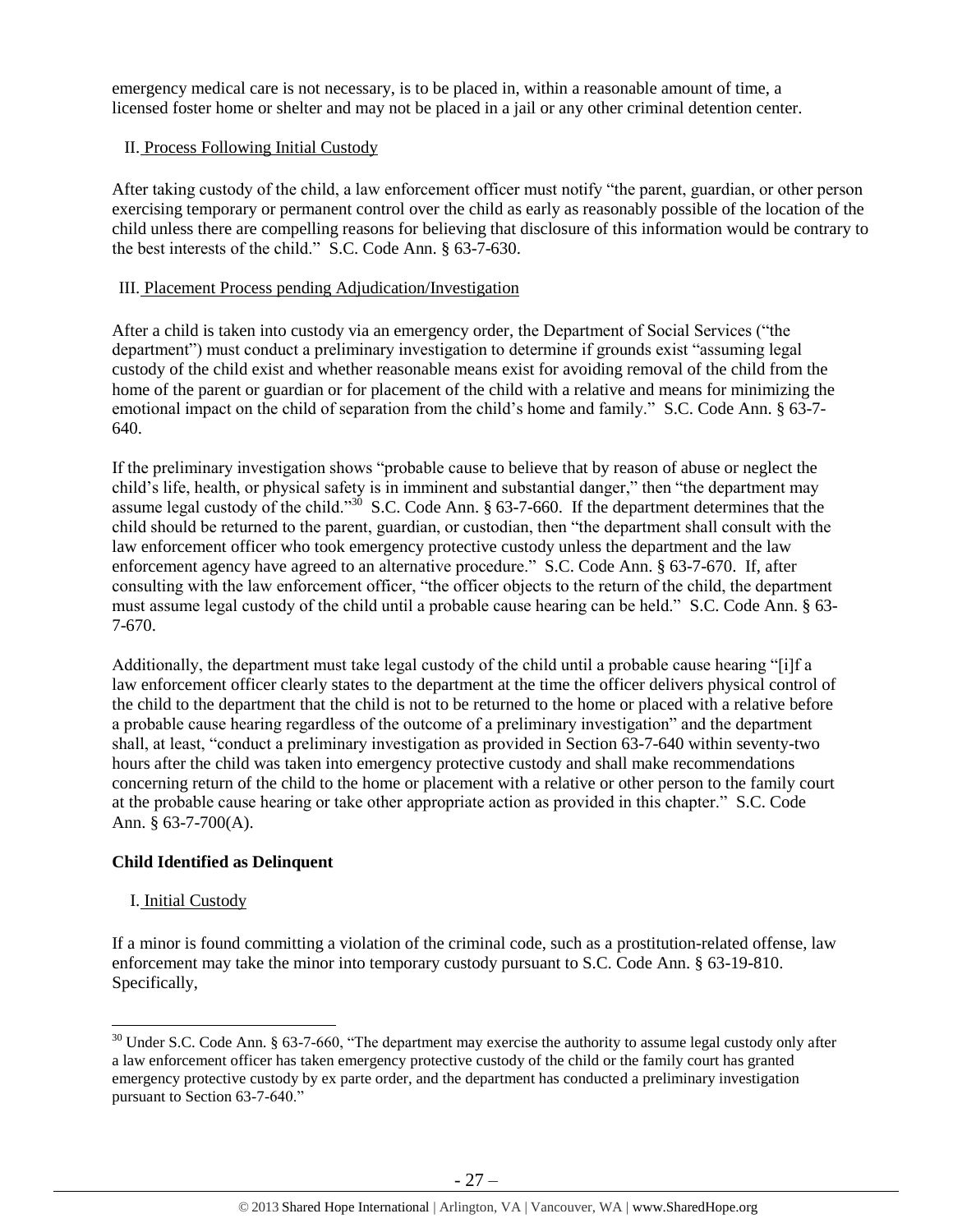(A) When a child found violating a criminal law or ordinance is taken into custody, the taking into custody is not an arrest. The jurisdiction of the court attaches from the time of the taking into custody. When a child is taken into custody, the officer taking the child into custody shall notify the parent, guardian, or custodian of the child as soon as possible. Unless otherwise ordered by the court, the person taking the child into custody may release the child to a parent, a responsible adult, a responsible agent of a court-approved foster home, group home, nonsecure facility, or program upon the written promise, signed by the person, to bring the child to the court at a stated time or at a time the court may direct. The written promise, accompanied by a written report by the officer, must be submitted to the South Carolina Department of Juvenile Justice as soon as possible, but not later than twenty-four hours after the child is taken into custody. If the person fails to produce the child as agreed, or upon notice from the court, a summons or a warrant may be issued for the apprehension of the person or of the child.

. . . .

(D) Juveniles may be held in nonsecure custody within the law enforcement center for only the time necessary for purposes of identification, investigation, detention, intake screening, awaiting release to parents or other responsible adult, or awaiting transfer to a juvenile detention facility or to the court for a detention hearing.

South Carolina does not specifically exempt commercially exploited children from juvenile justice proceedings in favor of specialized shelter services but does allow for children taken into custody who need placement outside the home to be placed in a facility "other than a secure juvenile detention facility, when these alternatives are appropriate and available." S.C. Code Ann. § 63-19-820(A).

The protective custody provisions and the child protective provisions above may not prevent a criminal justice response from being employed in the case of a domestic minor sex trafficking victim. A child could be sent to a secure juvenile detention facility pursuant to S.C. Code Ann. § 63-19-820(B), which states,

A child is eligible for detention in a secure juvenile detention facility only if the child: (1) is charged with a violent crime as defined in Section  $16$ -1-60;<sup>31</sup>

(2) is charged with a crime which, if committed by an adult, would be a felony or a misdemeanor other than a violent crime, and the child:

(a) is already detained or on probation or conditional release or is awaiting adjudication in connection with another delinquency proceeding;

- (b) has a demonstrable recent record of willful failures to appear at court proceedings;
- (c) has a demonstrable recent record of violent conduct resulting in physical injury to others; or
- (d) has a demonstrable recent record of adjudications for other felonies or misdemeanors; and
	- (i) there is reason to believe the child is a flight risk or poses a threat of serious harm to

 $\overline{\phantom{a}}$ 

 $31$  S.C. Code Ann. § 16-1-60 states,

For purposes of definition under South Carolina law, a violent crime includes the offenses of: . . . criminal sexual conduct in the first and second degree (Sections 16-3-652 and 16-3-653); criminal sexual conduct with minors, first and second degree (Section 16-3-655); assault with intent to commit criminal sexual conduct, first and second degree (Section 16-3-656) . . . kidnapping (Section 16-3-910); trafficking in persons (Section 16-3-930 [Repealed]) . . . engaging a child for a sexual performance (Section 16-3-810) . . . producing, directing, or promoting sexual performance by a child (Section 16-3-820); lewd act upon a child under sixteen (Section 16-15-140- repealed); sexual exploitation of a minor first degree (Section 16- 15-395); sexual exploitation of a minor second degree (Section 16-15-405); promoting prostitution of a minor (Section 16-15-415); participating in prostitution of a minor (Section 16-15-425) . . . and attempt to commit any of the above offenses (Section 16-1-80). Only those offenses specifically enumerated in this section are considered violent offenses.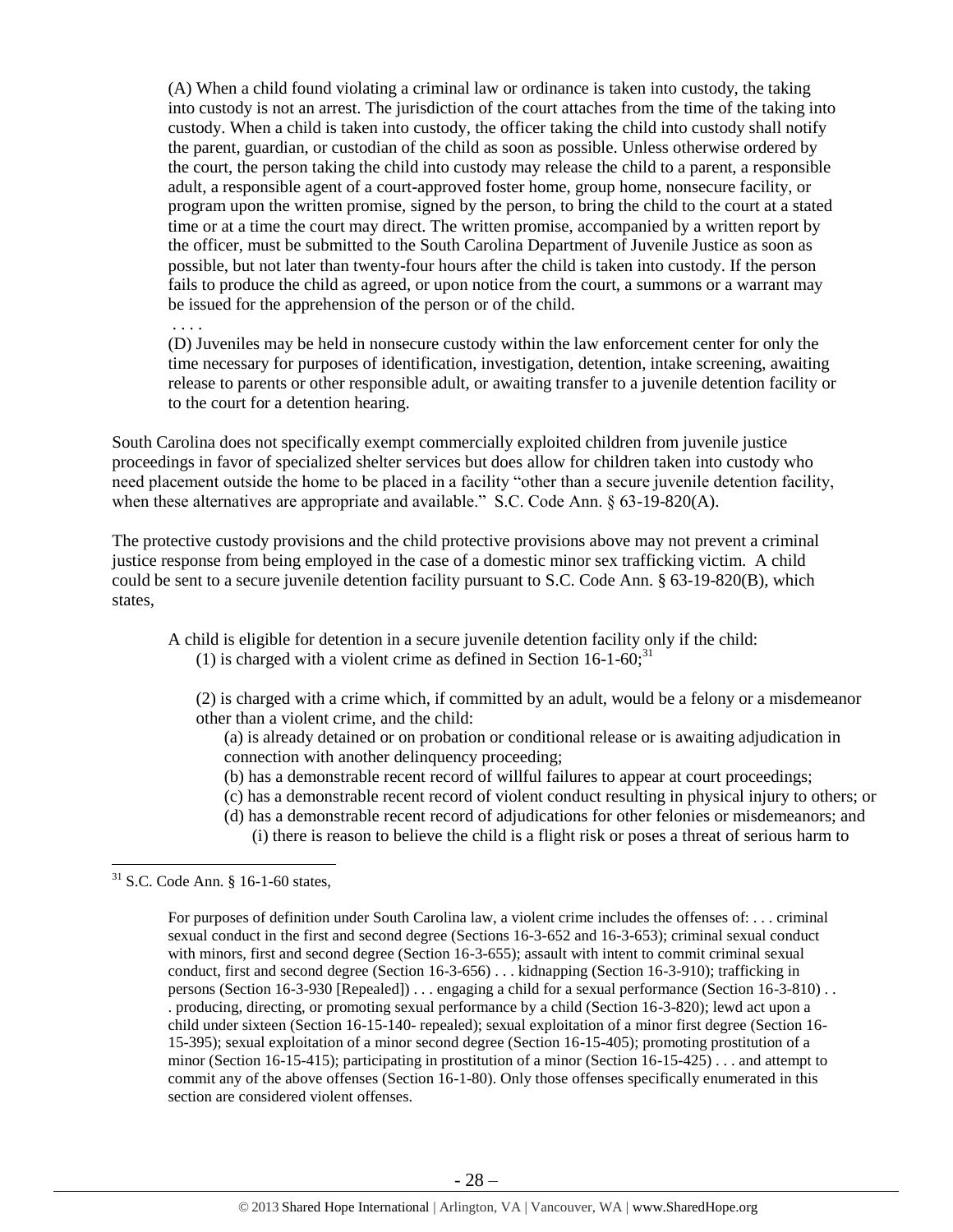others; or

(ii) the instant offense involved the use of a firearm;

(3) is a fugitive from another jurisdiction;

(4) requests protection in writing under circumstances that present an immediate threat of serious physical injury;

(5) had in his possession a deadly weapon;

(6) has a demonstrable recent record of wilful failure to comply with prior placement orders including, but not limited to, a house arrest order;

(7) has no suitable alternative placement and it is determined that detention is in the child's best interest or is necessary to protect the child or public, or both; or

. . . .

 $\overline{\phantom{a}}$ 

A child who meets the criteria provided in this subsection is eligible for detention. Detention is not mandatory for a child meeting the criteria if that child can be supervised adequately at home or in a less secure setting or program. If the officer does not consent to the release of the child, the parents or other responsible adult may apply to the family court within the circuit for an ex parte order of release of the child. The officer's written report must be furnished to the family court judge who may establish conditions for the release.

S.C. Code Ann. § 63-19-820 places limitations on secure detention for juveniles including a six-hour limit for confinement in an adult detention center unless the juvenile is required to stand trial as an adult, a twenty-four hour limit for confinement in a juvenile detention center if taken into custody for an offense that would not be a crime if committed by an adult, and a seventy-two hour limit for confinement in a juvenile detention center for violating a valid court order. Juveniles under the age of eleven may not be confined in any type of detention center for any reason. Juveniles aged eleven or twelve may only be confined by order of a family court.

- <span id="page-28-0"></span>5.4.1 Recommendation: Enact a protective response law that removes sexually exploited children from the juvenile justice system and places them in a protective system for appropriate care.<sup>32</sup>
- *5.5 Commercial sexual exploitation or sex trafficking is identified as a type of abuse and neglect within child protection statutes.*

Commercial sexual exploitation is not specifically defined as a type of abuse or neglect under the law. However, pursuant to S.C. Code Ann. § 63-7-20(4)(b) (Definitions), "'Child abuse or neglect' or 'harm' occurs when the parent, guardian, or other person responsible for the child's welfare: . . . . (b) commits or allows to be committed against the child a sexual offense as defined by the laws of this State or engages in acts or omissions that present a substantial risk that a sexual offense as defined in the laws of this State would be committed against the child." Therefore, commercial sexual exploitation might fall within this definition.

5.5.1 Recommendation: Amend S.C. Code Ann. § 63-7-20(4)(b) (Definitions) to add to the definition of "child abuse or neglect" or "harm" any situation of trafficking in persons and commercial sexual exploitation of a child.

 $32$  A task force has been established under S.C. Code Ann. § 16-3-2050(A), (E)(5) which will publish an annual report of its findings and recommendations concerning human trafficking and will also review "existing services and facilities to meet trafficking victims' needs and recommend a system to coordinate services including, but not limited to, health services, including mental health, housing, education and job training, English as a second language classes, interpreting services, legal and immigration services, and victim compensation." Here and elsewhere in this report that S.C. Code Ann. § 16-3-2050 is quoted or cited, it has been updated to reflect the amendments added by the passage of House Bill 3757. H.B. 3757, 2012 Gen. Assemb., Leg. Sess. (S.C. 2012) (Effective Dec. 18, 2012).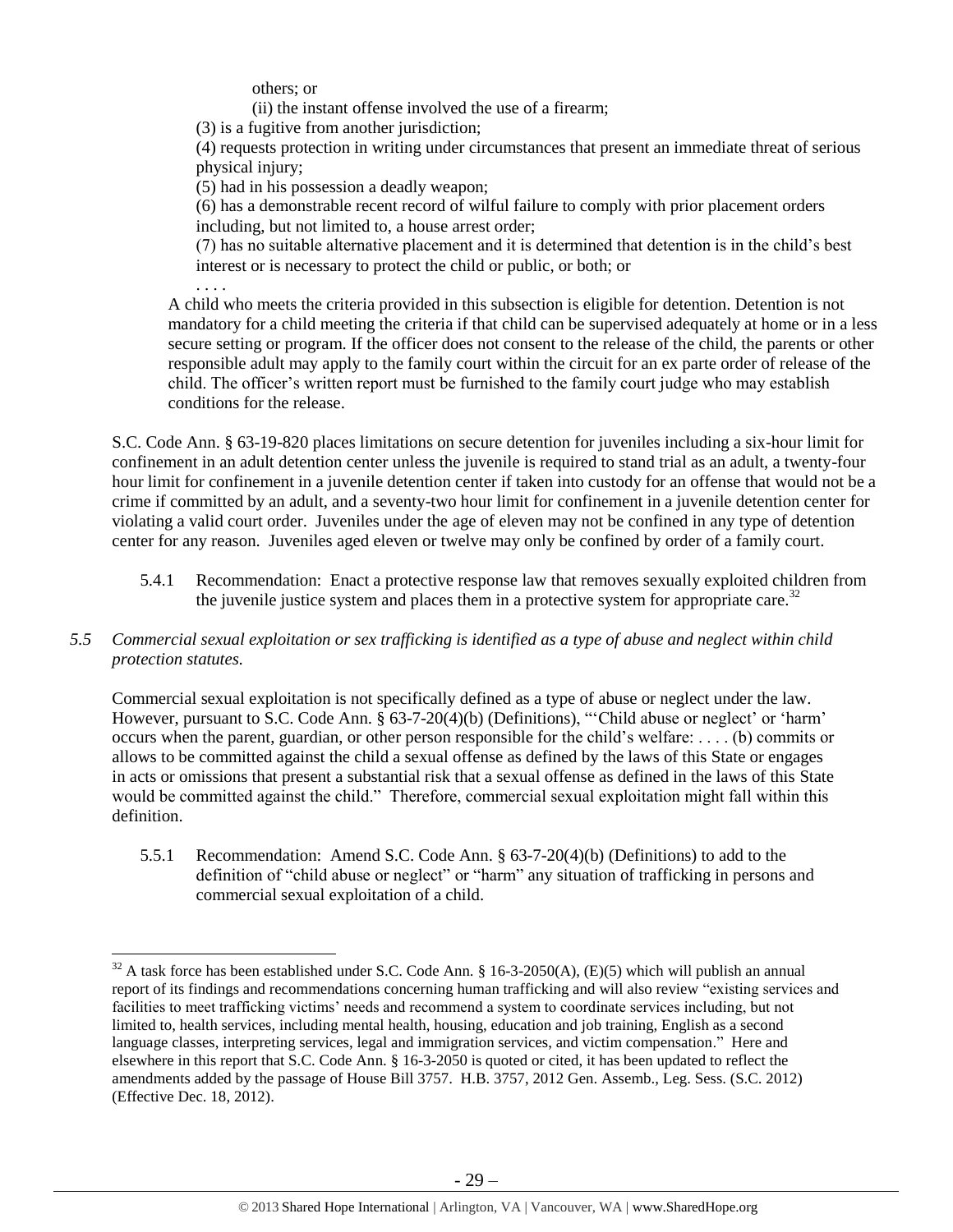*5.6 The definition of "caregiver" (or similar term) in the child welfare statutes is broad enough to include a trafficker who has custody or control of a child in order to bring a trafficked child into the protection of child protective services.*

South Carolina's chapter on "Child Protection and Permanency"<sup>33</sup> defines "person responsible for a child's welfare," as "includ[ing] the child's parent, guardian, foster parent, an operator, employee, or caregiver, as defined by Section 63-13-20, of a public or private residential home, institution, agency, or childcare facility or an adult who has assumed the role or responsibility of a parent or guardian for the child, but who does not necessarily have legal custody of the child. A person whose only role is as a caregiver and whose contact is only incidental with a child, such as a babysitter or a person who has only incidental contact but may not be a caretaker, has not assumed the role or responsibility of a parent or guardian. An investigation pursuant to Section 63-7-920 must be initiated when the information contained in a report otherwise sufficient under this section does not establish whether the person has assumed the role or responsibility of a parent or guardian for the child." S.C. Code Ann. § 63-7-20(16). This terminology could be broad enough to encompass a trafficker; however, no case law has been identified to provide precedent for this possible usage.

#### *5.7 Crime victims' compensation is specifically available to a child victim of sex trafficking or commercial sexual exploitation of children (CSEC) without regard to ineligibility factors.*

The state Victim's Compensation Fund is codified at S.C. Code Ann. § 16-3-1110 et seq. It defines "victim" as "a person who suffers direct or threatened physical, emotional, or financial harm as the result of an act by someone else, which is a crime." S.C. Code Ann. § 16-3-1110(8). Additionally, victims of trafficking "are considered victims for the purposes of the Victims' Bill of Rights and are entitled to all appropriate forms of compensation available pursuant to the State Crime Victim's Compensation Fund." S.C. Code Ann. § 16-3-2070(A). All crimes at the state and federal level are included in the definition of a crime, with the exception of some vehicular crimes. S.C. Code Ann. § 16-3-1110(6).

Under S.C. Code Ann. § 16-3-1170(A) (Basis for award), "(A) No award may be made unless: (1) a crime was committed; (2) the crime directly resulted in physical or psychic trauma to the victim; (3) the crime was promptly reported to the proper authority and recorded in police records; and (4) the claimant or other award recipient has fully cooperated with all law enforcement agencies and with the South Carolina Victim's Compensation Fund." Under subsection (B), barring the "showing of special circumstances or causes which justify the delay," crimes reported after more than 48 hours are not "promptly reported." Furthermore, pursuant to S.C. Code Ann. § 16-3-1200 (Conduct of victim or intervener contributing to infliction of injury), an award may be reduced or rejected based on a determination that "because of his conduct the victim or intervener of such crime contributed to the infliction of his injury . . . ." Similarly, a person is ineligible if he "committed or aided in the commission of the crime upon which the claim is based or engaged in other unlawful activity which contributed to or aggravated the resulting injury." S.C. Code Ann. § 16-3-1220(1). As a result, since minors can be charged with prostitution in South Carolina, it is possible the minor victim could be disqualified from receiving victims' compensation from the Fund if it is determined that the prostitution "contributed to or aggravated the resulting injury." Additionally, a claim must usually be filed within "one hundred eighty days after the latest of the following events: (a) the occurrence of the crime upon which the claim is based; (b) the death of the victim; (c) the discovery by the law enforcement agency that the occurrence was the result of crime; or (d) the manifestation of a mental or physical injury is diagnosed as a result of a crime committed against a minor." S.C. Code Ann. § 16-3-1230(2). This requirement potentially limits the ability of domestic minor sex trafficking victims to gain compensation dependent upon how the "occurrence" of the crime is defined because many victims may not come forward and report the crime due to the ongoing effects of trafficking. South Carolina allows for extending the filing period "[u]pon good cause shown," however,

 $\overline{\phantom{a}}$ 

<sup>&</sup>lt;sup>33</sup> These definitions in S.C. Code Ann. § 63-7-20 also apply in Chapter 9 (Adoptions) and Chapter 11 (Children's services agencies). The definitions apply to these chapters, "unless the specific context indicates otherwise."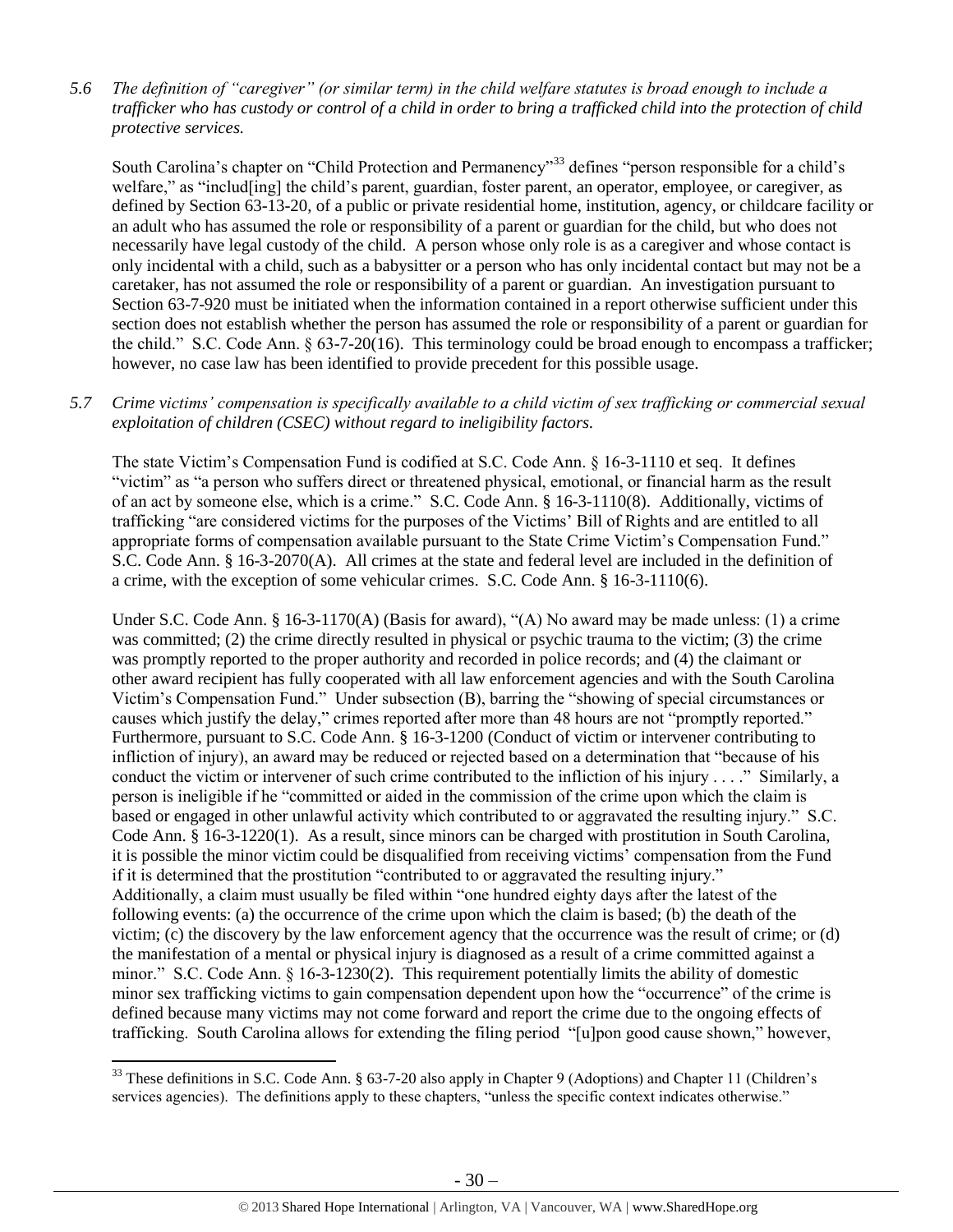"'[g]ood cause' for the above purposes includes reliance upon advice of an official victim assistance specialist who either misinformed or neglected to inform a victim of rights and benefits of the Victim's Compensation Fund but does not mean simply ignorance of the law." S.C. Code Ann. § 16-3-1230(3).

5.7.1 Recommendation: Amend S.C. Code Ann. § 16-3-1220(1) and § 16-3-1200 to ensure that domestic minor sex trafficking victims are not ineligible due to crimes their traffickers forced them to commit. Also, amend S.C. Code Ann.  $\S$  16-3-1170(B) and  $\S$  16-3-1230 to relax the time requirements in cases of domestic minor sex trafficking.

#### *5.8 Victim-friendly procedures and protections are provided in the trial process for minors under 18.*

South Carolina has a few victim-friendly criminal justice procedures. According to S.C. Code Ann. § 16- 3-659.1(1) (Criminal sexual conduct: admissibility of evidence concerning victim's sexual conduct), evidence of a victim's past sexual conduct or reputation is inadmissible in certain cases, including cases of first, second, or third degree criminal sexual conduct,criminal sexual conduct with a minor, and sex trafficking. However, under the provision, "evidence of the victim's sexual conduct with the defendant or evidence of specific instances of sexual activity with persons other than the defendant introduced to show source or origin of semen, pregnancy, or disease about which evidence has been introduced previously at trial is admissible if the judge finds that such evidence is relevant to a material fact and issue in the case and that its inflammatory or prejudicial nature does not outweigh its probative value. Evidence of specific instances of sexual activity which would constitute adultery and would be admissible under rules of evidence to impeach the credibility of the witness may not be excluded." Nevertheless, for victims of sex trafficking, "the victim's sexual history or history of commercial sexual activity, the specific instances of the victim's sexual conduct, opinion evidence of the victim's sexual conduct, and reputation evidence of the victim's sexual conduct" may not constitute a defense. S.C. Code Ann. § 16-3-2020(K)(1).

Also, for victims of rape, S.C. Code Ann. § 16-3-660 (Deposition testimony of rape victim or victim of assault with intent to ravish) states that "the deposition of [the female witness who is alleged to have been assaulted may] be taken at a time and place designated in such order within the county in which the trial is to be had . . . ." The procedure for these depositions requires that only the witness, the accused, and the attorneys be present at the taking of the deposition. S.C. Code Ann. § 16-3-670. According to S.C. Code Ann. § 16-3-700 (Reading deposition to jury), "Such deposition shall be read to the jury upon the trial and shall be considered by them as though such testimony had been given orally in court." South Carolina also provides for the destruction of these depositions when the case is closed and appeals have both been taken and settled or the time for taking an appeal has elapsed. S.C. Code Ann. § 16-3-720. Finally, S.C. Code Ann. § 16-3-730 (Publishing name of victim of criminal sexual conduct unlawful) states that "[w]hoever publishes or causes to be published the name of any person upon whom the crime of criminal sexual conduct has been committed or alleged to have been committed in this State in any newspaper, magazine or other publication shall be deemed guilty of a misdemeanor and, upon conviction thereof, shall be punished by a fine of not more than one thousand dollars or imprisonment of not more than three years. The provisions of this section shall not apply to publications made by order of court."

Under S.C. Code Ann. § 16-3-2070(B) (Trafficking in persons—Victims' Compensation), "in a prosecution for violations of the criminal provisions of [trafficking in persons], the identity of the victim and the victim's family must be kept confidential by ensuring that names and identifying information of the victim and victim's family are not released to the public, including by the defendant."

S.C. Code Ann. § 17-23-175 allows for out-of-court statements for children under 12 to be admissible if certain conditions are met:

(A) In a general sessions court proceeding or a delinquency proceeding in family court, an out-of-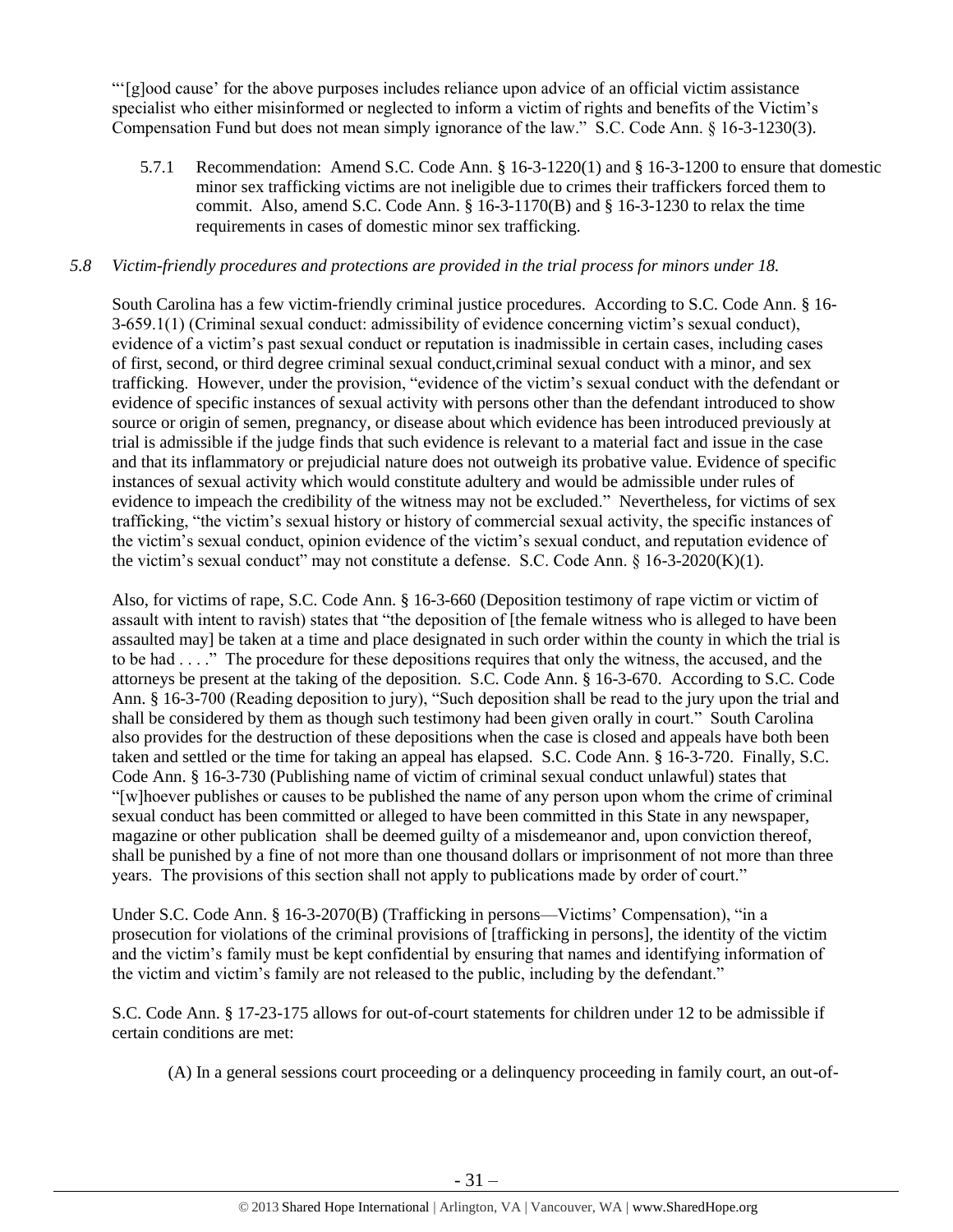court statement of a child<sup>34</sup> is admissible if:

(1) the statement was given in response to questioning conducted during an investigative interview of the child;

(2) an audio and visual recording of the statement is preserved on film, videotape, or other electronic means, except as provided in subsection (F);

(3) the child testifies at the proceeding and is subject to cross- examination on the elements of the offense and the making of the out-of-court statement; and

(4) the court finds, in a hearing conducted outside the presence of the jury, that the totality of the circumstances surrounding the making of the statement provides particularized guarantees of trustworthiness.

*5.9 Expungement or sealing of juvenile delinquency records resulting from arrests or adjudications for prostitution-related offenses committed as a result of, or in the course of, the commercial sexual exploitation of a minor is available within a reasonable time after turning 18.*

South Carolina's Juvenile Justice Code contains a provision for record destruction. It states in S.C. Code Ann. § 63-19-2050(A),

A person who has been taken into custody for, charged with, or adjudicated delinquent for having committed a status or a nonviolent offense may petition the court for an order destroying all official records relating to:

(1) being taken into custody;

(2) the charges filed against the child;

(3) the adjudication; and

(4) disposition.

 $\overline{\phantom{a}}$ 

The granting of the order is in the court's discretion. However, a person may not petition the court if he has a prior adjudication for an offense that would carry a maximum term of imprisonment of five years or more if committed by an adult. In addition, the court must not grant the order unless it finds that the person who is seeking to have the records destroyed is at least eighteen years of age, has successfully completed any dispositional sentence imposed, and has not been subsequently charged with any criminal offense.<sup>35</sup>

If expungement is granted, it serves to completely eliminate all evidence of the records and to "restore the person in the contemplation of the law to the status the person occupied before being taken into custody." S.C. Code Ann. § 63-19-2050(C).

A child under the age of 17 who has committed a non-violent offense that is either a misdemeanor; Class D, E, or F felony; or is punishable by a maximum sentence of no greater than 15 years is eligible for "youthful offender" status if the minor "has been bound over for proper criminal proceedings to the court of general sessions pursuant to Section 63-19-1210 . . . ." S.C. Code Ann. § 24-19-10(d)(i). Additionally, a minor who is at least 17 but less than 25 when convicted of an "offense that is not a violent crime, as defined in Section 16-1-60, and that is a misdemeanor, a Class D, Class E, or Class F felony, or a felony which provides for a maximum term of imprisonment of fifteen years or less" falls under the definition of "youthful offender." S.C. Code Ann. § 24-19-10(d)(ii). A youthful offender's criminal record may be

 $34$  A "child" for the purposes of this statute include "(1) a person who is under the age of twelve years at the time of the making of the statement or who functions cognitively, adaptively, or developmentally under the age of twelve at the time of making the statement; and (2) a person who is the alleged victim of, or witness to, a criminal act for which the defendant, upon conviction, would be required to register pursuant to the provisions of Article 7, Chapter 3, Title 23 [Sex offender registry]." S.C. Code Ann. § 17-23-175(C).

 $35$  Under S.C. Code Ann. § 63-19-2050(D), "For purposes of this section, an adjudication is considered a previous adjudication only if it occurred prior to the date the subsequent offense was committed."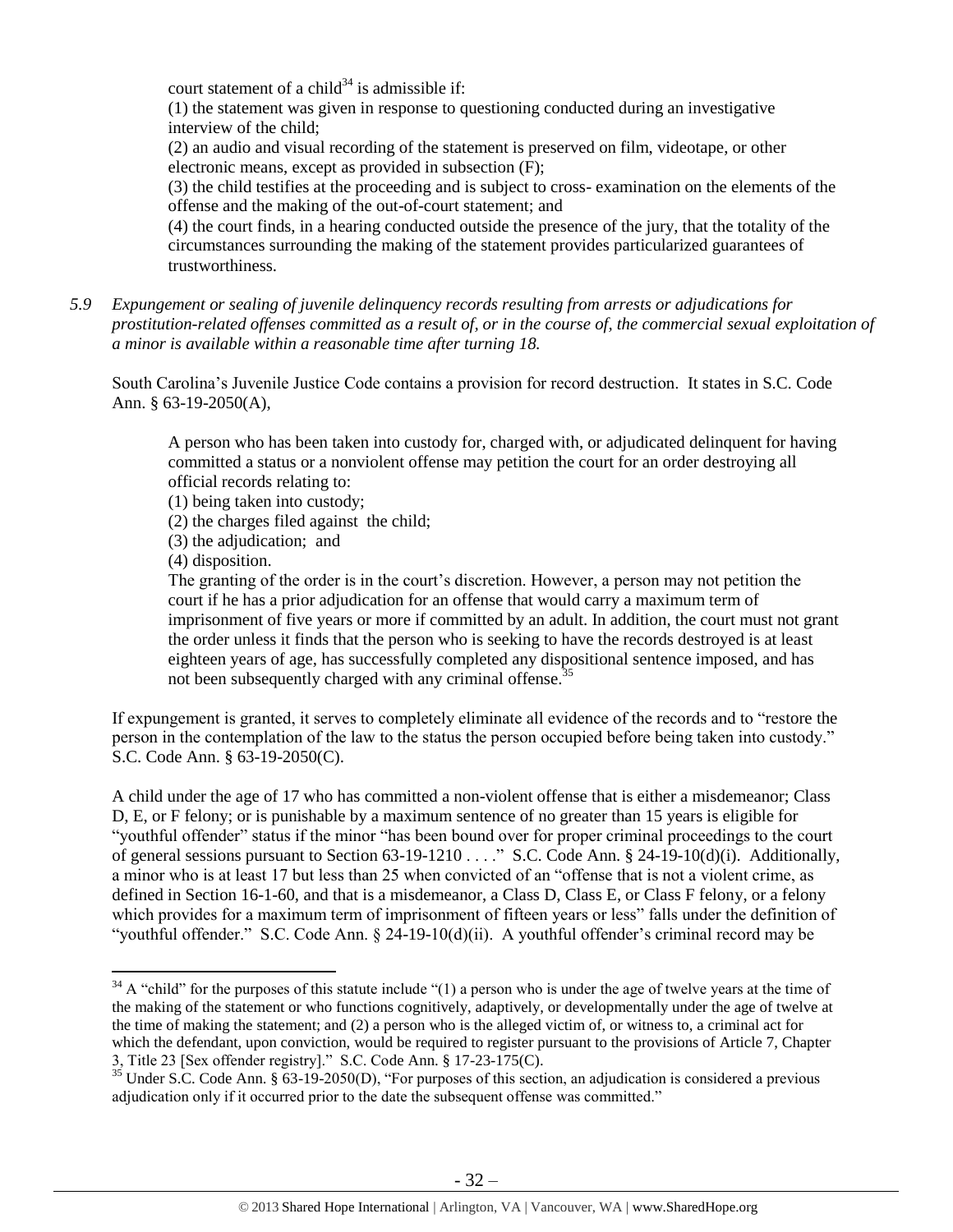expunged once pursuant to S.C. Code Ann. § 22-5-920, which states in part,

Following a first offense conviction as a youthful offender for which a defendant is sentenced pursuant to the provisions of Chapter 19, Title 24, Youthful Offender Act, the defendant, after five years from the date of completion of his sentence, including probation and parole, may apply, or cause someone acting on his behalf to apply, to the circuit court for an order expunging the records of the arrest and conviction. However, this section does not apply to an offense involving the operation of a motor vehicle, to a violation of Title 50 or the regulations promulgated under it for which points are assessed, suspension provided for, or enhanced penalties for subsequent offenses authorized, to an offense classified as a violent crime in Section 16-1-60, or to an offense contained in Chapter 25, Title 16, except as otherwise provided in Section 16-25-30. If the defendant has had no other conviction during the five-year period following completion of his sentence, including probation and parole, for a first offense conviction as a youthful offender for which the defendant was sentenced pursuant to the provisions of Chapter 19, Title 24, Youthful Offender Act, the circuit court may issue an order expunging the records. No person may have his records expunged under this section more than once. A person may have his record expunged even though the conviction occurred before the effective date of this section. A person eligible for a sentence pursuant to the provisions of Chapter 19, Title 24, Youthful Offender Act, and who is not sentenced pursuant to those provisions, is not eligible to have his record expunged pursuant to the provisions of this section.

*5.10 Victim restitution and civil remedies for victims of domestic minor sex trafficking or commercial sexual exploitation of children (CSEC) are authorized by law.* 

Under S.C. Code Ann. § 16-3-2060(A)(Trafficking in persons—Civil remedy), "[a] person who is a victim of trafficking in persons may bring a civil action in court of common pleas. The court may award actual damages, compensatory damages, punitive damages, injunctive relief, and other appropriate relief.<sup>36</sup> A prevailing plaintiff also must be awarded attorney's fees and costs. Treble damages must be awarded on proof of actual damages when the defendant's acts were willful and malicious."

A victim of trafficking or a surviving family member is also entitled to mandatory restitution from the offender under S.C. Code Ann. § 6-3-2040 (Trafficking in persons—Restitution) and includes "payment for all injuries, specific losses, and expenses sustained." The victim is also entitled to one-fourth of the value of any forfeited property. S.C. Code Ann. §  $16-3-2090(B)(7)(b)$ .<sup>37</sup>

S.C. Code Ann. § 17-25-322(A) also states in part, "When a defendant is convicted of a crime which has resulted in pecuniary damages or loss to a victim, the court must hold a hearing to determine the amount of restitution due the victim or victims of the defendant's criminal acts." The following items may be considered by the court when determining the amount, method, or manner of restitution: "(1) the financial

 $\overline{\phantom{a}}$  $36$  In the forfeiture of a defendant's property during a criminal investigation, "[a]ny property taken or detained under [Section 16-3-2090] is not subject to replevin but is considered to be in the custody of the investigating agency making the seizure subject only to the orders of the court having jurisdiction over the forfeiture proceedings. Property is forfeited and transferred to the government at the moment of illegal use. Seizure and forfeiture proceedings confirm the transfer." S.C. Code Ann. § 16-3-2090(A)(4).

 $37$  Pursuant to S.C. Code Ann. § 16-3-2090(B)(7)(a), (b),

<sup>(7)</sup> Disposition of forfeited property under this section must be accomplished as follows: (a) Property forfeited under this subsection shall first be applied to payment to the victim. The return of the victim to his home country or other absence of the victim from the jurisdiction shall not prevent the victim from receiving compensation.

<sup>(</sup>b) The victim and the South Carolina Victims' Compensation Fund shall each receive one-fourth, and law enforcement shall receive one-half of the value of the forfeited property.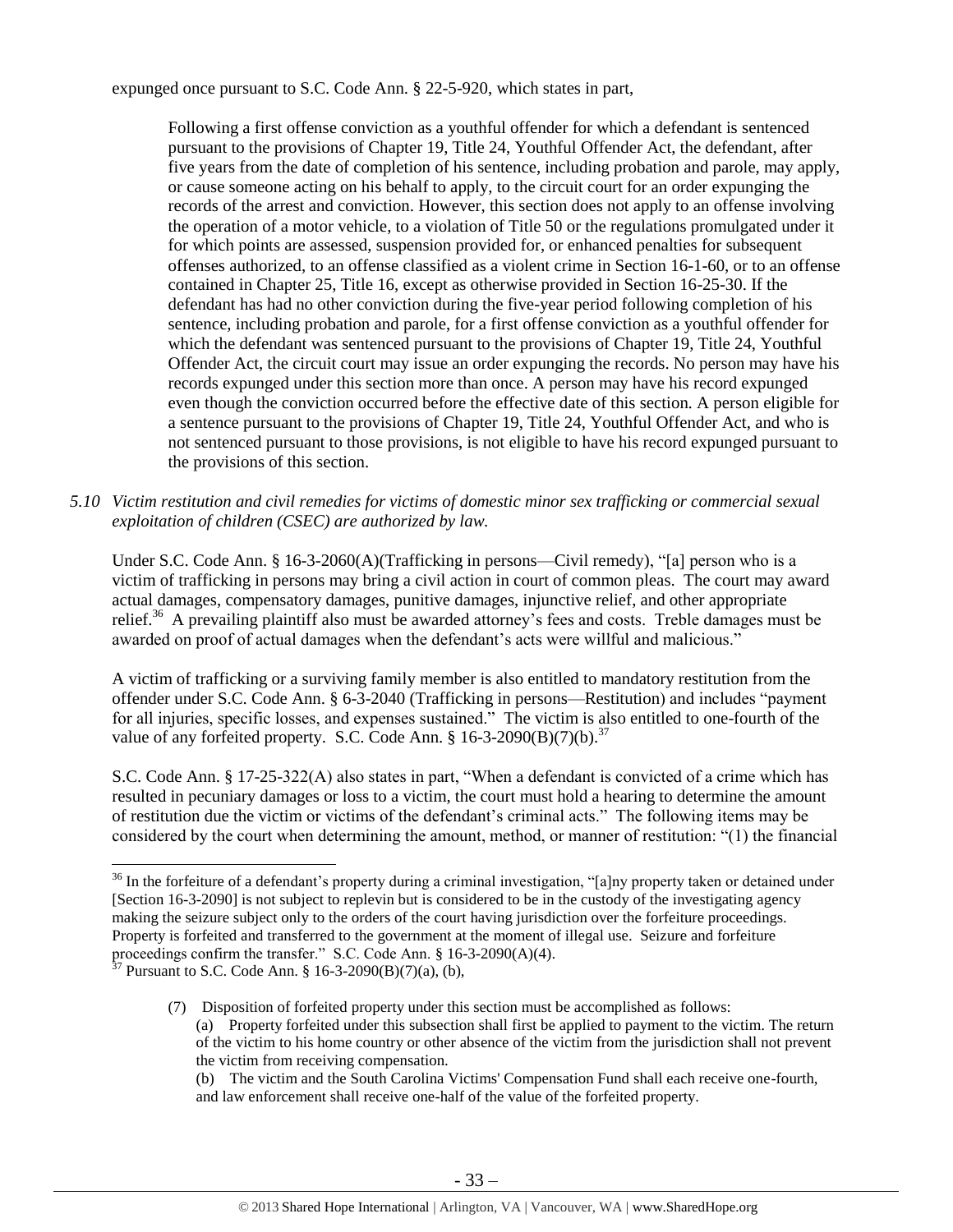resources of the defendant and the victim and the burden that the manner or method of restitution will impose upon the victim or the defendant; (2) the ability of the defendant to pay restitution on an installment basis or on other conditions to be fixed by the court; (3) the anticipated rehabilitative effect on the defendant regarding the manner of restitution or the method of payment; (4) any burden or hardship upon the victim as a direct or indirect result of the defendant's criminal acts; (5) the mental, physical, and financial well-being of the victim." S.C. Code Ann. § 17-25-322(B). Additionally, subsection (E) provides, "An offender may not be granted a pardon until the restitution and collection fees required by the restitution order have been paid in full." S.C. Code Ann. § 17-25-322(E).

*5.11 Statutes of limitations for civil and criminal actions for child sex trafficking or CSEC offenses are eliminated or lengthened sufficiently to allow prosecutors and victims a realistic opportunity to pursue criminal action and legal remedies.* 

"South Carolina does not have a general statute of limitations for criminal actions; however, in a few very rare instances, a period of limitations is incorporated in specific criminal statutes."<sup>38</sup>

Civil actions based on sexual abuse or incest may be available to victims of domestic minor sex trafficking. Pursuant to S. C. Code Ann. § 15-3-555 (Statute of limitations for action based on sexual abuse or incest) states, "(A) An action to recover damages for injury to a person arising out of an act of sexual abuse<sup>39</sup> or incest must be commenced within six years after the person becomes twenty-one years of age or within three years from the time of discovery by the person of the injury and the causal relationship between the injury and the sexual abuse or incest, whichever occurs later." In the event the crime was perpetrated by a parent, subsection (B) states, "Parental immunity is not a defense against claims based on sexual abuse or incest that occurred before, on, or after this section's effective date."

The statute of limitations for civil actions for trafficking victims authorized under S.C. Code Ann. § 16-3-  $2060(A)$  is provided under S.C. Code Ann. § 16-3-2060 subsections  $(B)$ ,  $(C)$ ,  $(D)$ ,  $(E)$  and  $(F)$ ,) as follows:

(B) Pursuant to Section 16-3-1110, the applicable statute of limitations for a crime victim who has a cause of action against an incarcerated offender is tolled and does not expire until three years after the offender's sentence is completed, including probation and parole, or three years after release from commitment pursuant to Chapter 48, Title 44, whichever is later. However, this provision does not shorten any other tolling period of the state of limitations which may exist for the victim.

(C) The state of limitations for the filing of a civil suit does not begin until a minor victim has reached the age of majority.

(D) If a victim entitled to sue is under a disability at the time the cause of action accrues, so that it is impossible or impractical for him to bring an action, then the time of the disability is not part of the time limited for the commencement of the action. Disability includes, but is not limited to, insanity, imprisonment, or other incapacity or incompetence.

(E) The running of the statute of limitations may be suspended when a victim could not have reasonably discovered the cause of action due to circumstances resulting from the trafficking

 $\overline{\phantom{a}}$ 

<sup>38</sup> *Summary Court Judges Bench Book—Substantive and Procedural Law*, SOUTH CAROLINA JUDICIAL DEPARTMENT, http://www.judicial.state.sc.us/summaryCourtBenchBook/HTML/CriminalA.htm (last visited July 21, 2011).

 $39$  S.C. Code Ann. § 17-25-135(2) defines "sexual abuse" as "(a) actual or attempted sexual contact with a child; or (b) permitting, enticing, encouraging, forcing, or otherwise facilitating a child's participation in prostitution or in a live performance or photographic representation of sexual activity or sexually explicit nudity; by any person including, but not limited to, a person responsible for the child's welfare, as defined in Section 63-7-20." However, S. C. Code Ann. § 15-3-555 does not cross reference this definition.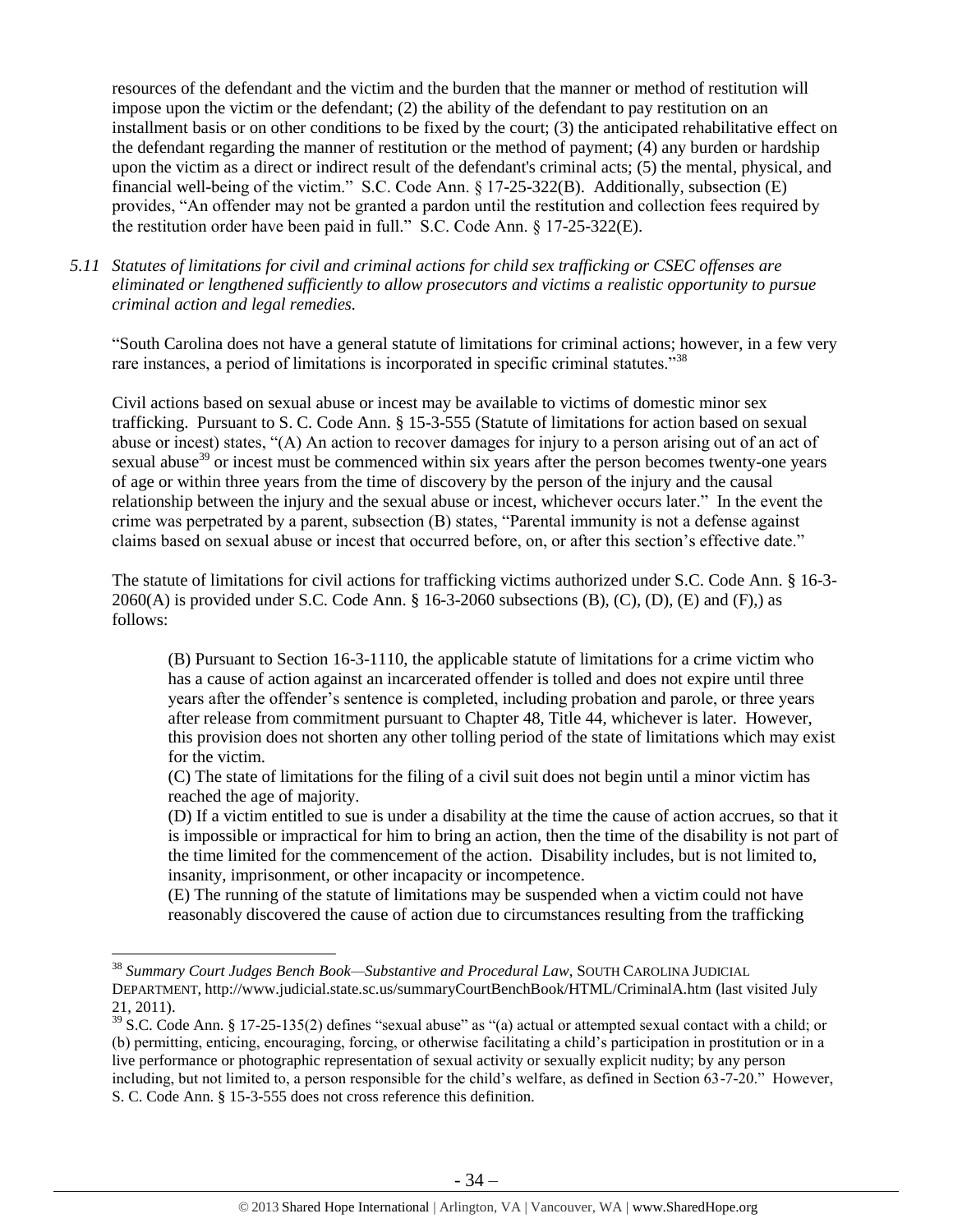situation, such as psychological trauma, cultural and linguistic isolation, and the inability to access services.

(F) A defendant is estopped to assert a defense of the statute of limitations when the expiration of the statute is due to conduct by the defendant inducing the victim to delay the filing of the action or placing the victim under duress.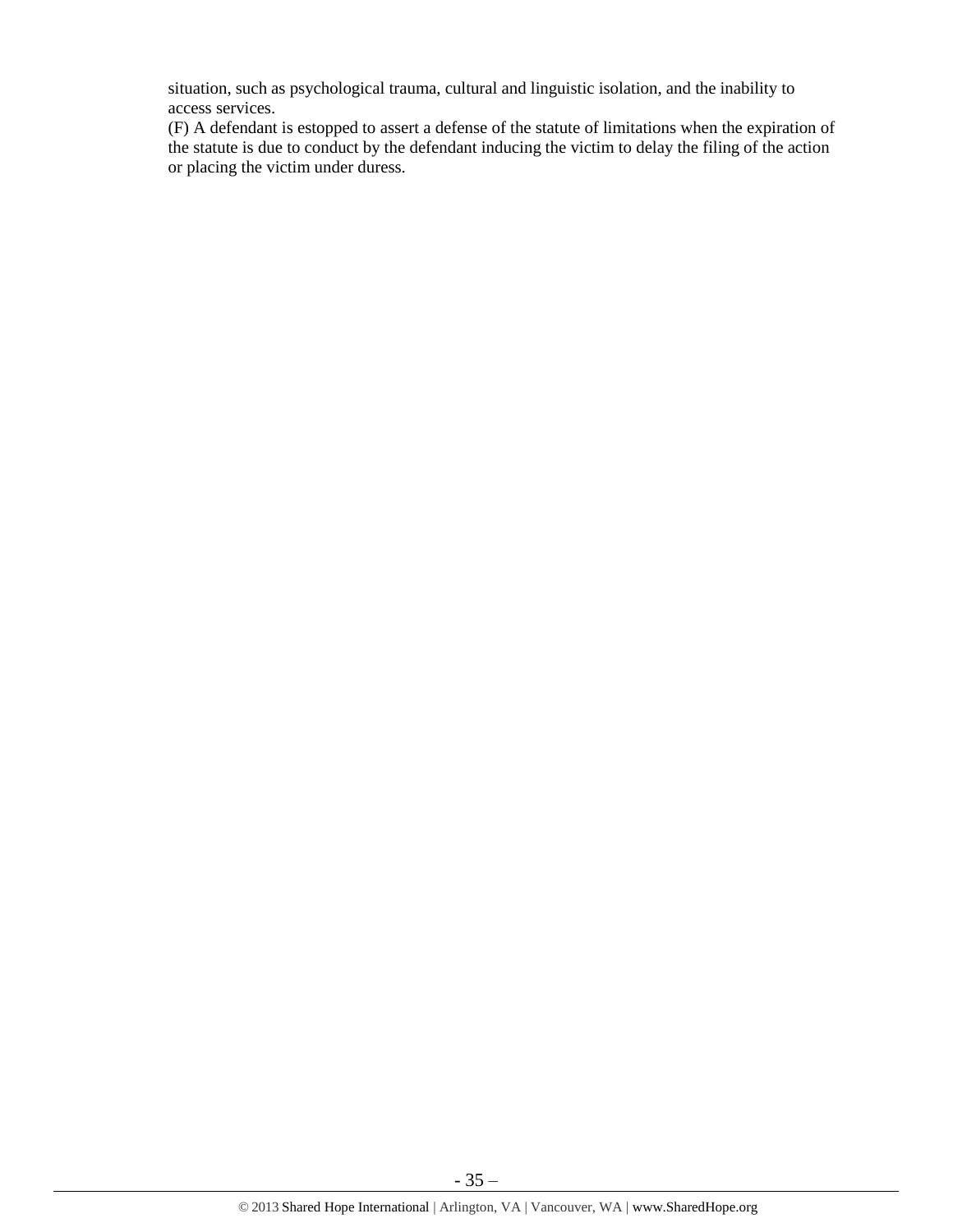#### **FRAMEWORK ISSUE 6: CRIMINAL JUSTICE TOOLS FOR INVESTIGATION AND PROSECUTIONS**

#### *Legal Components:*

- *6.1 Training on human trafficking and domestic minor sex trafficking for law enforcement is statutorily mandated or authorized.*
- *6.2 Single party consent to audiotaping is permitted in law enforcement investigations.*
- *6.3 Wiretapping is an available tool to investigate domestic minor sex trafficking.*
- *6.4 Using a law enforcement decoy posing as a minor to investigate buying or selling of commercial sex acts is not a defense to soliciting, purchasing, or selling sex with a minor.*
- *6.5 Using the Internet to investigate buyers and traffickers is a permissible investigative technique.*
- *6.6 Law enforcement and child welfare agencies are mandated to promptly report missing and recovered children. \_\_\_\_\_\_\_\_\_\_\_\_\_\_\_\_\_\_\_\_\_\_\_\_\_\_\_\_\_\_\_\_\_\_\_\_\_\_\_\_\_\_\_\_\_\_\_\_\_\_\_\_\_\_\_\_\_\_\_\_\_\_\_\_\_\_\_\_\_\_\_\_\_\_\_\_\_\_\_\_\_\_\_\_\_\_\_\_\_\_\_\_\_\_*

#### *Legal Analysis:*

 $\overline{a}$ 

*6.1 Training on human trafficking and domestic minor sex trafficking for law enforcement is statutorily mandated or authorized.*

Mandated law enforcement training on domestic minor sex trafficking is not codified, nor is authorization to develop training on the issue. However, issues related to domestic minor sex trafficking could be included within other trainings mandated by South Carolina law. Specifically, the Missing Person Information Center ("MPIC") has the responsibility of "[c]onduct[ing] statewide training sessions and seminars relative to missing and exploited children and missing persons, including, but not limited to, methods to enhance the locating of missing children and missing persons and training regarding the operation of the MPIC." S.C. Code Ann. § 23- 3-260(j). "Exploited children" are defined as "children under the age of eighteen who are placed in positions where they were taken advantage of sexually because of their inability to cognitively assess or resist the contact or who were placed into these positions because of their dependency upon the offender." S.C. Code Ann. § 23- 3-210(4). Therefore, domestic minor sex trafficking may be included in the "exploited children" training section of the Code.

- 6.1.1. Recommendation: Amend S.C. Code Ann. § 23-3-260(j) to specifically include training on domestic minor sex trafficking identification, interrelationships between domestic minor sex trafficking and missing and exploited children, and protocols for intervention.<sup>40</sup>
- *6.2 Single party consent to audiotaping is permitted in law enforcement investigations.*

S.C. Code Ann. § 17-30-30(B) (Interception by employee of Federal Communications Commission, by person acting under color or law, and when party has given prior consent) permits single party consent to audiotaping. It states, "It is lawful under this chapter for a person acting under color of law to intercept a wire, oral, or electronic communication, where the person is a party to the communication or one of the parties to the communication has given prior consent to the interception." Subsection (C) states, "It is lawful under this chapter for a person not acting under color of law to intercept a wire, oral, or electronic communication where the person is a party to the communication or where one of the parties to the communication has given prior consent to the interception."

*6.3 Wiretapping is an available tool to investigate domestic minor sex trafficking.* 

<sup>&</sup>lt;sup>40</sup> The task force established under S.C. Code Ann. § 16-3-2050(A),(E)(7) will consider "mandatory training for law enforcement agencies, prosecutors, and other relevant officials in addressing trafficking in persons…" *See supra* note [32.](#page-28-0)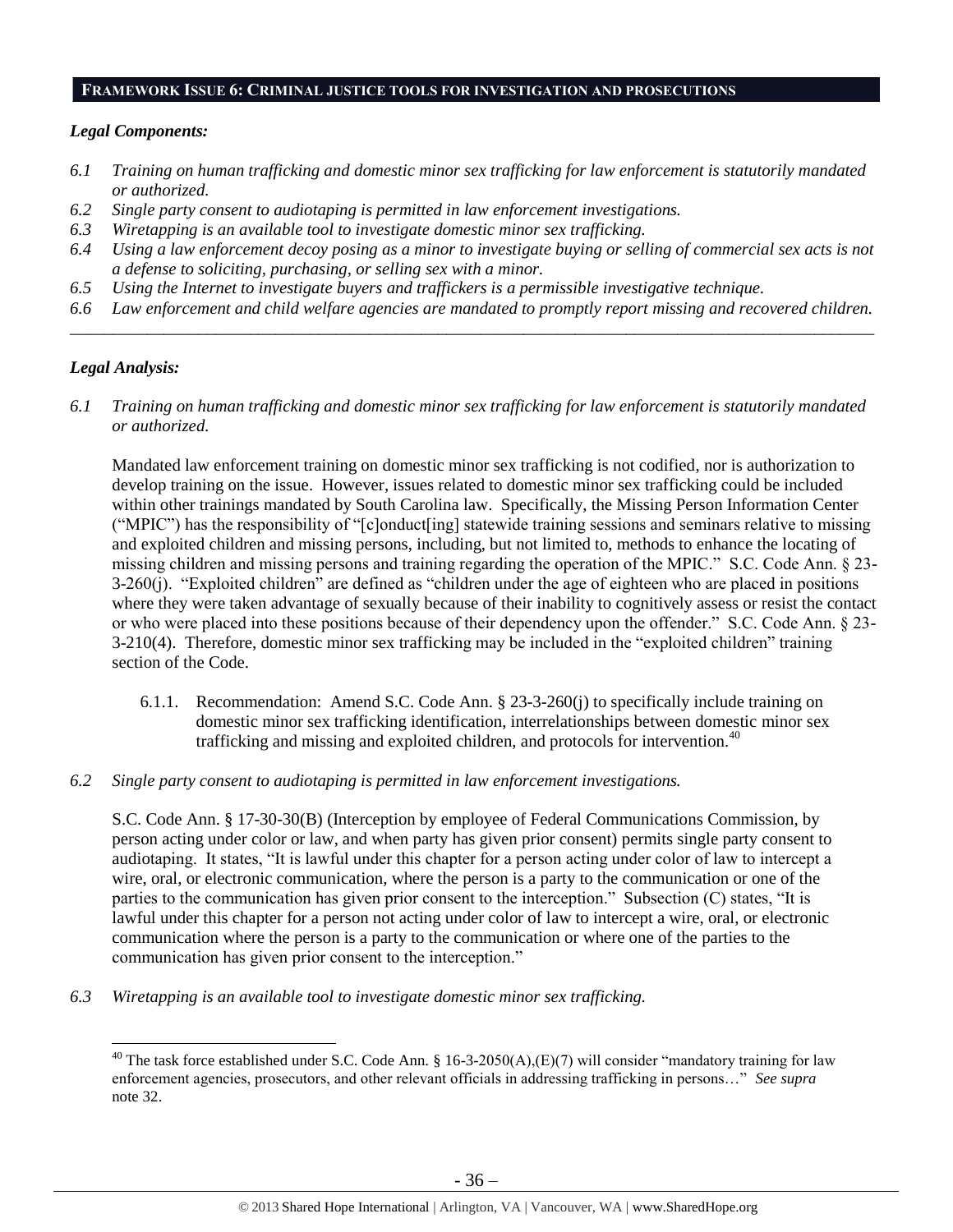Investigations related to domestic minor sex trafficking are not authorized to use wiretapping pursuant to S.C. Code Ann. § 17-30-70 (Orders authorizing interception). The offenses for which law enforcement can specifically use wiretapping are "murder (Section 16-3-10); assault and battery with intent to kill (Section 16-3- 620 - Repealed kidnapping (Section 16-3-910); voluntary manslaughter (Section 16-3-50); armed robbery (Section 16-11-330(A)); attempted armed robbery (Section 16-11-330(B)); drug trafficking as defined in Sections  $44-53-370(e)$  and  $44-53-375(C)$ ; arson in the first degree (Section 16-11-110(A)); arson in the second degree (Section 16-11-110(B)); accessory before the fact to commit any of the above offenses (Section 16-1- 40); or attempt to commit any of the above offenses (Section 16-1-80)." S.C. Code Ann. § 17-30-70(A)(1).

Additionally, pursuant to S.C. Code Ann. § 17-30-95(A),

(A) Notwithstanding any other provision of this chapter, any agent of the South Carolina Law Enforcement Division specifically designated by the Attorney General or his designated Assistant Attorney General may intercept the wire, oral, or electronic communication if an application for an order approving the interception is made within forty-eight hours after the interception begins to occur, and the agent determines that more likely than not:

(1) an emergency exists that involves an offense provided for in Section 17-30-70 and an immediate danger of death or serious physical injury to any person or the danger of escape of a prisoner and requires that a wire, oral, or electronic communication be intercepted before an order authorizing the interception can, with due diligence, be obtained; and

(2) there are grounds upon which an order could be entered under this chapter to authorize the interception.

Therefore, since an offense authorizing emergency wiretapping must involve one of the same offenses listed for normal wiretapping investigations, domestic minor sex trafficking investigations may not use this law enforcement tactic.

- 6.3.1 Recommendation: Amend S.C. Code Ann. § 17-30-70(A)(1) (Orders authorizing interception) to include § 16-3-2020 (Trafficking in persons), § 16-15-415 (Promoting prostitution of a minor), § 16-15-395 (First degree sexual exploitation of a minor), § 16-3-810 (Engaging child for sexual performance), and § 16-3-820 (Producing, directing or promoting sexual performance by child) as offenses for which law enforcement can utilize wiretapping.
- *6.4 Using a law enforcement decoy posing as a minor to investigate buying or selling of commercial sex acts is not a defense to soliciting, purchasing, or selling sex with a minor.*

Use of a decoy is allowed under S.C. Code Ann. § 16-15-342 (Criminal solicitation of a minor). This statute specifies that it is not a defense that "the person reasonably believed to be under the age of eighteen is a law enforcement agent or officer acting in an official capacity." S.C. Code Ann. § 16-15-342(D).

- 6.4.1 Recommendation: Expand the ability of law enforcement to investigate commercial sexual exploitation crimes against children by amending S.C. Code Ann. § 16-3-2020 (Trafficking in persons), § 16-15-415 (Promoting prostitution of a minor), § 16-15-425 (Participating in prostitution of a minor), § 16-15-395 (First degree sexual exploitation of a minor defined), § 16-3- 820 (Producing, directing or promoting sexual performance by child), § 16-15-387 (Employment of person under eighteen to appear in public in state of sexually explicit nudity), § 16-15-405 (Second degree sexual exploitation of a minor defined), and § 16-3-810 (Engaging child for sexual performance) to eliminate any possible defense that the "victim" was actually a law enforcement agent or officer.
- *6.5 Using the Internet to investigate buyers and traffickers is a permissible investigative technique.*